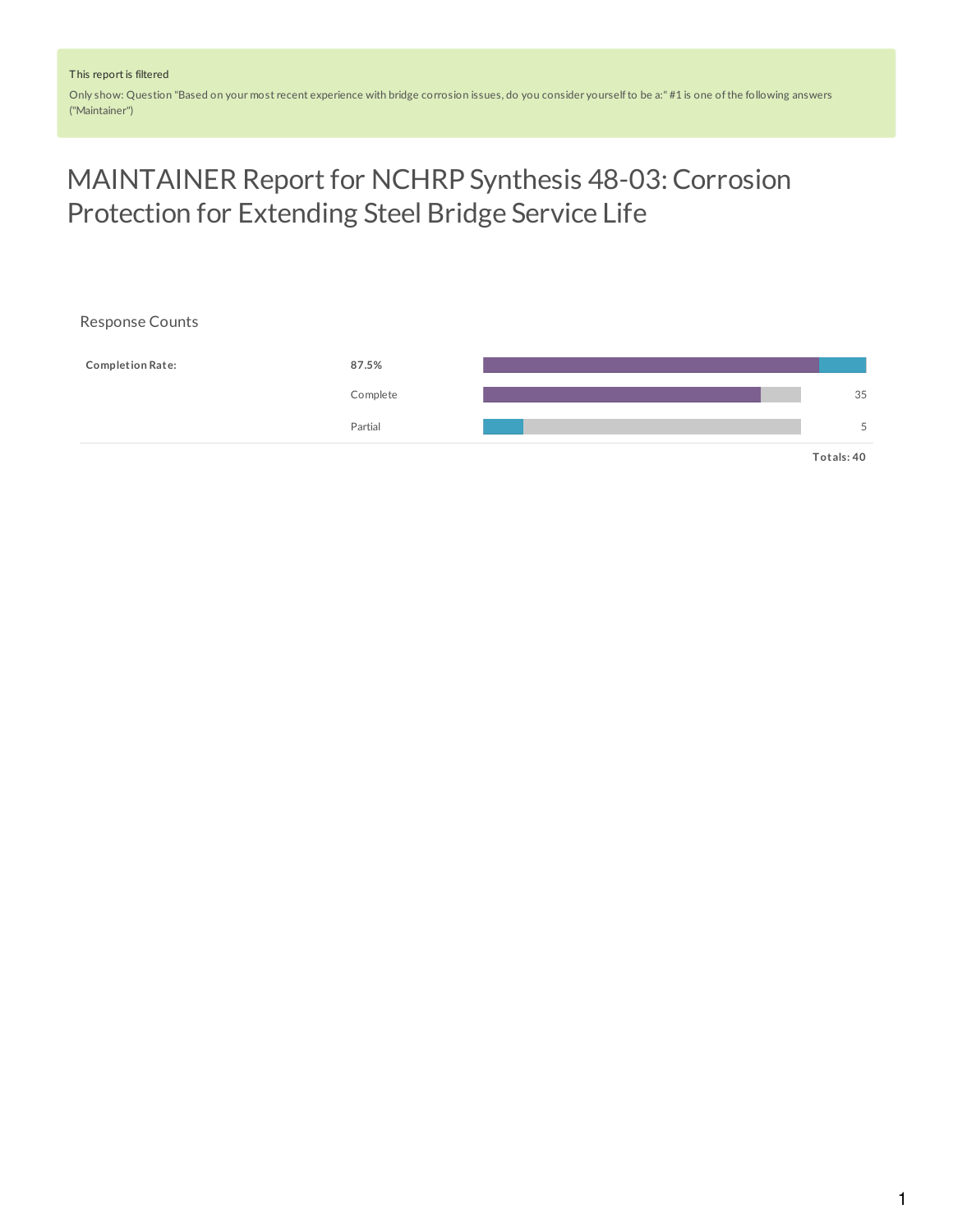1. Based on your most recent experience with bridge corrosion issues, do you consider yourself to be a:



**Totals: 40**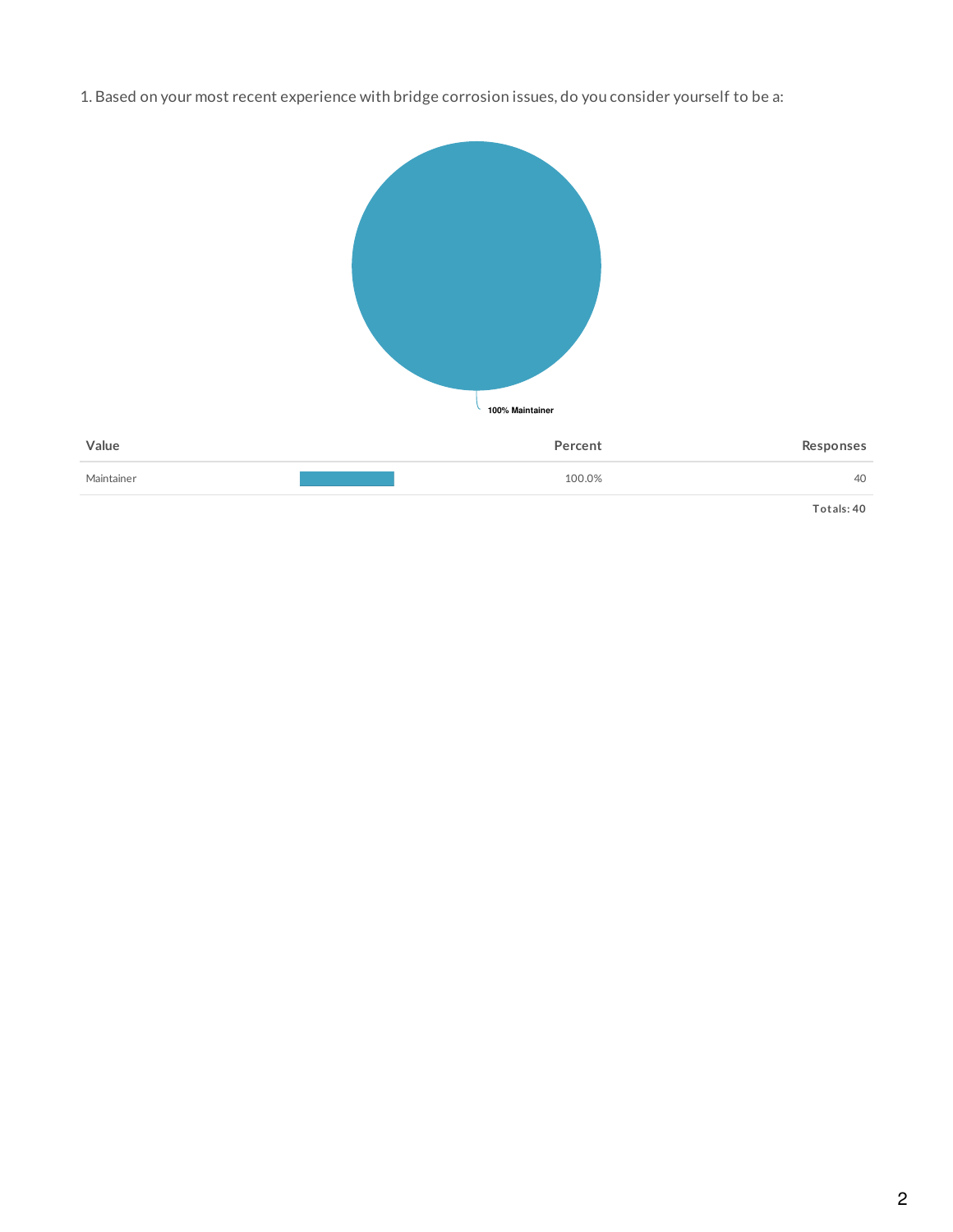2. Does your agency address corrosion maintenance on steel bridges differently based on criteria such as severity of environmental exposure or operational conditions?



| Value                                                                           | Percent | Responses  |
|---------------------------------------------------------------------------------|---------|------------|
| Yes, we have written guidance, policies, and/or standards                       | 7.9%    | 3          |
| Yes, based on an assessment of the individual bridge                            | 34.2%   | 13         |
| No, our agency typically uses the same corrosion practices on all steel bridges | 57.9%   | 22         |
|                                                                                 |         | Totals: 38 |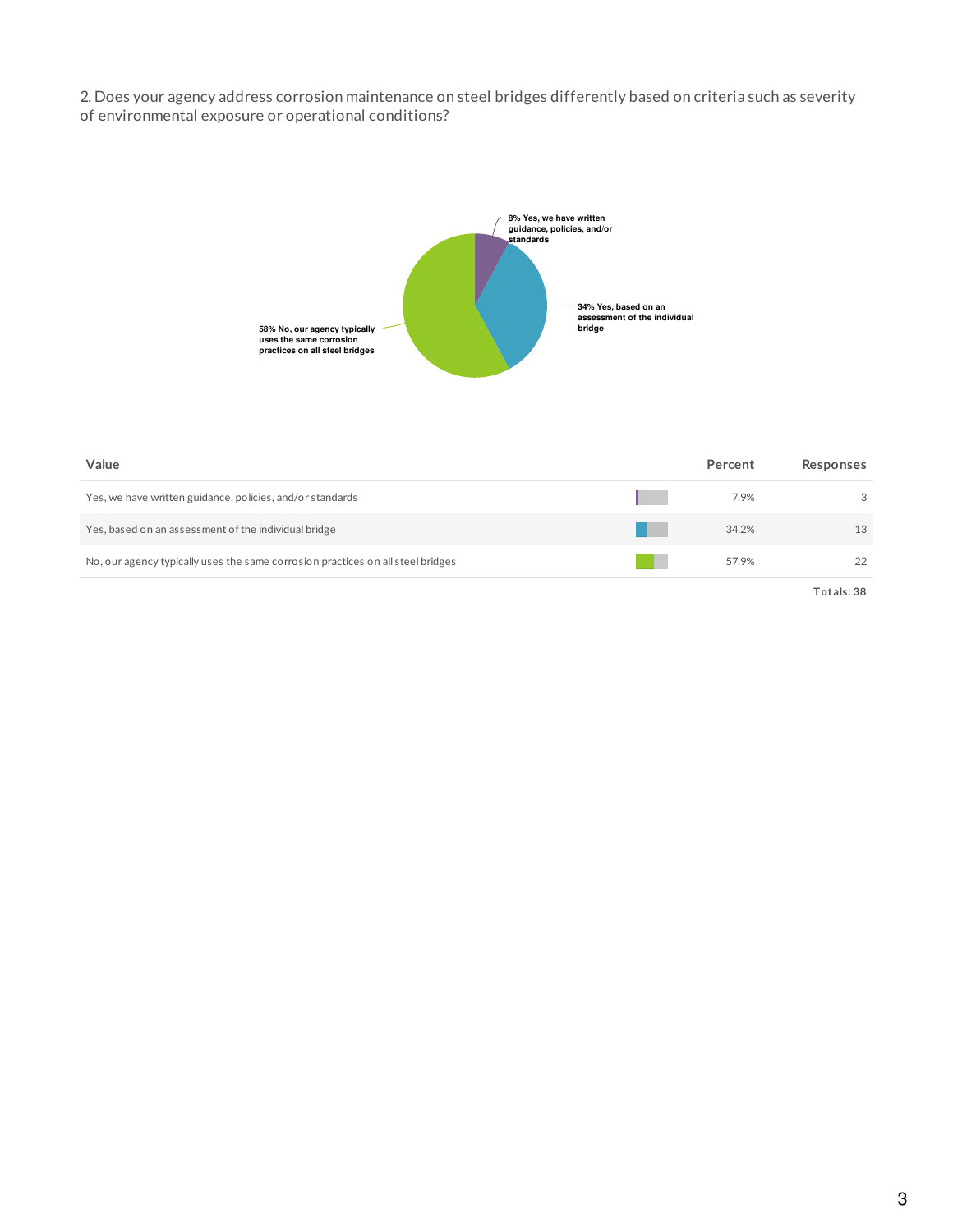## 3. Please briefly describe the criteria used and actions taken.

|              | Count Response                                                                                                                                                                                                                                                                                                                                                                                                                                                                      |
|--------------|-------------------------------------------------------------------------------------------------------------------------------------------------------------------------------------------------------------------------------------------------------------------------------------------------------------------------------------------------------------------------------------------------------------------------------------------------------------------------------------|
| $\mathbf{1}$ | A database of all our steel bridges is maintained with condition information which is used by our program unit to determine what bridges will be painted.<br>Our most critical painted bridges are our coastal bridges, the marine environment is pretty unforgiving to uncoated steel. For these bridges the coating<br>condition is monitored regularly and we use judgment to get coating projects programmed to get the bridges recoated before much section loss can<br>occur. |
| $\mathbf{1}$ | All of our newer steel girder bridges are weathering steel. The environment for each bridge location must be assessed to determine if there are areas that<br>need to be painted to prevent over active patina development. We wash weathering steel bridges at frequencies related to the environment. the range of<br>frequency can be from 1 to 10 years.                                                                                                                        |
| $\mathbf{1}$ | California has several different types of environmental exposures including desert, coastal, inland and mountainous. In most environments, we use<br>waterborne acrylic latex paints but in coastal environments, we often call for moisture-cured urethane paints.                                                                                                                                                                                                                 |
| $\mathbf{1}$ | Element Level Inspection Data followed by detailed review of bridge when needed - level of review will depend on type of treatment being considered                                                                                                                                                                                                                                                                                                                                 |
| $\mathbf{1}$ | Low clearance (10' or less) between low steel and ordinary high water for hydraulic structures may exclude use of weathering steel.                                                                                                                                                                                                                                                                                                                                                 |
| $\mathbf{1}$ | Most of our steel corrosion occurs in salt water environments. We frequently use cathodic protection to try to slow or stop corrosion.                                                                                                                                                                                                                                                                                                                                              |
| $\mathbf{1}$ | Most steel bridges receive a paint coating to protect them from corrosion. Some steel bridges that cross over heavily congested routes will be galvanized<br>prior to erection or metallized while in service                                                                                                                                                                                                                                                                       |
| $\mathbf{1}$ | New bridges utilize weathering steel and include painting under joints and areas with traffic below. Repainting of existing bridges may be complete paint or<br>zone painting depending on exposure and current paint condition. We would always address areas near joints on repaint projects.                                                                                                                                                                                     |
| $\mathbf{1}$ | On the standard specifications and when it is a bridge rehabilitation project, 3-coat system is what we've been using (primer - 1 coat of organic zing,<br>Intermediate - 1 coat of epoxy paint, finish - with urethane paint); for bridge maintenance, we've used the one coat system.                                                                                                                                                                                             |
| 1            | Painted bridges and bridges with mechanical expansion joints receive special attention and treatment.                                                                                                                                                                                                                                                                                                                                                                               |
| 1            | Percent of coating deterioration.                                                                                                                                                                                                                                                                                                                                                                                                                                                   |
| $\mathbf{1}$ | Preventive Maintenance Unit with written guideline/policy for the Major East River Bridges Scheduled cleaning & painting of splash zones and critical<br>members Scheduled cleaning & oiling the bridge cables regular inspection                                                                                                                                                                                                                                                   |
| $\mathbf{1}$ | Severity of corrosion is evaluated, and remedial priorities based on numerous factors                                                                                                                                                                                                                                                                                                                                                                                               |
|              |                                                                                                                                                                                                                                                                                                                                                                                                                                                                                     |

1 Type of structural component (rolled section, built up sections), elevation, salt spray severity, splash zone)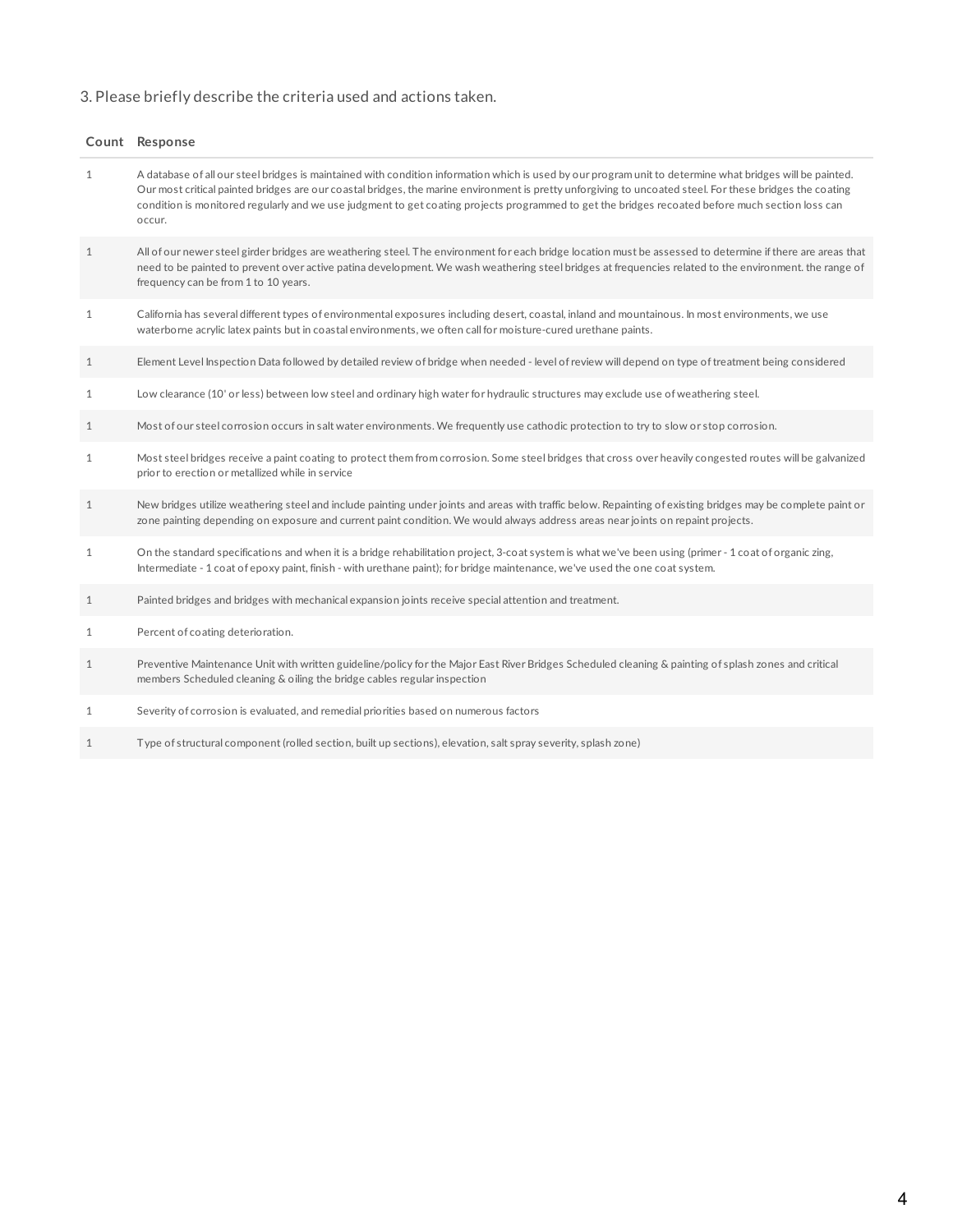## 4. How frequently is corrosion the limiting factor for service life of steel bridges?



| Value                                         | Percent | Responses      |
|-----------------------------------------------|---------|----------------|
| In nearly all instances (85-100% of the time) | 10.5%   | $\overline{4}$ |
| In many instances (50-85% of the time)        | 42.1%   | 16             |
| In some instances (15-50% of the time)        | 28.9%   | 11             |
| Rarely (0-15% of the time)                    | 18.4%   | $\overline{7}$ |
|                                               |         |                |

**Totals: 38**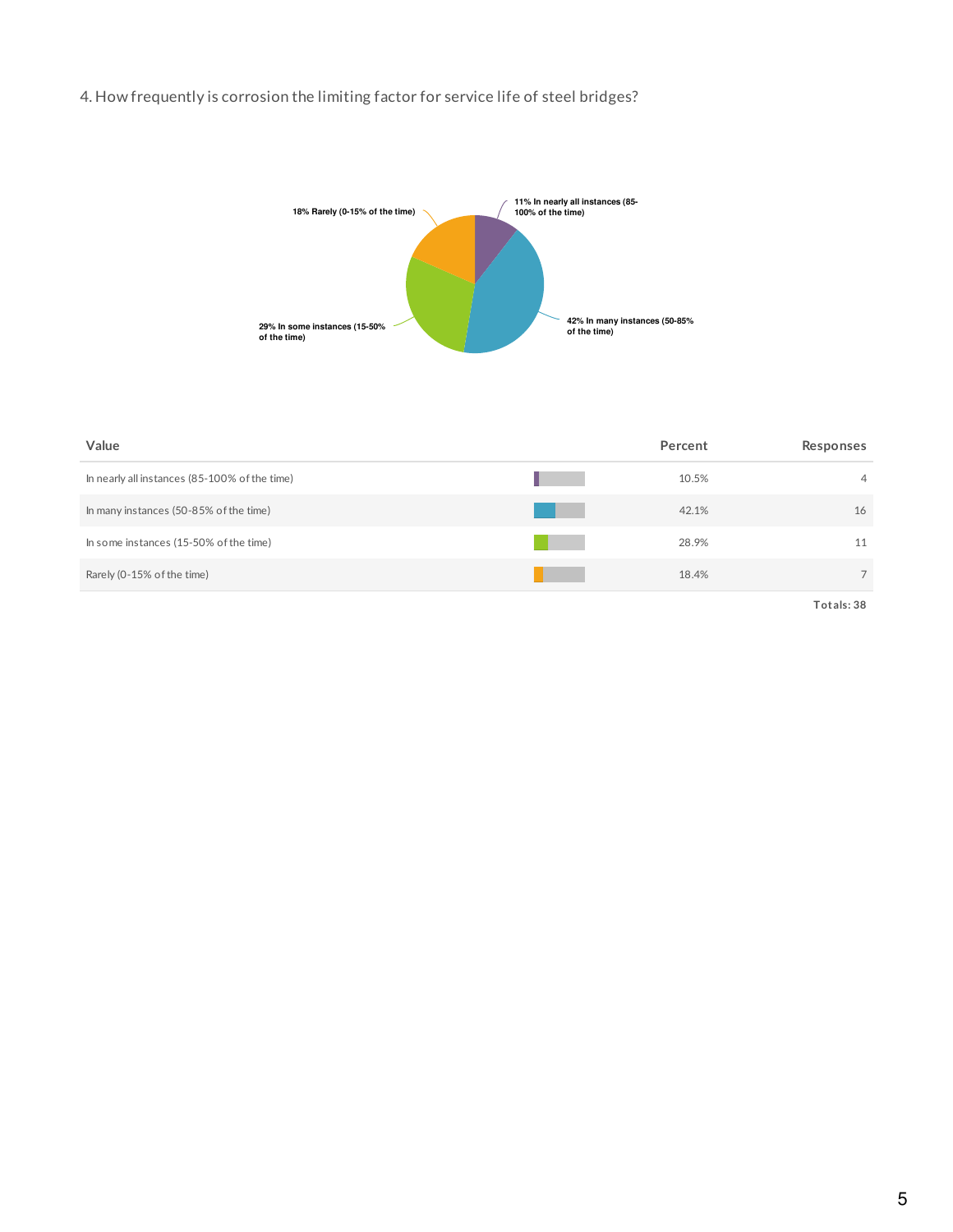5. Which of the following corrosion protection technologies do you currently use to maintain coated steel bridges?



| Value                                                                                                  | Percent | Responses      |
|--------------------------------------------------------------------------------------------------------|---------|----------------|
| Removal of all coating and corrosion and application of a Zinc Based Paint System                      | 78.4%   | 29             |
| Removal of all coating and corrosion and application of a non-Zinc Based Paint System                  | 10.8%   | $\overline{4}$ |
| Removal of all coating and corrosion and application of Metallizing (with or without additional coats) | 5.4%    | 2              |
| Spot prime and overcoat entire structure                                                               | 35.1%   | 13             |
| Spot repairs of corrosion and delaminated coating                                                      | 54.1%   | 20             |
| Washing/rinsing/cleaning to remove contaminants                                                        | 51.4%   | 19             |
| Other - Write In (Required)                                                                            | 13.5%   | 5              |
|                                                                                                        |         |                |

### **Other - Write In (Required) Count**

| Alkyd Paint System                                                                                                                                         |  |
|------------------------------------------------------------------------------------------------------------------------------------------------------------|--|
| Beam end removal and coat with zinc based system                                                                                                           |  |
| For maintainance, one coat system non-zinc based paint system (High Ratio Calcium Sulfonate Alkyd Technology), surface preparation using water<br>pressure |  |
| Removal of all coating and corrosion and apply a three coat system consisting of a zinc based primer, epoxy mid-coat, urethane top coat.                   |  |
| Seal Joints                                                                                                                                                |  |
| Totals                                                                                                                                                     |  |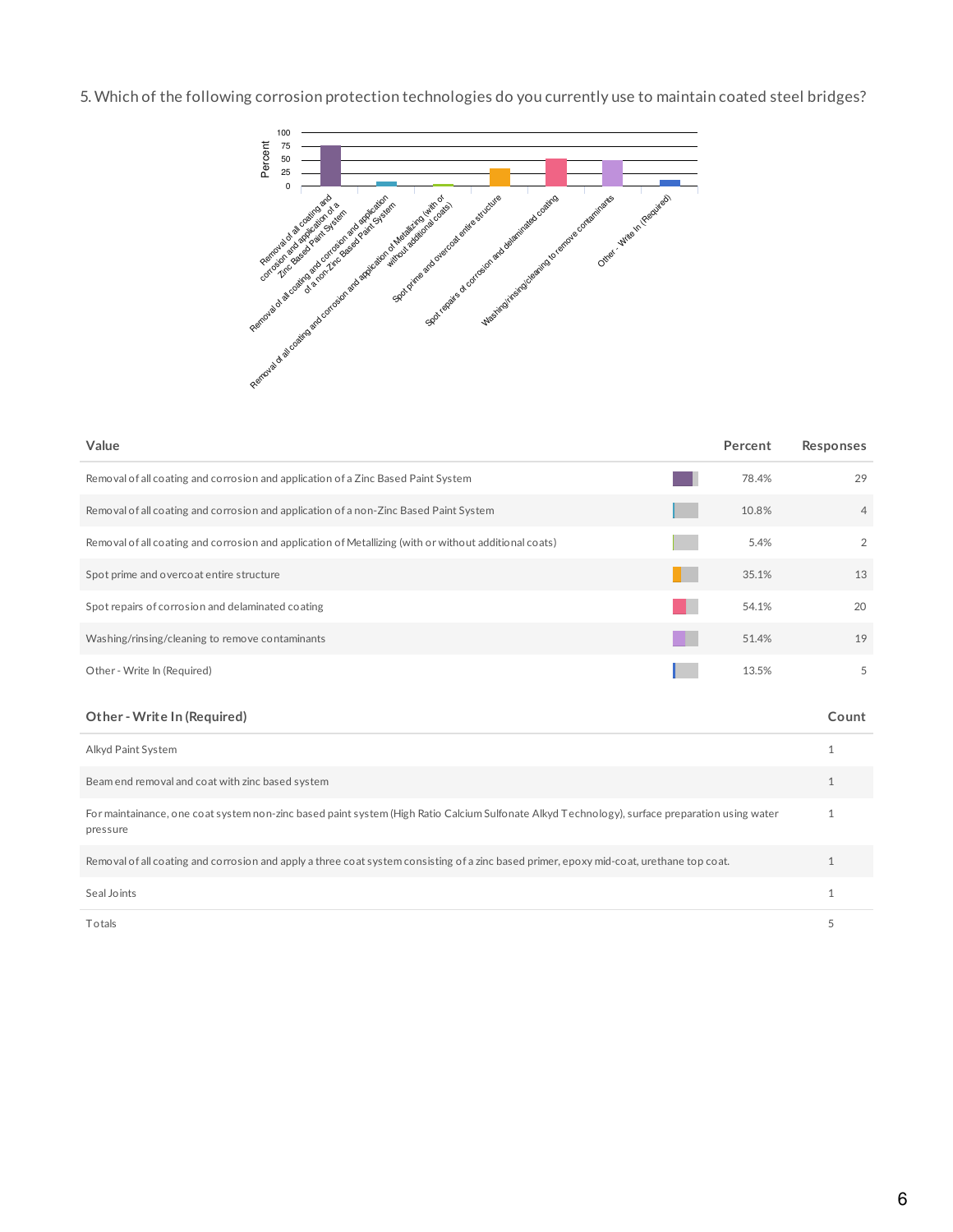### 6. How do you specify and perform bridge maintenance with each of the following technologies? Selected from: Which of the following corrosion protection technologies do you currently use to maintain coated steel bridges?

|                                                                                                                                                                                                          | Performed<br>using in-<br>house<br>workforce | Contracted using<br><b>AASHTO</b><br>standard<br>specifications | Contracted using<br>our agency's<br>standard<br>specifications | Contracted<br>using special<br>specifications |
|----------------------------------------------------------------------------------------------------------------------------------------------------------------------------------------------------------|----------------------------------------------|-----------------------------------------------------------------|----------------------------------------------------------------|-----------------------------------------------|
| Removal of all coating and corrosion and application of a Zinc Based<br>Paint System: How do you specify and perform bridge maintenance with<br>each of the following technologies?                      | $\overline{4}$                               | 6                                                               | 45                                                             | 15                                            |
| Checks                                                                                                                                                                                                   |                                              |                                                                 |                                                                |                                               |
| Removal of all coating and corrosion and application of a non-Zinc Based<br>Paint System: How do you specify and perform bridge maintenance with<br>each of the following technologies?                  | 3                                            | $\Omega$                                                        | 5                                                              | $\Omega$                                      |
| Checks                                                                                                                                                                                                   |                                              |                                                                 |                                                                |                                               |
| Spot prime and overcoat entire structure: How do you specify and<br>perform bridge maintenance with each of the following technologies?                                                                  | $\overline{5}$                               | 2                                                               | 13                                                             | $\mathfrak{S}$                                |
| Checks                                                                                                                                                                                                   |                                              |                                                                 |                                                                |                                               |
| Spot repairs of corrosion and delaminated coating: How do you specify<br>and perform bridge maintenance with each of the following<br>technologies?                                                      | 10                                           | $\mathbf{1}$                                                    | 16                                                             | $\overline{7}$                                |
| Checks                                                                                                                                                                                                   |                                              |                                                                 |                                                                |                                               |
| Washing/rinsing/cleaning to remove contaminants: How do you specify<br>and perform bridge maintenance with each of the following<br>technologies?                                                        | 10                                           | $\Omega$                                                        | 7                                                              | 3                                             |
| Checks                                                                                                                                                                                                   |                                              |                                                                 |                                                                |                                               |
| Other - Write In (Required): How do you specify and perform bridge<br>maintenance with each of the following technologies?                                                                               | $\mathbf{1}$                                 | $\circ$                                                         | 4                                                              | $\mathbf{1}$                                  |
| Checks                                                                                                                                                                                                   |                                              |                                                                 |                                                                |                                               |
| Removal of all coating and corrosion and application of Metallizing (with<br>or without additional coats): How do you specify and perform bridge<br>maintenance with each of the following technologies? | $\mathsf{O}\xspace$                          | $\mathbf 0$                                                     | $\mathbf{1}$                                                   | $\overline{2}$                                |
|                                                                                                                                                                                                          |                                              |                                                                 |                                                                |                                               |

Checks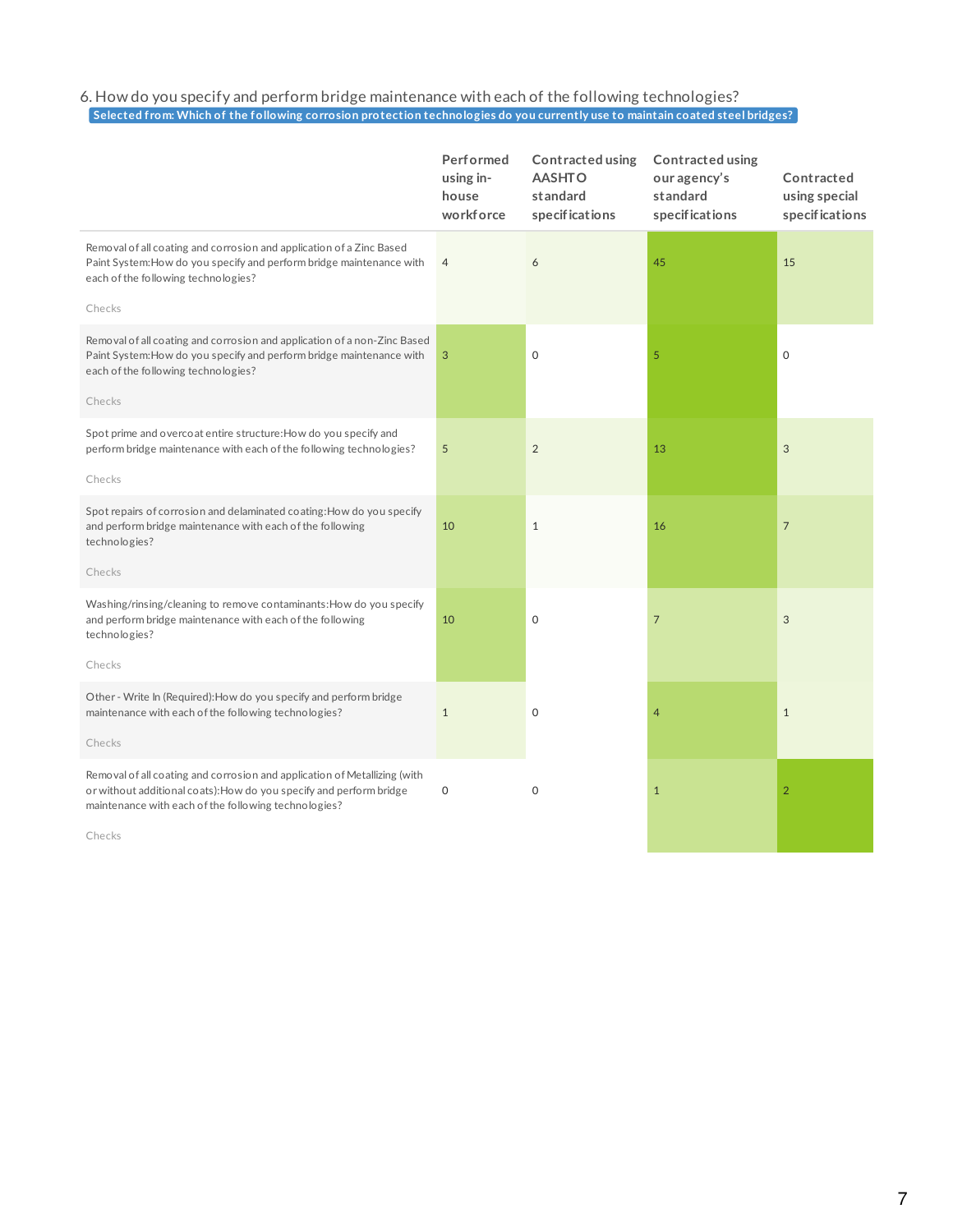7. What is the life expectancy (in years) associated with each of the following corrosion protection technologies?

Removal of all coating and corrosion and application of a Zinc Based Paint System

| Count          | Response  |
|----------------|-----------|
| 9              | $25\,$    |
| $\mathfrak{S}$ | $30\,$    |
| $\sqrt{2}$     | $15 - 20$ |
| $\sqrt{2}$     | $20 - 25$ |
| $\,1$          | $20\,$    |
| $\,1\,$        | 20 Years  |
| $\,1$          | 25        |
| $1\,$          | 25 years  |
| $\,1$          | $25+$     |
| $\,1$          | 30 to 35  |
| $\,1$          | 35 yr     |
| $\,1$          | 40        |
| $\mathbf{1}$   | 50        |

Removal of all coating and corrosion and application of a non-Zinc Based Paint System

| Count | Response |
|-------|----------|
|       | 15 Years |
|       | 30       |
|       | 35 yr    |

Removal of all coating and corrosion and application of Metallizing (with or without additional coats)

| Count | Response                  |
|-------|---------------------------|
|       | 25                        |
|       | Not enough experience yet |

Spot prime and overcoat entire structure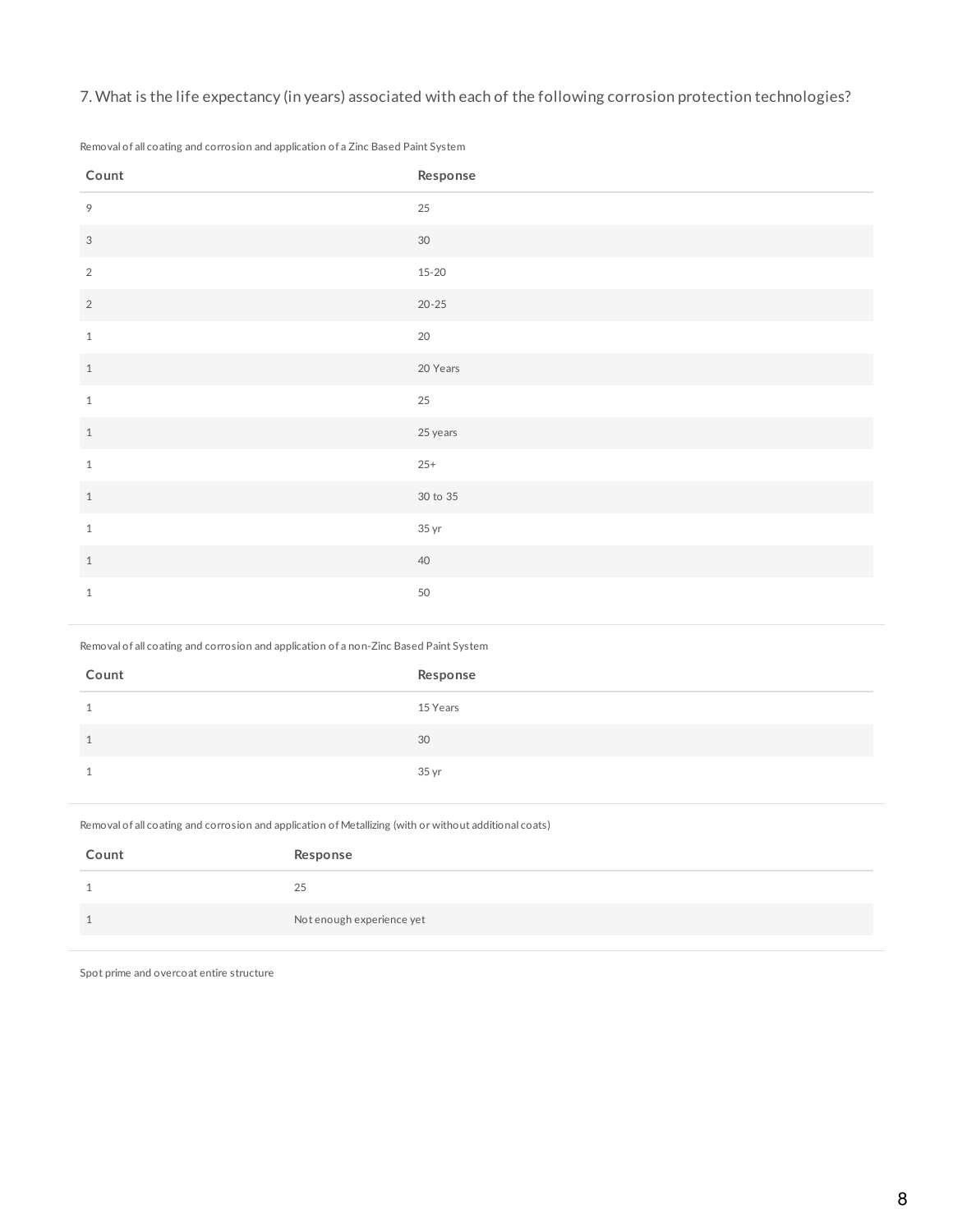| Count          | Response |
|----------------|----------|
| 2              | 10       |
| $\overline{2}$ | 25       |
| 1              | 15       |
| 1              | 25years+ |
| $\mathbf{1}$   | 5        |
| $\mathbf{1}$   | $5 - 10$ |
| 1              | $5 - 10$ |
|                | unknown  |

Spot repairs of corrosion and delaminated coating

| Count          | Response       |
|----------------|----------------|
| 3              | $\mathbf 5$    |
| $\sqrt{2}$     | 15             |
| $\overline{2}$ | 20             |
| $\,1\,$        | $10\,$         |
| $1\,$          | 10 Years       |
| $\,1\,$        | 10 years       |
| $1\,$          | $10 - 15$      |
| $\,1\,$        | 15 years       |
| $\mathbf{1}$   | 25 years       |
| $1\,$          | 25 years +     |
| $1\,$          | $\overline{7}$ |
| $\,1\,$        | unknown        |

Washing/rinsing/cleaning to remove contaminants

| Count          | Response  |
|----------------|-----------|
| $\overline{4}$ | 2         |
| 3              | 5         |
| 2              | $1\,$     |
| $\mathbf{1}$   | 10        |
| $\mathbf{1}$   | 20        |
| $\mathbf{1}$   | 5 years + |
| $\mathbf{1}$   | Unkown    |
| $\mathbf{1}$   | unknown   |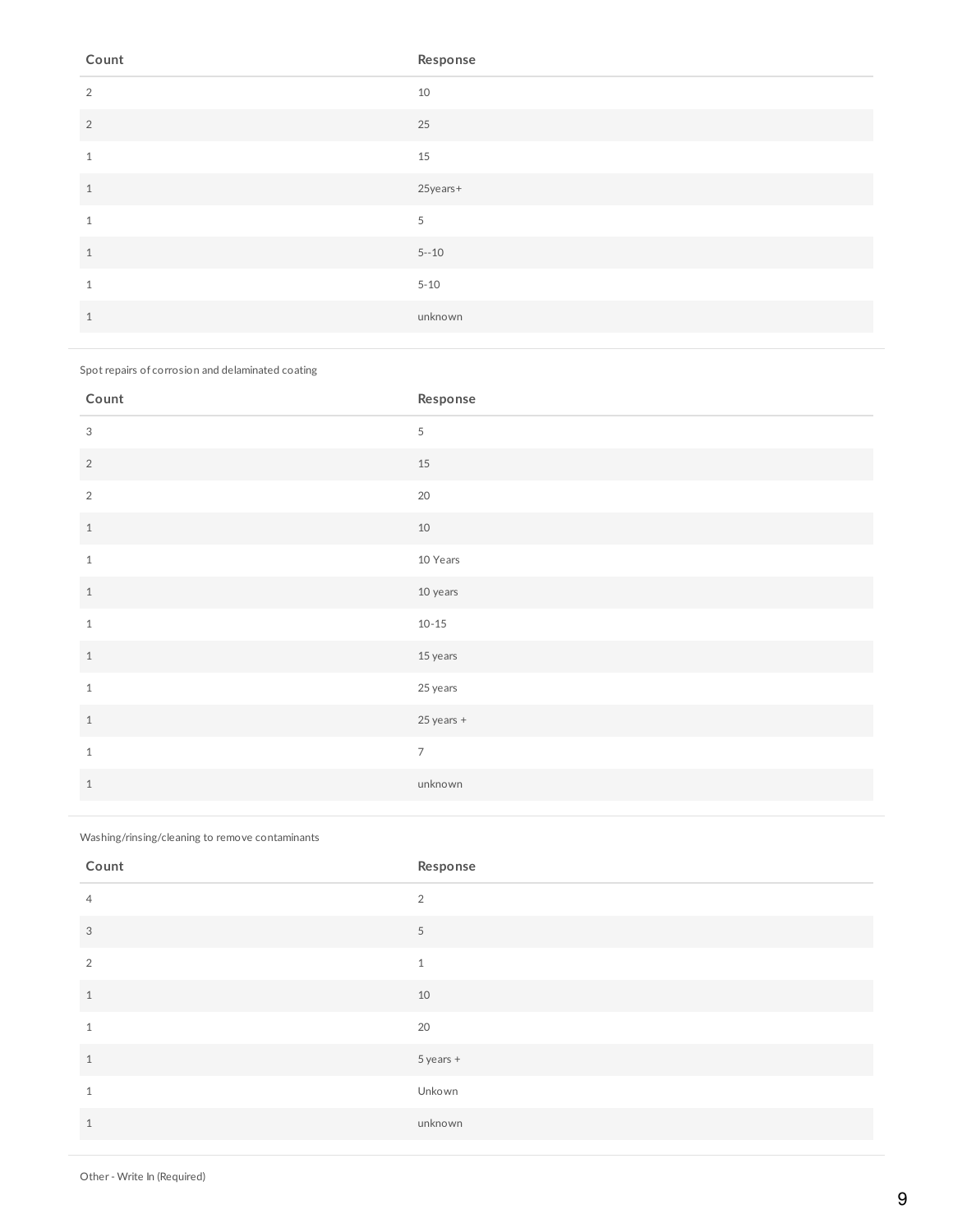| Count        | Response |
|--------------|----------|
| 1            | 25       |
| $\mathbf{1}$ | 25 years |
| 1            | $25+$    |
| $\mathbf{1}$ | 5        |
| 1            | $5 - 8$  |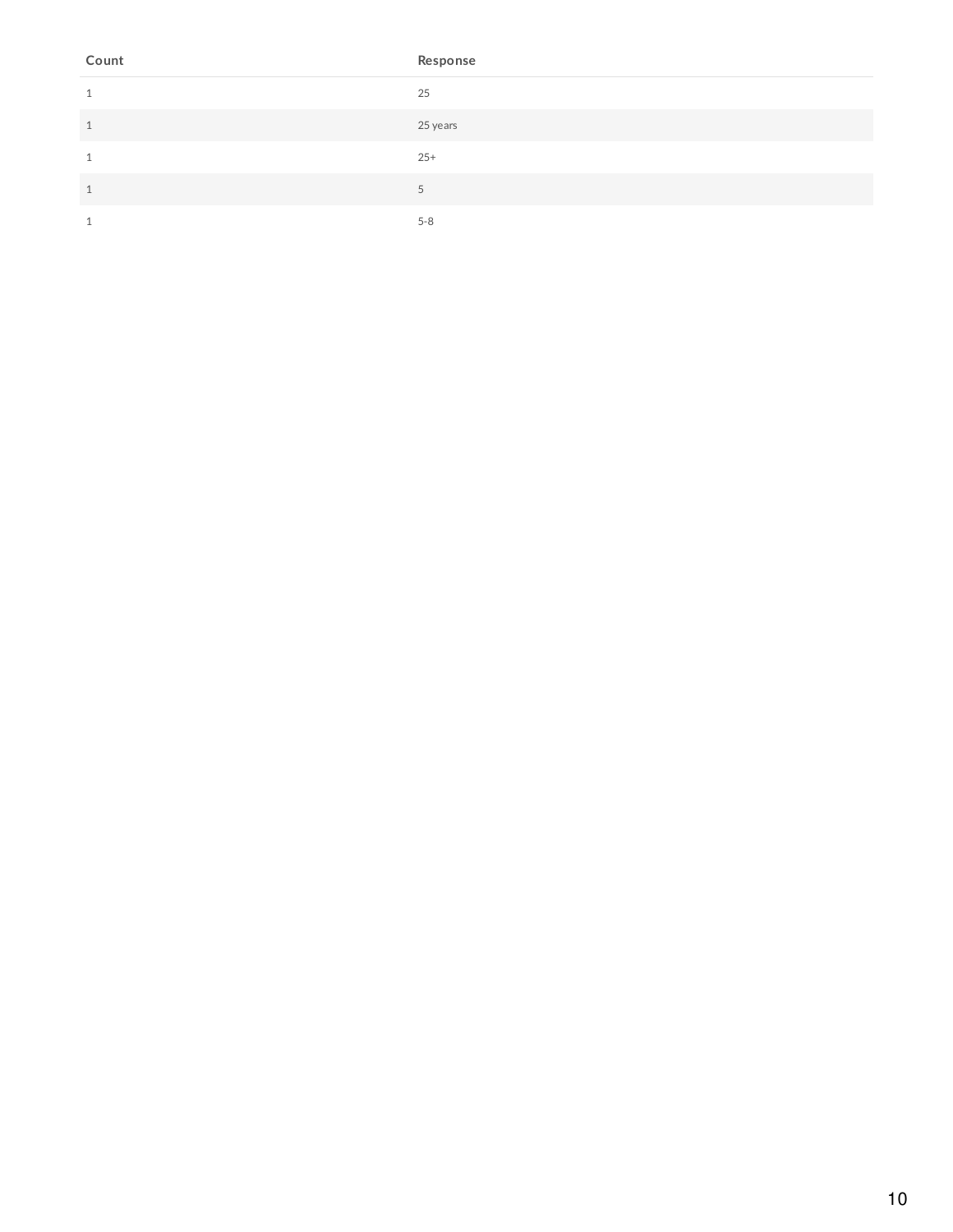8. How are protective coatings for maintenance specified/purchased by your agency (select all that apply)?



| Value                           | Percent | Responses           |
|---------------------------------|---------|---------------------|
| Qualified Product list          | 94.4%   | 34                  |
| Performance-based specification | 13.9%   | 5                   |
| Other - Write In (Required)     | 2.8%    | $\mathbf{1}$        |
| Other - Write In (Required)     |         | Count               |
| Negotiated                      |         | $\overline{ }$<br>T |

 $\blacksquare$  Totals  $\blacksquare$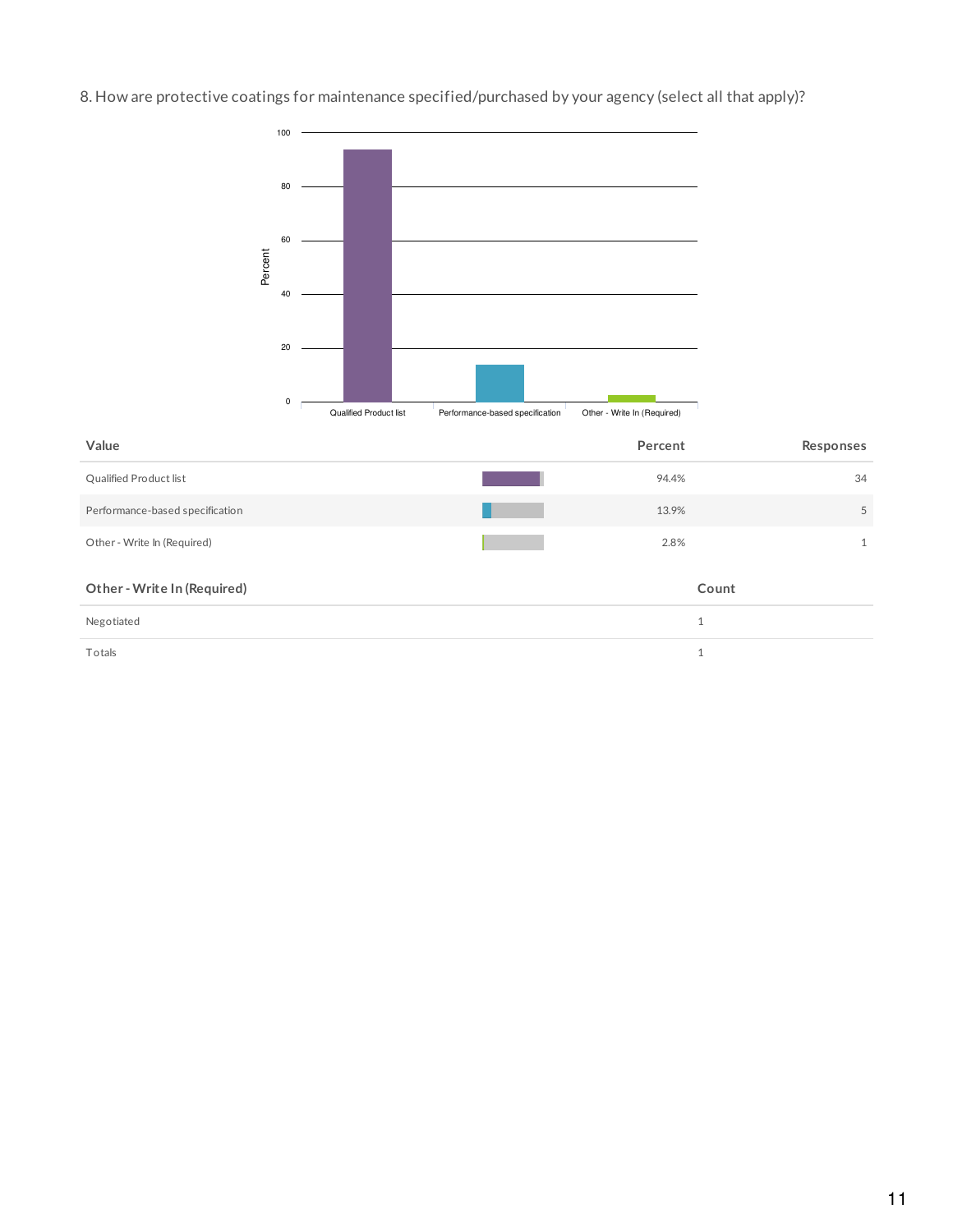9. Approximately what percentage of the time does each of the following conditions contribute to the need for painting a coated steel bridge?

|                                                                                                                                                         | In nearly all<br>instances (85-100%<br>of the time) | In many instances<br>(50-85% of the<br>time) | In some instances<br>(15-50% of the<br>time) | Rarely (0-<br>15% of the<br>time) |
|---------------------------------------------------------------------------------------------------------------------------------------------------------|-----------------------------------------------------|----------------------------------------------|----------------------------------------------|-----------------------------------|
| Repainting due to color and/or gloss changes in the coating<br>Count                                                                                    | $\mathsf{O}\xspace$                                 | $\mathsf{O}\xspace$                          | 3                                            | 28                                |
| Repainting based on degree of rust staining<br>Count                                                                                                    | 5                                                   | $\sqrt{5}$                                   | 12                                           | 9                                 |
| Time-based maintenance plans<br>Count                                                                                                                   | $\mathsf{O}\xspace$                                 | $\overline{4}$                               | 3                                            | 25                                |
| Inspection Work Recommendation<br>Count                                                                                                                 | 9                                                   | 13                                           | $\overline{7}$                               | 3                                 |
| Poor Coating Condition Rating<br>Count                                                                                                                  | 13                                                  | 16                                           | 5                                            | 2                                 |
| Observed steel section loss<br>Count                                                                                                                    | 10                                                  | 10                                           | 9                                            | 5                                 |
| Observed steel cracking<br>Count                                                                                                                        | $\overline{4}$                                      | $\overline{4}$                               | $\overline{4}$                               | 19                                |
| Other structural modifications (e.g., widening)<br>Count                                                                                                | $\sqrt{3}$                                          | 10                                           | 9                                            | 13                                |
| Coordination with work that will impact the user (e.g., future work<br>on a parallel roadway or taking advantage of a planned lane<br>closure)<br>Count | $\mathbf{1}$                                        | 5                                            | 12                                           | 14                                |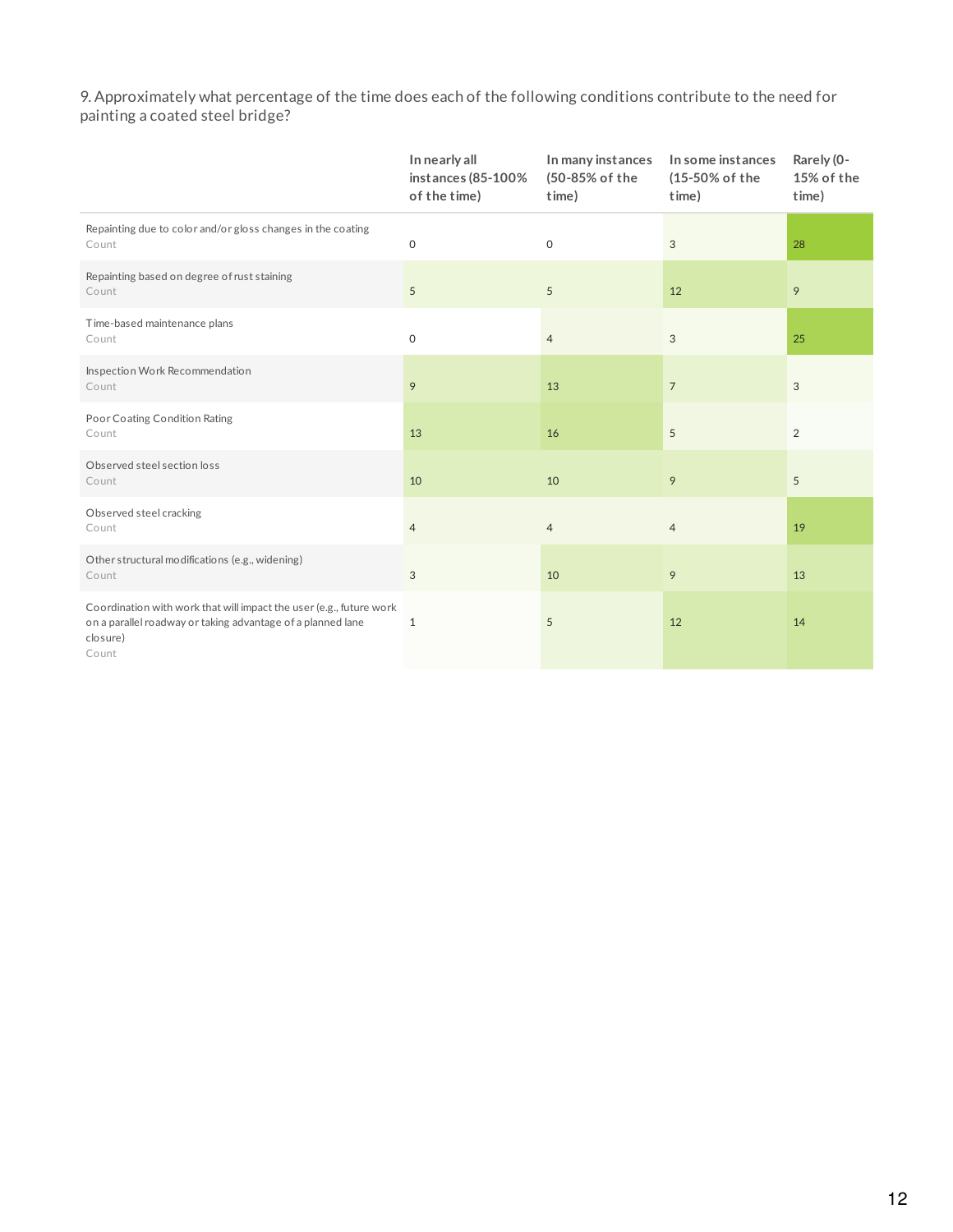10. Which of the following corrosion protection technologies does your agency use to maintain uncoated steel bridges?



| Value                                                                                                                                                                     |       | Percent Responses |
|---------------------------------------------------------------------------------------------------------------------------------------------------------------------------|-------|-------------------|
| Removal of all corrosion and application of a protective coating system on the entire structure                                                                           | 38.2% | 13                |
| Removal of corrosion and application of a protective coating system in zones to mitigate corrosion (e.g., beam ends)                                                      | 67.6% | 23                |
| Removal of corrosion and application of a protective coating system in zones solely for aesthetics (e.g., improve fascia<br>appearance or to prevent running rust stains) | 11.8% | $\overline{4}$    |
| Washing/rinsing/cleaning to remove contaminants                                                                                                                           | 41.2% | 14                |
| Other - Write In (Required)                                                                                                                                               | 17.6% | 6                 |
| Other - Write In (Required)                                                                                                                                               |       | Count             |
| Bridge Design Manual specifies a site-specific study, painting the end 10' for jointed superstructures and 1' for integral or semi-integral structures.                   |       | 1                 |
| 3500psi hot water or 5000psi cold water washing to re-establish patina                                                                                                    |       | $\mathbf{1}$      |
| Do nothing                                                                                                                                                                |       | $\mathbf{1}$      |
| Seal joints                                                                                                                                                               |       | $\mathbf{1}$      |
| This rarely if ever is the case. Our steel members are either (1) weathering steel or (2) coated from day 1.                                                              |       | $\mathbf{1}$      |
| We don't have uncoated steel bridges                                                                                                                                      |       | $\mathbf{1}$      |
|                                                                                                                                                                           |       |                   |

Totals 6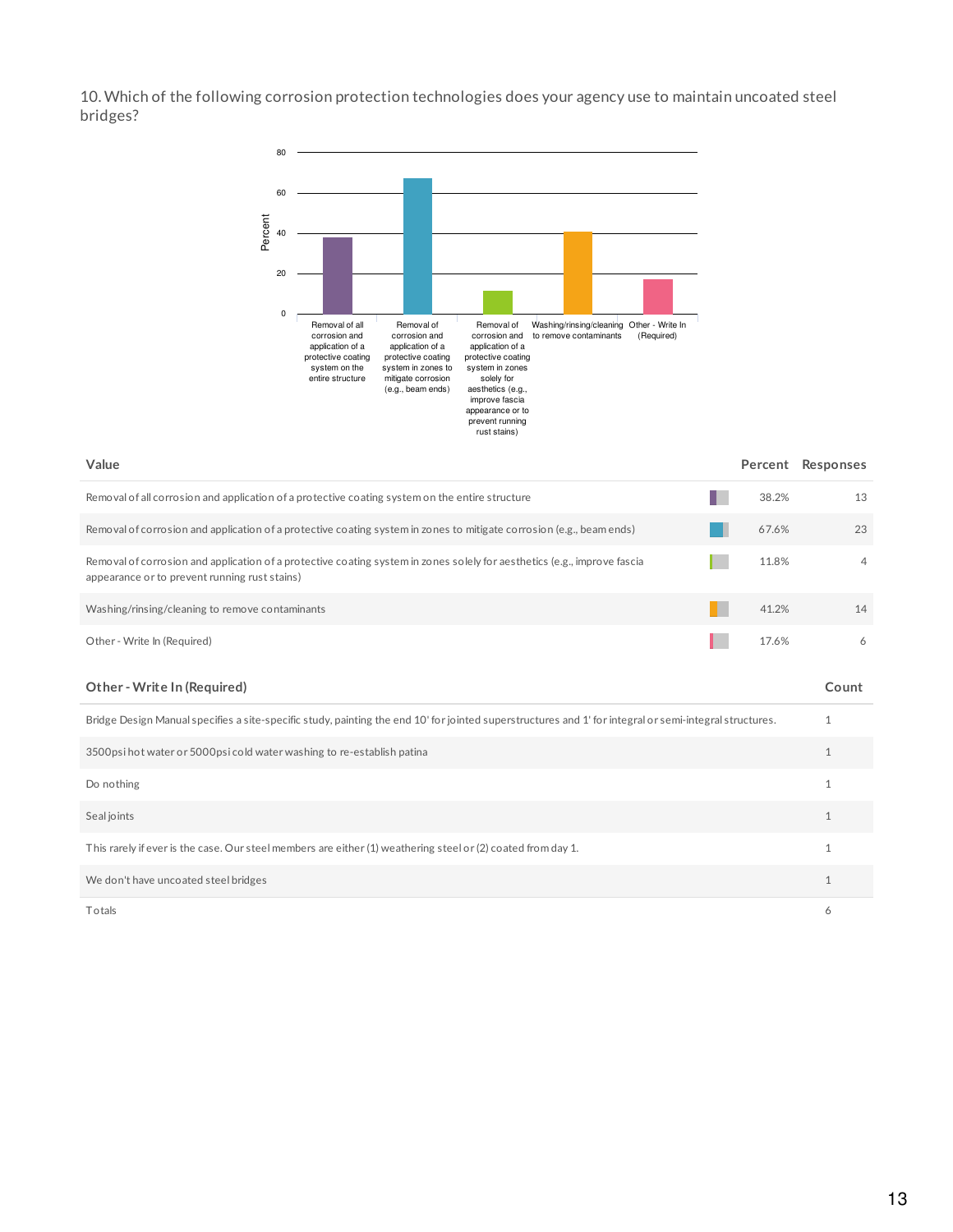#### 11. How do you specify/perform uncoated steel bridge

maintenance? Selected from: Which of the following corrosion protection technologies does your agency use to maintain uncoated steel bridges?

|                                                                                                                                                                                                                                                       | Performed<br>using in-<br>house<br>workforce | Contracted<br>using AASHTO<br>standard<br>specifications | <b>Contracted using</b><br>our agency's<br>standard<br>specifications | Contracted<br>using special<br>specifications |
|-------------------------------------------------------------------------------------------------------------------------------------------------------------------------------------------------------------------------------------------------------|----------------------------------------------|----------------------------------------------------------|-----------------------------------------------------------------------|-----------------------------------------------|
| Removal of all corrosion and application of a protective coating system on the<br>entire structure: How do you specify/perform uncoated steel bridge<br>maintenance?<br>Checks                                                                        | $\overline{2}$                               | 2                                                        | 17                                                                    | 8                                             |
| Washing/rinsing/cleaning to remove contaminants: How do you<br>specify/perform uncoated steel bridge maintenance?<br>Checks                                                                                                                           | 12                                           | $\mathbf 0$                                              | 5                                                                     | 1                                             |
| Other - Write In (Required): How do you specify/perform uncoated steel<br>bridge maintenance?<br>Checks                                                                                                                                               | 4                                            | $\mathbf 0$                                              | $\overline{2}$                                                        | $\mathbf 0$                                   |
| Removal of corrosion and application of a protective coating system in zones<br>to mitigate corrosion (e.g., beam ends): How do you specify/perform<br>uncoated steel bridge maintenance?<br>Checks                                                   | 6                                            | $\overline{2}$                                           | 25                                                                    | 15                                            |
| Removal of corrosion and application of a protective coating system in zones<br>solely for aesthetics (e.g., improve fascia appearance or to prevent running<br>rust stains): How do you specify/perform uncoated steel bridge maintenance?<br>Checks | 0                                            | 0                                                        | 3                                                                     | 2                                             |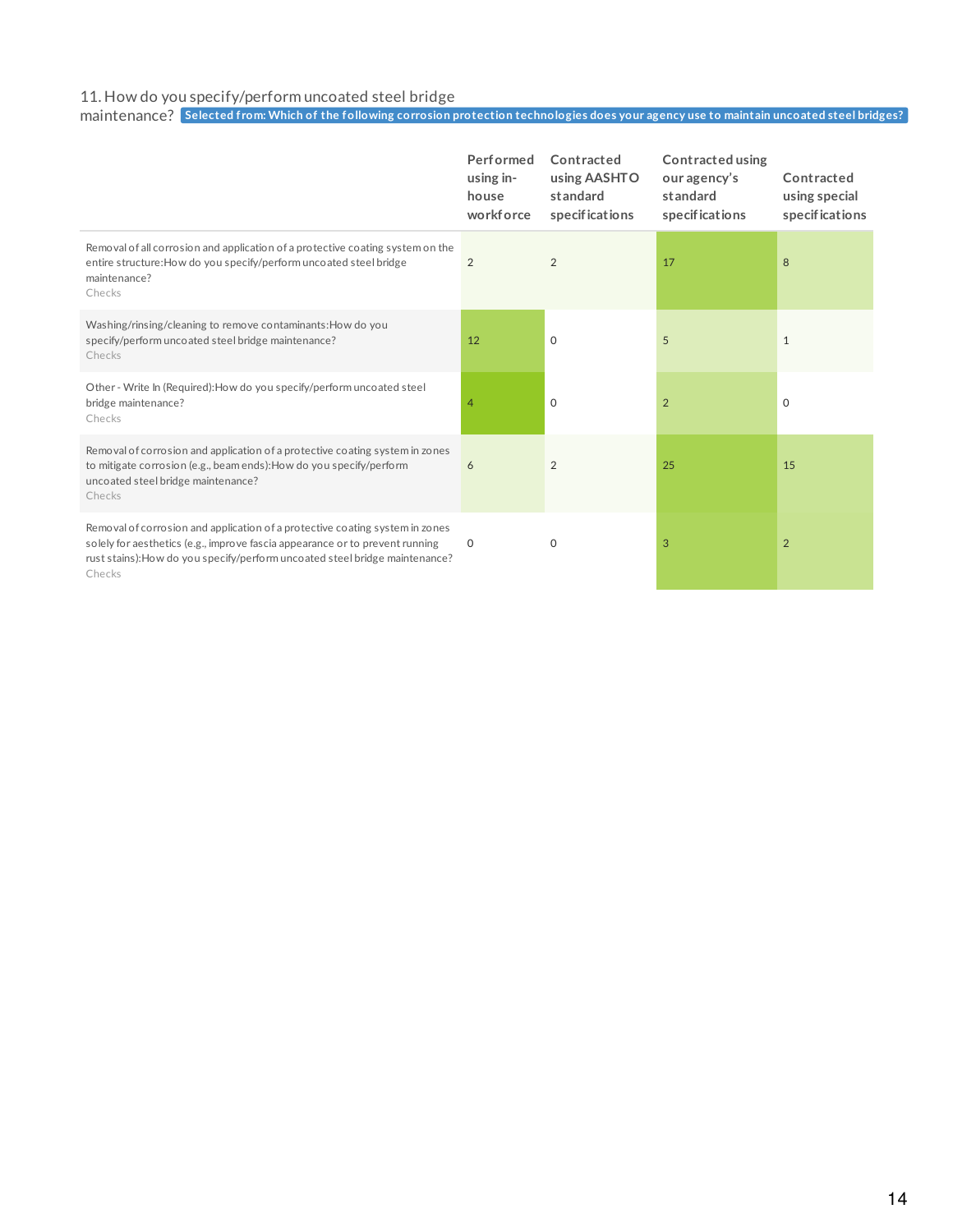## 12. On average, how frequently do you perform each of the following tasks on a given bridge?

| Count          | Response  |
|----------------|-----------|
| 3              | 30 years  |
| $\overline{2}$ | 25        |
| 2              | 30        |
| $\mathbf{1}$   | $0 - 15%$ |
| $\mathbf{1}$   | 12 years  |
| $\mathbf{1}$   | 25 years  |
| 1              | 30 yrs    |
| $\mathbf{1}$   | 35 yr     |

Removal of all corrosion and application of a protective coating system on the entire structure

Removal of corrosion and application of a protective coating system in zones to mitigate corrosion (e.g., beam ends)

| Count          | Response                                                         |
|----------------|------------------------------------------------------------------|
| $\overline{2}$ | $30\,$                                                           |
| $\overline{2}$ | as needed                                                        |
| $1\,$          | $0 - 15%$                                                        |
| $\mathbf{1}$   | $10 - 15$                                                        |
| $\mathbf{1}$   | 15                                                               |
| $\,1$          | 20 yrs                                                           |
| $\mathbf{1}$   | 25 years                                                         |
| $\mathbf{1}$   | 3-5 years                                                        |
| $\mathbf{1}$   | 35                                                               |
| $\,1$          | 5 years                                                          |
| $1\,$          | 7-10 years                                                       |
| $\mathbf{1}$   | As much as possible                                              |
| $\mathbf{1}$   | Case Dependent                                                   |
| $\mathbf{1}$   | Initial Construction                                             |
| $\mathbf{1}$   | Rarely                                                           |
| $\mathbf{1}$   | Usually done after deck replacement or other rehabilitation work |
| $\mathbf{1}$   | once                                                             |
| $\mathbf{1}$   | one time                                                         |
| $\mathbf{1}$   | when needed                                                      |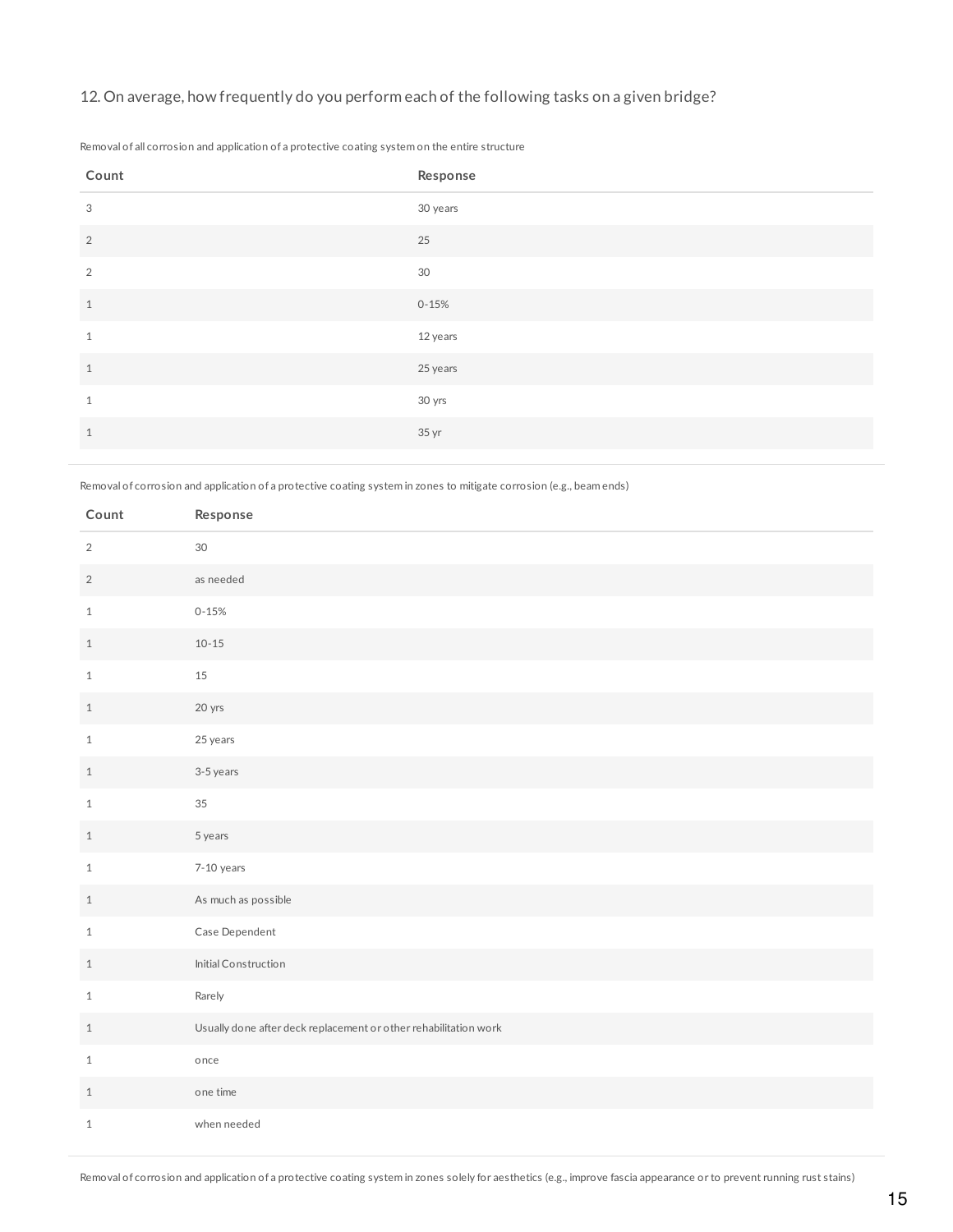| Count | Response            |
|-------|---------------------|
|       | 10 years            |
|       | 25-30 yrs           |
|       | As much as possible |

### Washing/rinsing/cleaning to remove contaminants

| Count        | Response             |
|--------------|----------------------|
| $\mathbf{1}$ | $1\,$                |
| $1\,$        | $\overline{2}$       |
| $\mathbf{1}$ | 2 yr cycle           |
| $1\,$        | $\overline{5}$       |
| $\mathbf{1}$ | 5-10 years           |
| $\mathbf{1}$ | No set schedule      |
| $\mathbf{1}$ | Rarely               |
| $1\,$        | Yearly               |
| $\mathbf{1}$ | annual               |
| $1\,$        | bi-annually          |
| $\mathbf{1}$ | every other year     |
| $\mathbf{1}$ | every two years      |
| $\mathbf{1}$ | once every ten years |
| $\mathbf{1}$ | rarely               |

#### Other - Write In (Required)

| Count | Response                                       |
|-------|------------------------------------------------|
|       | $\circ$                                        |
| -1    | Rarely, if ever.                               |
|       | as needed                                      |
|       | as needed; cycle will be specific bridge based |
|       | new structures only                            |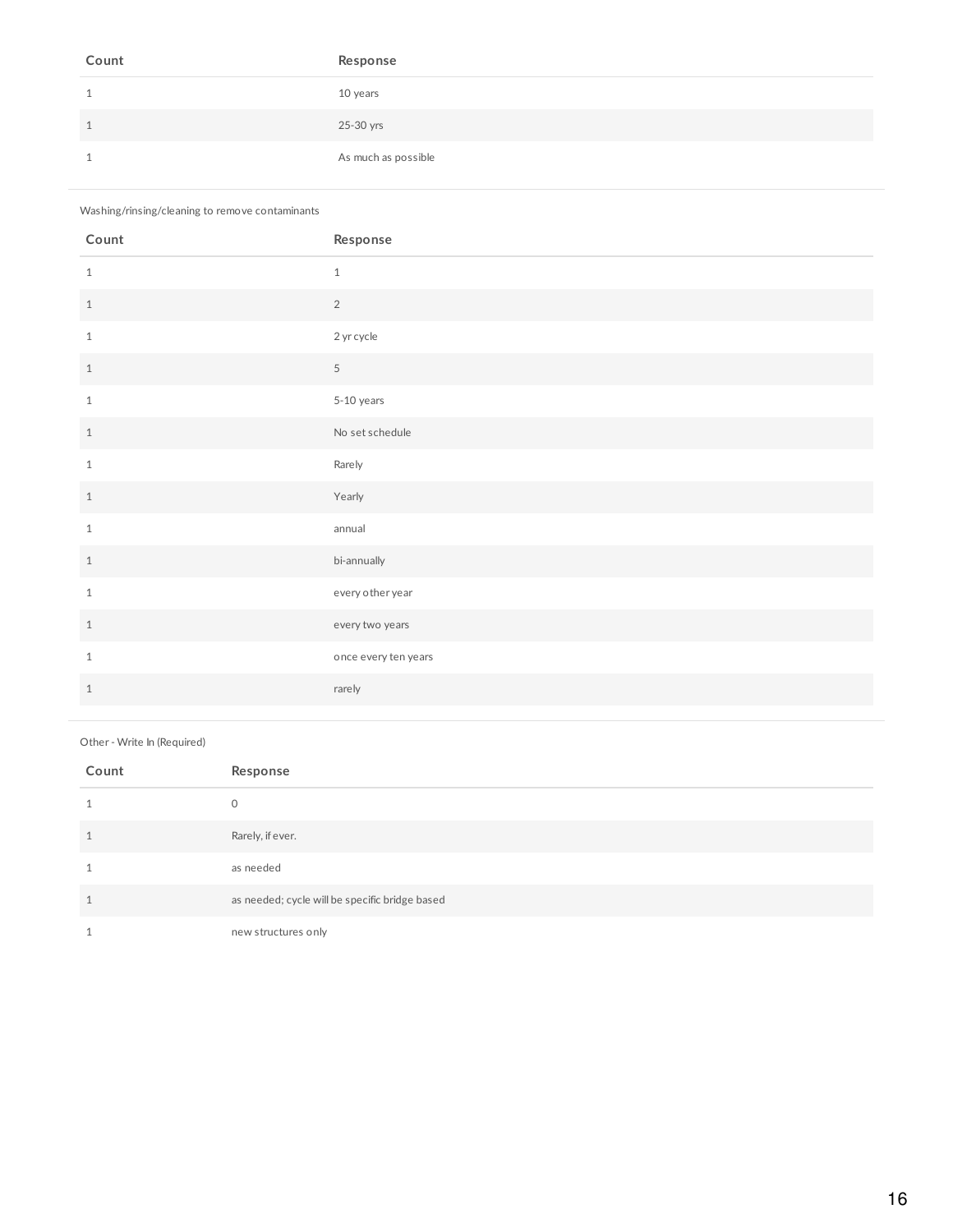13. Approximately what percentage of the time does each of the following conditions drive the need for corrosion maintenance on an uncoated steel bridge?

|                                                                                                                                                         | In nearly all<br>instances $(85-100\%$<br>of the time) | In many instances<br>(50-85% of the<br>time) | In some instances<br>(15-50% of the<br>time) | Rarely (0-<br>15% of the<br>time) |
|---------------------------------------------------------------------------------------------------------------------------------------------------------|--------------------------------------------------------|----------------------------------------------|----------------------------------------------|-----------------------------------|
| Time-based maintenance plans<br>Count                                                                                                                   | $\mathsf O$                                            | $\mathbf{1}$                                 | $\overline{4}$                               | 25                                |
| Inspection Work Recommendation<br>Count                                                                                                                 | 11                                                     | 10                                           | $\overline{7}$                               | $\overline{4}$                    |
| Poor Coating Condition Rating<br>Count                                                                                                                  | 11                                                     | 14                                           | 2                                            | 3                                 |
| Steel section loss<br>Count                                                                                                                             | $\overline{7}$                                         | 12                                           | $\overline{7}$                               | 8                                 |
| Steel cracking<br>Count                                                                                                                                 | $\overline{4}$                                         | $\overline{4}$                               | 3                                            | 18                                |
| Other structural modifications (e.g., widening)<br>Count                                                                                                | $\overline{4}$                                         | 3                                            | 5                                            | 18                                |
| Coordination with work that will impact the user (e.g., future work<br>on a parallel roadway or taking advantage of a planned lane<br>closure)<br>Count | $\overline{4}$                                         | 1                                            | 8                                            | 18                                |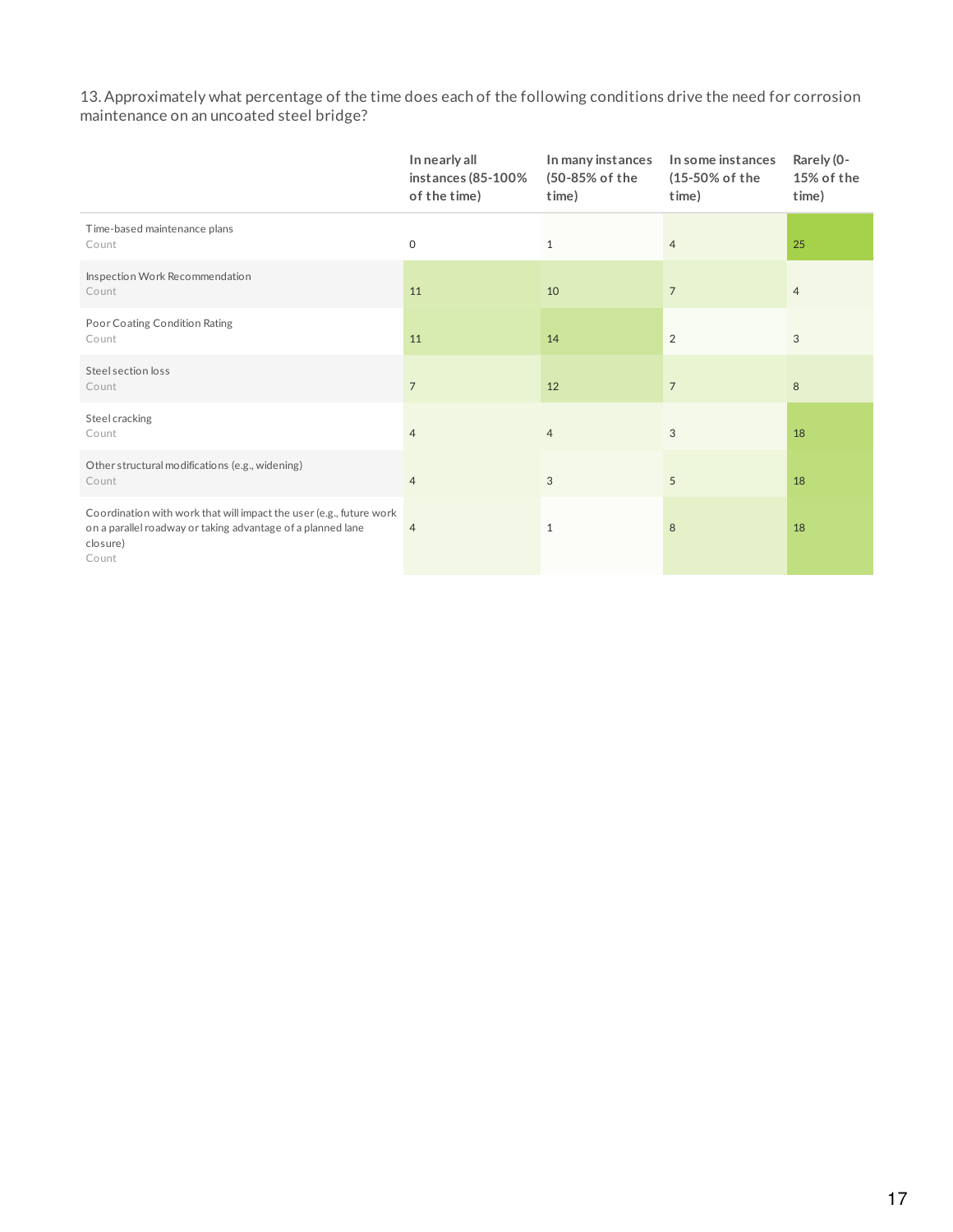### 14. Do routine inspections adequately identify corrosion maintenance needs?



| Value                                                                                                                                   |       | Percent Responses |
|-----------------------------------------------------------------------------------------------------------------------------------------|-------|-------------------|
| Yes, they are adequate for both coated and uncoated steel structures                                                                    | 72.2% | 26                |
| Yes for coated steel structures, but we often perform supplemental inspections for corrosion on uncoated weathering steel<br>structures | 8.3%  | 3                 |
| Yes for uncoated weathering steel structures, but we often perform supplemental inspections for corrosion on coated steel<br>structures | 2.8%  | $\mathbf{1}$      |
| Yes, for coated structures. We have no experience with uncoated steel.                                                                  | 8.3%  | $\mathcal{S}$     |
| No, we often perform supplemental inspections on steel bridges where corrosion problems are suspected.                                  | 8.3%  | 3                 |
|                                                                                                                                         |       | Totals: 36        |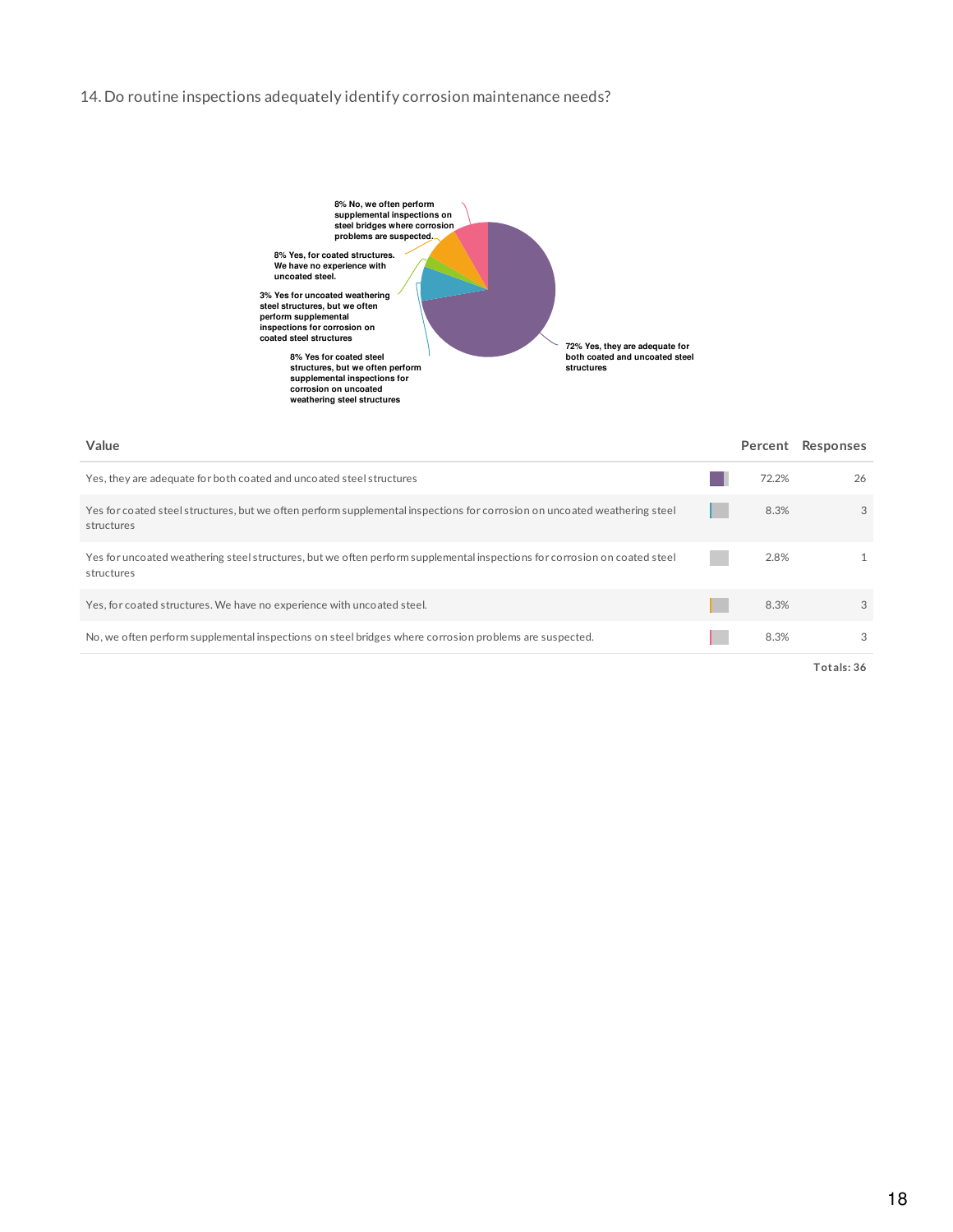# 15. How frequently are corrosion-related maintenance decisions are based on each of the following?

|                                             | In nearly all instances (85-100% In many instances (50-85%<br>of the time) | of the time)   | In some instances (15-50%<br>of the time) | Rarely (0-15% of<br>the time) |
|---------------------------------------------|----------------------------------------------------------------------------|----------------|-------------------------------------------|-------------------------------|
| Lowest<br>construction cost<br>Count        | 5                                                                          | 9              | 8                                         | 10                            |
| Least user impact<br>Count                  | 2                                                                          | 9              | 10                                        | 10                            |
| Lowest life cycle<br>cost<br>Count          | 8                                                                          | $\overline{7}$ | $\overline{7}$                            | 9                             |
| Availability of<br>Federal funding<br>Count | $\overline{7}$                                                             | 2              | 13                                        | 10                            |
| Other Issues<br>Count                       | 2                                                                          | $\mathbf{1}$   | 6                                         | 14                            |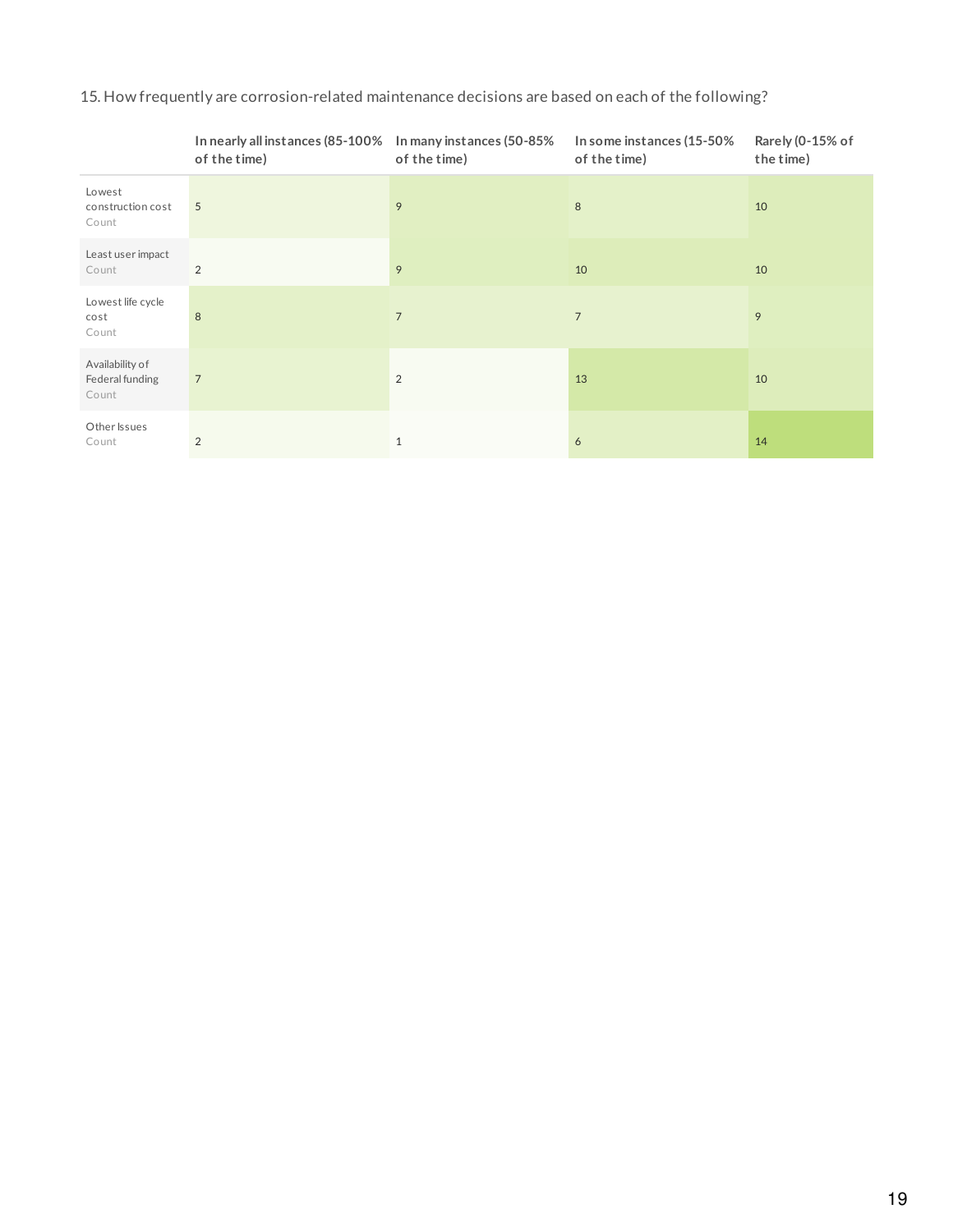## 16. How does your agency determine budget needs for corrosion maintenance?



| Value                                                                                    | Percent | Responses      |
|------------------------------------------------------------------------------------------|---------|----------------|
| A corrosion control budget is established and allocated based on structure condition     | 17.1%   | 6              |
| A corrosion control budget is established and allocated based on historical expenditures | 5.7%    | $\overline{2}$ |
| Steel bridge corrosion maintenance competes with other bridge maintenance needs          | 65.7%   | 23             |
| Other - Write In (Required)                                                              | 11.4%   | $\overline{4}$ |
|                                                                                          |         | Totals: 35     |

| Other - Write In (Required)                                                                                                                                                                           | Count |
|-------------------------------------------------------------------------------------------------------------------------------------------------------------------------------------------------------|-------|
| A corrosion control budget is established for in-house paint crew projects. For bridge painting by contract forces, steel bridge corrosion maintenance<br>competes with other bridge mainteance needs |       |
| A yearly defined amount of paining money is allocated.                                                                                                                                                |       |
| Included with other Bridge Preservation activities                                                                                                                                                    |       |
| only major East River Bridges PM is budgetted                                                                                                                                                         |       |
| Totals                                                                                                                                                                                                |       |

20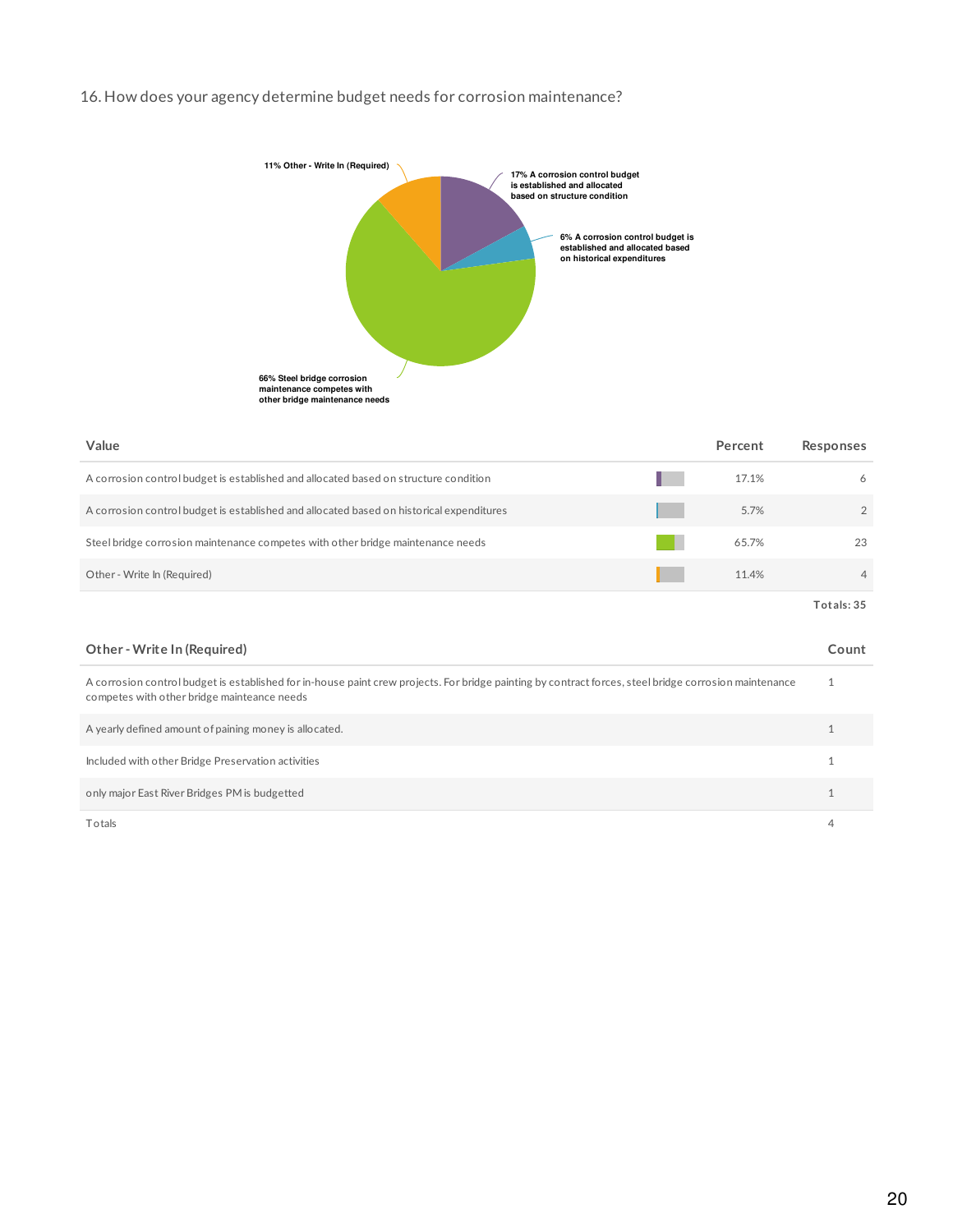17. What percentage of corrosion maintenance expenditures on steel bridges are in each of the following areas (total should equal 100)?

Scheduled Preventative Maintenance



| Count                     | Response |
|---------------------------|----------|
| $\,8\,$                   | 10%      |
| $\overline{4}$            | 0%       |
| $\mathcal{S}$             | 15%      |
| $\ensuremath{\mathsf{3}}$ | $5\%$    |
| $\overline{2}$            | $2\%$    |
| $\,1\,$                   | 20%      |
| $\,1\,$                   | 25%      |
| $1\,$                     | $3%$     |
| $\mathbf{1}$              | 40%      |

Responsive/Condition Based Preventative Maintenance

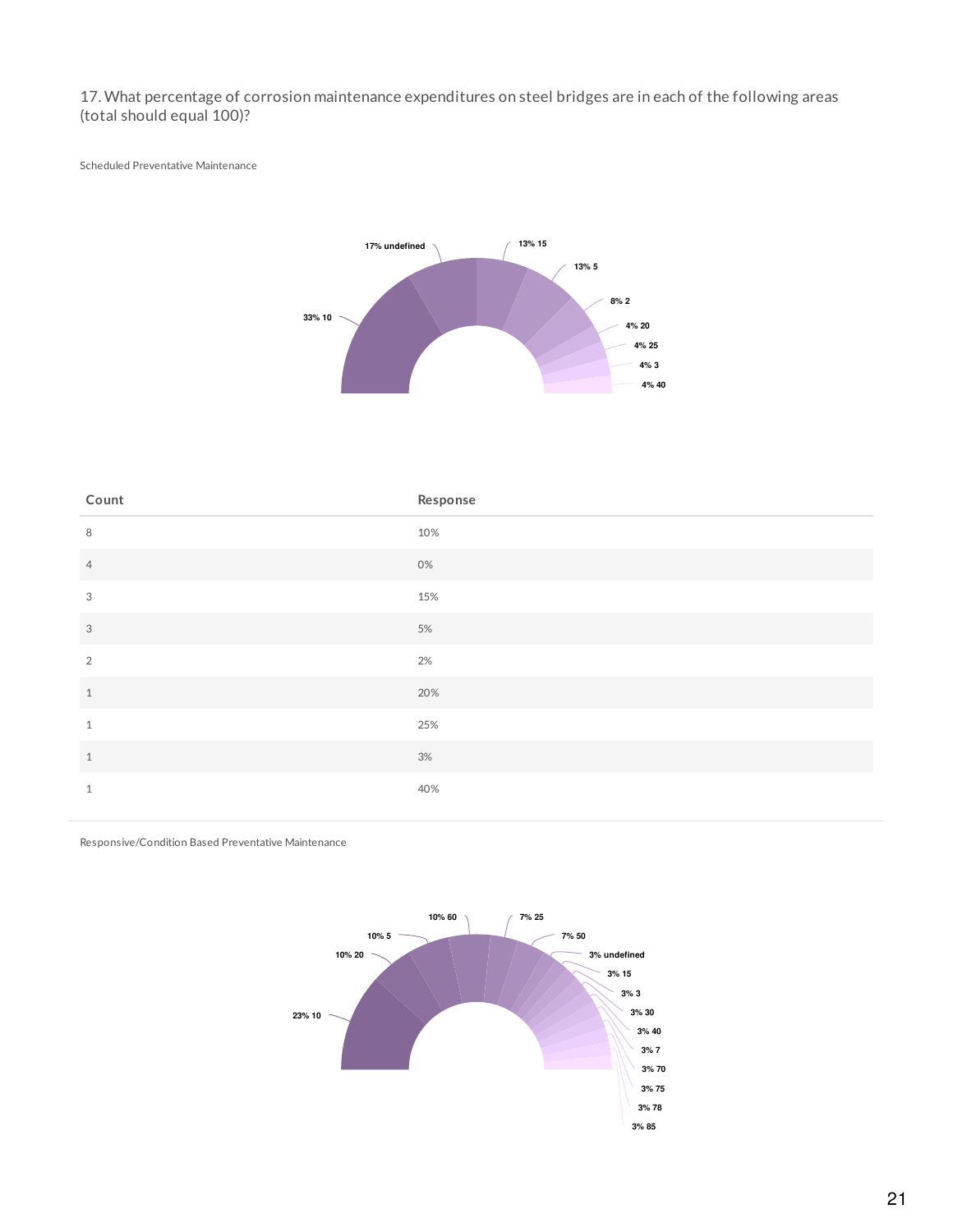| Count                     | Response |
|---------------------------|----------|
| $\overline{7}$            | 10%      |
| $\sqrt{3}$                | 20%      |
| $\ensuremath{\mathsf{3}}$ | $5\%$    |
| $\sqrt{3}$                | 60%      |
| $\sqrt{2}$                | 25%      |
| $\sqrt{2}$                | 50%      |
| $1\,$                     | $0\%$    |
| $\,1$                     | 15%      |
| $\,1\,$                   | $3\%$    |
| $\,1\,$                   | 30%      |
| $1\,$                     | 40%      |
| $\,1\,$                   | $7\%$    |
| $\,1\,$                   | 70%      |
| $\,1\,$                   | 75%      |
| $\,1\,$                   | 78%      |
| $\,1\,$                   | 85%      |
|                           |          |

Substantial Maintenance (e.g., major re-painting)

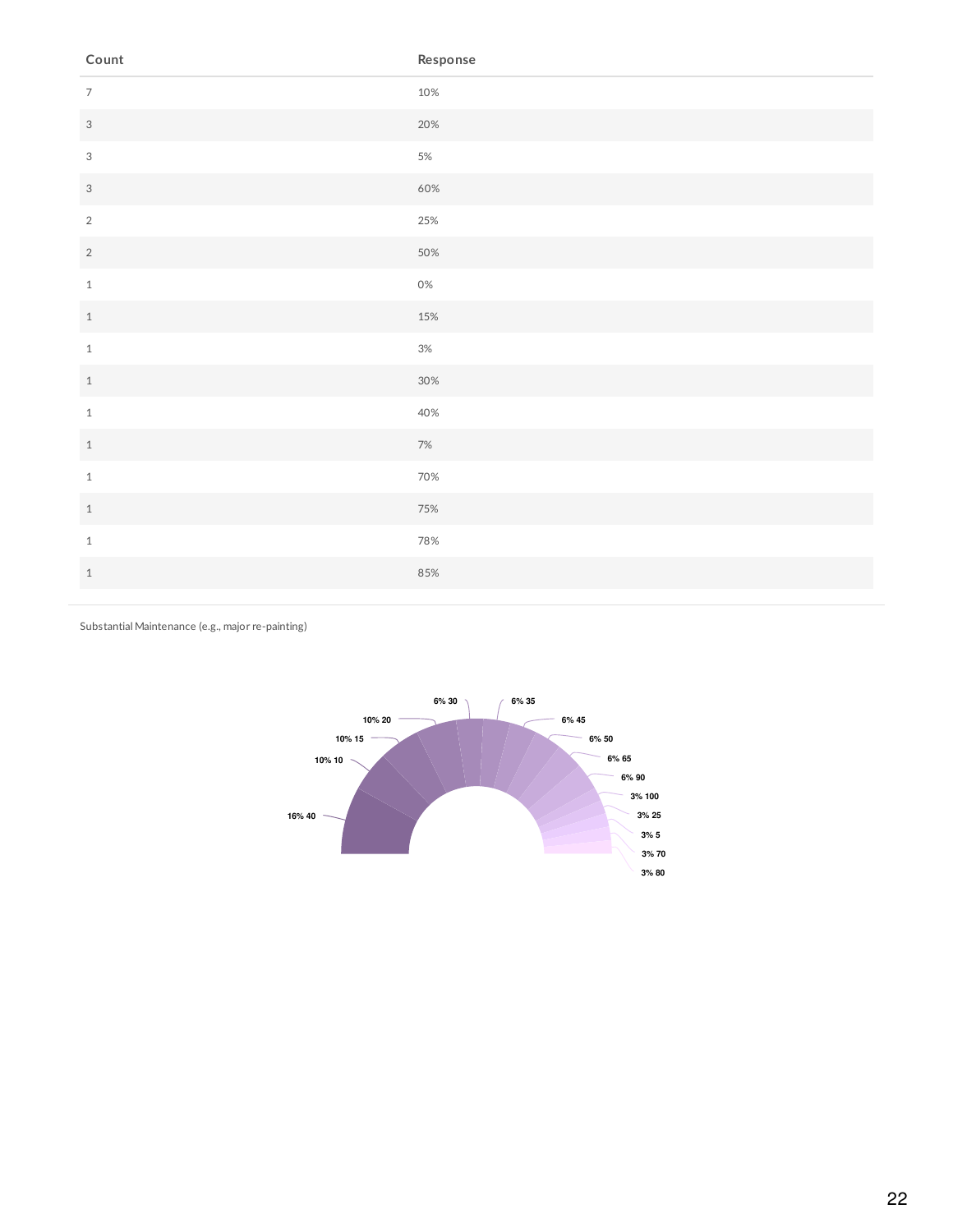| Count                     | Response |
|---------------------------|----------|
| $\overline{5}$            | 40%      |
| $\sqrt{3}$                | 10%      |
| $\ensuremath{\mathsf{3}}$ | 15%      |
| $\sqrt{3}$                | 20%      |
| $\sqrt{2}$                | $30\%$   |
| $\sqrt{2}$                | 35%      |
| $\overline{2}$            | 45%      |
| $\sqrt{2}$                | 50%      |
| $\sqrt{2}$                | 65%      |
| $\sqrt{2}$                | 90%      |
| $\,1\,$                   | 100%     |
| $\,1$                     | 25%      |
| $\,1\,$                   | $5\%$    |
| $\,1\,$                   | 70%      |
| $\,1\,$                   | 80%      |

Major Maintenance and Rehabilitation

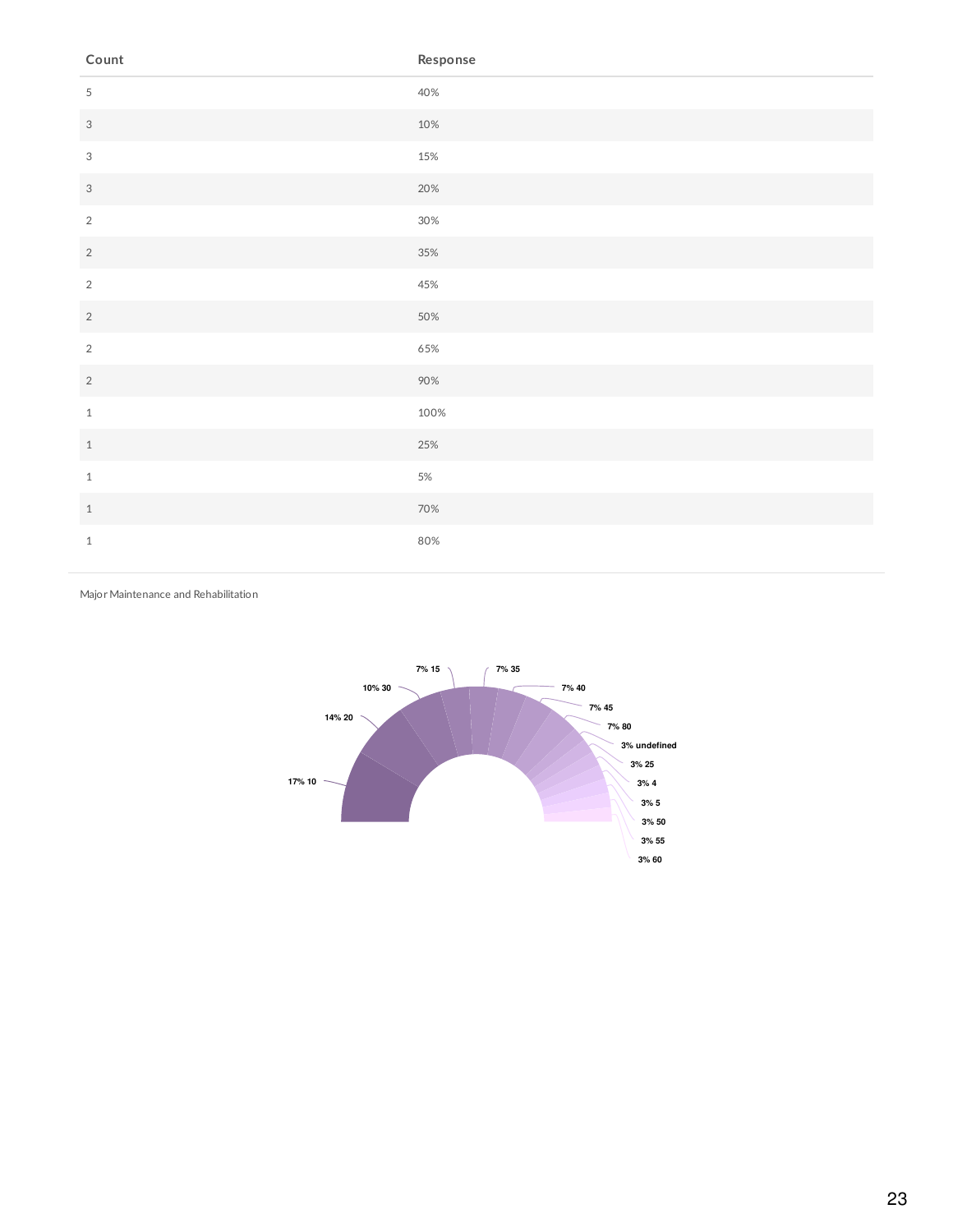| Count                     | Response |
|---------------------------|----------|
| $\sqrt{5}$                | 10%      |
| $\overline{4}$            | 20%      |
| $\ensuremath{\mathsf{3}}$ | 30%      |
| $\sqrt{2}$                | 15%      |
| $\sqrt{2}$                | 35%      |
| $\sqrt{2}$                | 40%      |
| $\sqrt{2}$                | 45%      |
| $\sqrt{2}$                | 80%      |
| $\,1\,$                   | $0\%$    |
| $\overline{1}$            | 25%      |
| $\,1\,$                   | $4%$     |
| $\,1\,$                   | $5\%$    |
| $\,1\,$                   | 50%      |
| $\,1\,$                   | 55%      |
| $\mathbf{1}$              | 60%      |

Other



| Count   | Response |
|---------|----------|
| -1<br>ᆚ | 0%       |
| -1      | 1%       |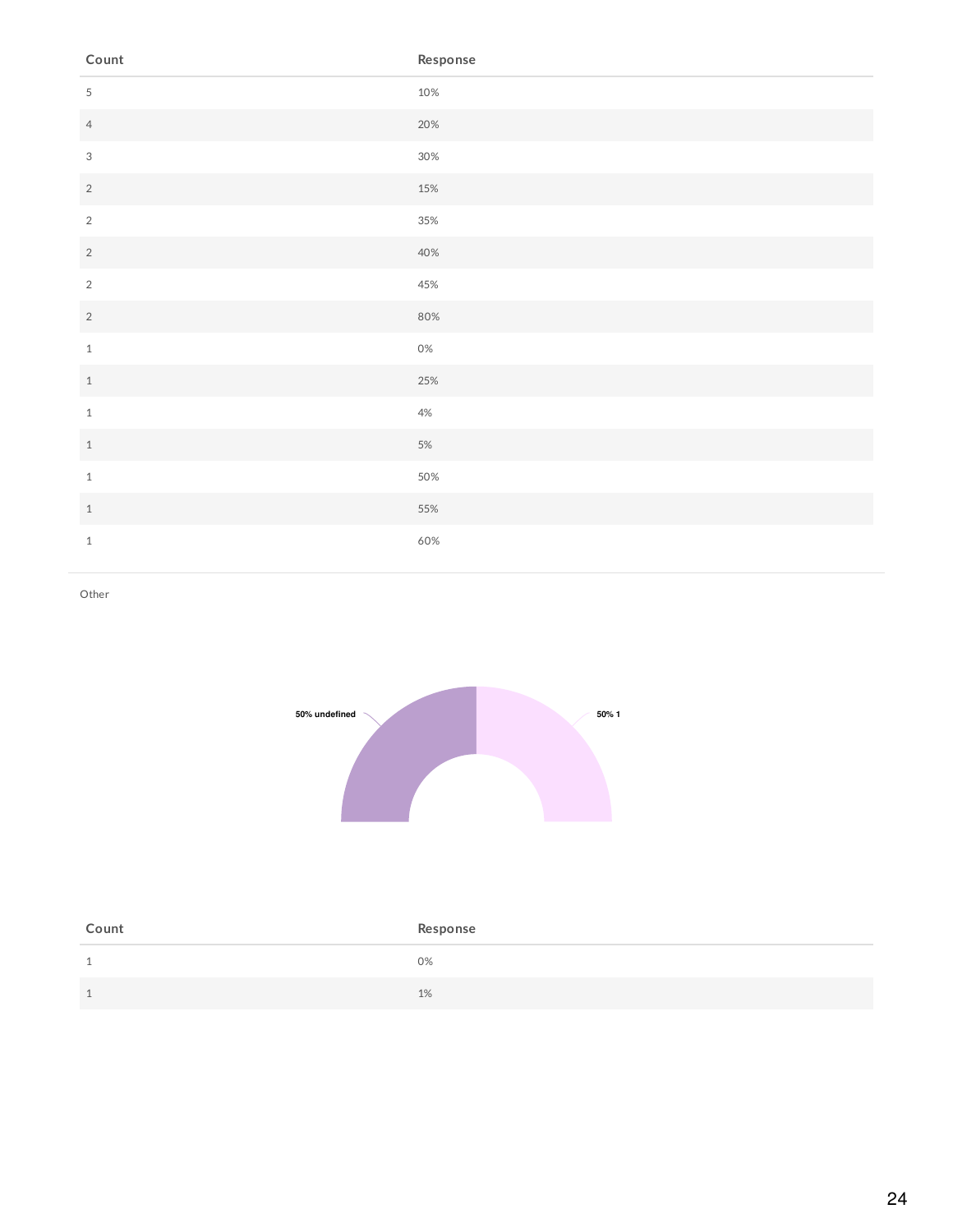18. Does your agency have written guidelines or policy for managing and/or repairing steel bridge corrosion?

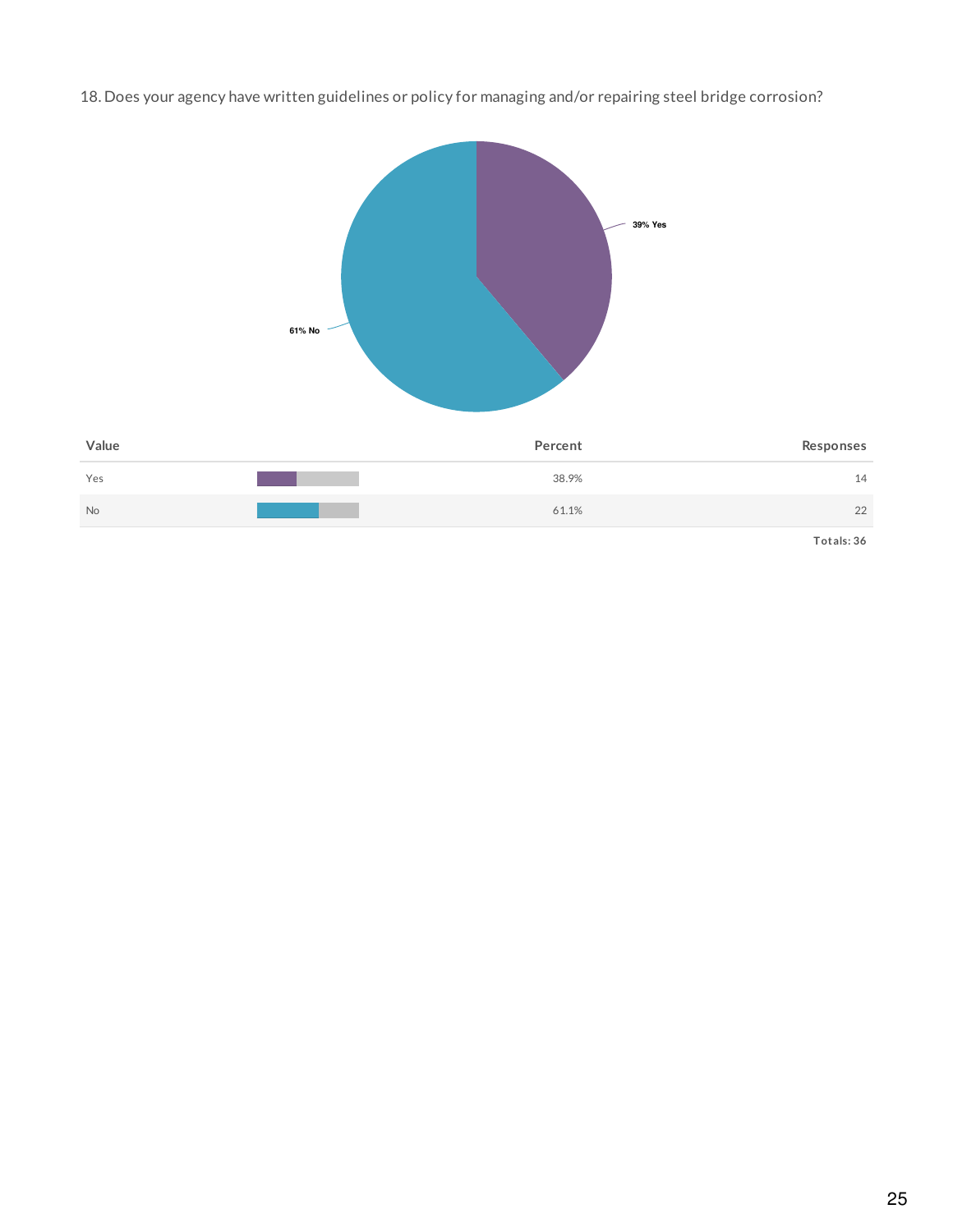## 19. Does your agency include corrosion warranties in steel bridge maintenance contracts?



| Value                                                                                        | Percent | Responses      |
|----------------------------------------------------------------------------------------------|---------|----------------|
| Yes, we have corrosion criteria in warranty clauses of our bridge maintenance contracts      | 20.6%   |                |
| Major issues would be covered by a performance bond, but corrosion is not explicitly defined | 23.5%   | 8              |
| Corrosion protection has not been a warranty concern during bridge maintenance               | 44.1%   | 15             |
| Other - Write In (Required)                                                                  | 11.8%   | $\overline{4}$ |
|                                                                                              |         | Totals: 34     |

| Other - Write In (Required)                                                                                   | Count |
|---------------------------------------------------------------------------------------------------------------|-------|
| ODOT does have a warrenty specification, but has limited use. Typically contracts are sold without warranties |       |
| Unknown                                                                                                       |       |
| We are not able to properly enforce warranties, so we do not typically include them in contracts.             |       |
| no, do not use warranties for painting                                                                        |       |
| Totals                                                                                                        | 4     |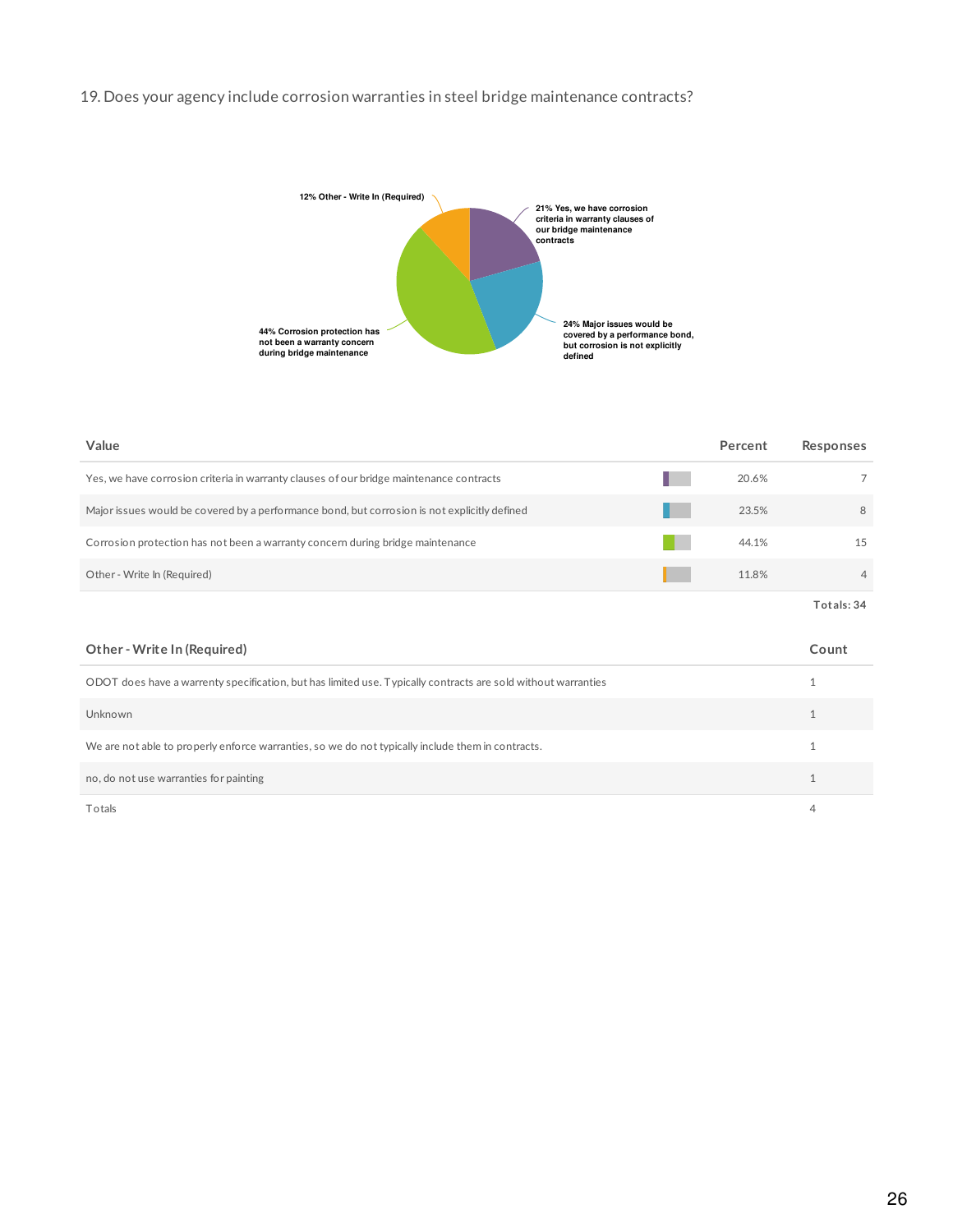# 20. What corrosion performance measures are included in your agency's warranties?

|              | Count Response                                                                                                                                                                                                                                                                                                                                                                                                                                                                                                                                                                                                                                                                                                                                                                                                                                                                 |
|--------------|--------------------------------------------------------------------------------------------------------------------------------------------------------------------------------------------------------------------------------------------------------------------------------------------------------------------------------------------------------------------------------------------------------------------------------------------------------------------------------------------------------------------------------------------------------------------------------------------------------------------------------------------------------------------------------------------------------------------------------------------------------------------------------------------------------------------------------------------------------------------------------|
| 4            | None                                                                                                                                                                                                                                                                                                                                                                                                                                                                                                                                                                                                                                                                                                                                                                                                                                                                           |
| 2            | <b>NA</b>                                                                                                                                                                                                                                                                                                                                                                                                                                                                                                                                                                                                                                                                                                                                                                                                                                                                      |
| 1            | The occurrence of visible rust or rust breakthrough, coating blistering, peeling, scaling, or unremoved slivers.                                                                                                                                                                                                                                                                                                                                                                                                                                                                                                                                                                                                                                                                                                                                                               |
| 1            | Allowable Paint Covering Material Paint Coating Thickness                                                                                                                                                                                                                                                                                                                                                                                                                                                                                                                                                                                                                                                                                                                                                                                                                      |
| $\mathbf{1}$ | Contractor must repair failed coating or loose bond                                                                                                                                                                                                                                                                                                                                                                                                                                                                                                                                                                                                                                                                                                                                                                                                                            |
| $\mathbf{1}$ | Corrosion, rusting, peeling, delamination.                                                                                                                                                                                                                                                                                                                                                                                                                                                                                                                                                                                                                                                                                                                                                                                                                                     |
| $\mathbf{1}$ | For each Annual Warranty Inspection and the Final Warranty Inspection, the Engineer will inspect the bridge thoroughly for the structural steel paint<br>system defect conditions listed. The inspections will be performed jointly by ODOT personnel and the Contractor.                                                                                                                                                                                                                                                                                                                                                                                                                                                                                                                                                                                                      |
| $\mathbf{1}$ | N/A                                                                                                                                                                                                                                                                                                                                                                                                                                                                                                                                                                                                                                                                                                                                                                                                                                                                            |
| 1            | N/A-we don't have warranties for bridge painting                                                                                                                                                                                                                                                                                                                                                                                                                                                                                                                                                                                                                                                                                                                                                                                                                               |
| 1            | <b>NA</b>                                                                                                                                                                                                                                                                                                                                                                                                                                                                                                                                                                                                                                                                                                                                                                                                                                                                      |
| 1            | NA, do not use warranties                                                                                                                                                                                                                                                                                                                                                                                                                                                                                                                                                                                                                                                                                                                                                                                                                                                      |
| 1            | No Warranties                                                                                                                                                                                                                                                                                                                                                                                                                                                                                                                                                                                                                                                                                                                                                                                                                                                                  |
| 1            | None.                                                                                                                                                                                                                                                                                                                                                                                                                                                                                                                                                                                                                                                                                                                                                                                                                                                                          |
| $\mathbf{1}$ | The Contractor shall maintain responsibility for the coating system for a 12 month observation period beginning on the date of acceptance of the coating<br>work specified on plans or in the Contract. The Contractor shall guarantee the preparation and installation of the coating system under the payment and<br>performance bond. To successfully complete the observation period, the coating system must meet the following requirements after 12 months in<br>service: (a) No visible rust or rust stains from coated surfaces. (b) No blisters, peeling, cracking or other abnormalities of any coat applied. (c) Have uniform<br>color and gloss and be within the retention values established when tested for acceptance. (d) Have an adhesion rating of at least 80 percent of the initial<br>adhesion when tested for acceptance in accordance with ASTM D4541 |
| $\mathbf{1}$ | The work shall be considered defective if visible rust or rust breakthrough, paint blistering, peeling, cracking, chalking, shadow-through, scaling or scaling<br>conditions as noted in the Performance Criteria Table occurs during the warranty period.                                                                                                                                                                                                                                                                                                                                                                                                                                                                                                                                                                                                                     |
| 1            | Unknown                                                                                                                                                                                                                                                                                                                                                                                                                                                                                                                                                                                                                                                                                                                                                                                                                                                                        |
| 1            | Visible rust or rust breakthrough Blistering, cracking, or alligatoring Chalking or fading Loss of adhesion Cohesive failure                                                                                                                                                                                                                                                                                                                                                                                                                                                                                                                                                                                                                                                                                                                                                   |
| 1            | We do not use a warranty. We have in-house paint inspectors or consultant paint inspectors that monitor all phases of the work.                                                                                                                                                                                                                                                                                                                                                                                                                                                                                                                                                                                                                                                                                                                                                |
| $\mathbf{1}$ | We don't use warranties.                                                                                                                                                                                                                                                                                                                                                                                                                                                                                                                                                                                                                                                                                                                                                                                                                                                       |
| $\mathbf{1}$ | We have only had warranties on Desigh Build. Required contractor to repair bubbles in paint on suspender lines                                                                                                                                                                                                                                                                                                                                                                                                                                                                                                                                                                                                                                                                                                                                                                 |
| $\mathbf{1}$ | information can be found at http://www.dot.state.oh.us/Divisions/ConstructionMgt/Specification%20Files/885_12312012_for_2016.PDF                                                                                                                                                                                                                                                                                                                                                                                                                                                                                                                                                                                                                                                                                                                                               |
| $\mathbf{1}$ | not applicable                                                                                                                                                                                                                                                                                                                                                                                                                                                                                                                                                                                                                                                                                                                                                                                                                                                                 |

##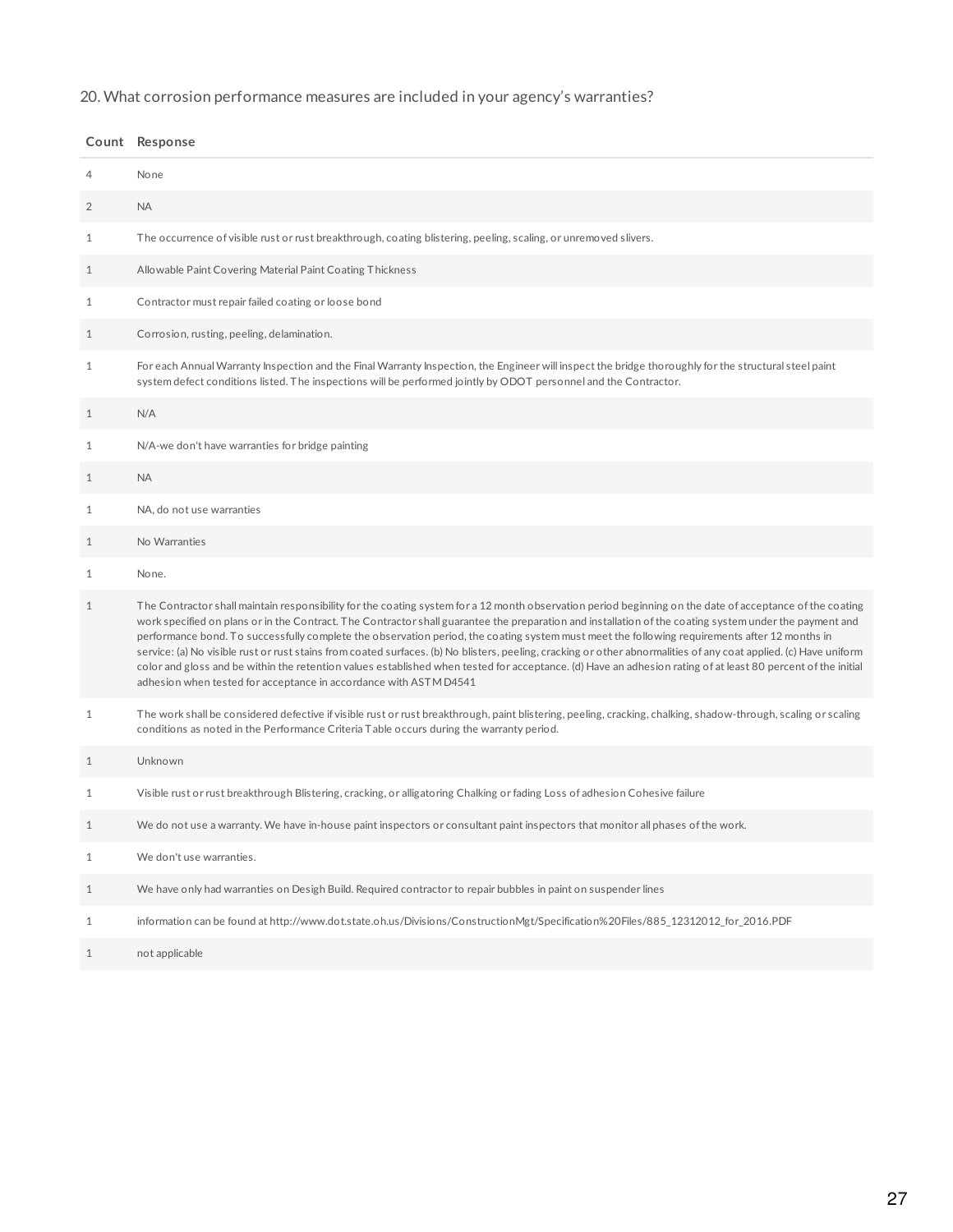## 21. What is your agency's typical warranty duration?

| Count                     | Response                                                                        |
|---------------------------|---------------------------------------------------------------------------------|
| 5                         | N/A                                                                             |
| $\ensuremath{\mathsf{3}}$ | 2 years                                                                         |
| 3                         | <b>NA</b>                                                                       |
| $\mathbf{1}$              | $\circ$                                                                         |
| $\mathbf 1$               | 12                                                                              |
| $\mathbf{1}$              | $\overline{2}$                                                                  |
| $\mathbf{1}$              | 3 years                                                                         |
| $\mathbf{1}$              | 5 years                                                                         |
| $\mathbf{1}$              | One year                                                                        |
| $\mathbf{1}$              | Unknown                                                                         |
| $\mathbf{1}$              | Warranties are not typical                                                      |
| $\mathbf{1}$              | Warranty is for the whole work as per our standard spec. 2 years                |
| $1\,$                     | We do not use a warranty.                                                       |
| $\mathbf{1}$              | do not use warranties                                                           |
| $\mathbf{1}$              | n/a                                                                             |
| $\mathbf{1}$              | not applicable                                                                  |
| $\mathbf{1}$              | see above                                                                       |
| $1\,$                     | three (3) year warranty maintenance bond equal to 60 percent of the total price |
| $1\,$                     | varies                                                                          |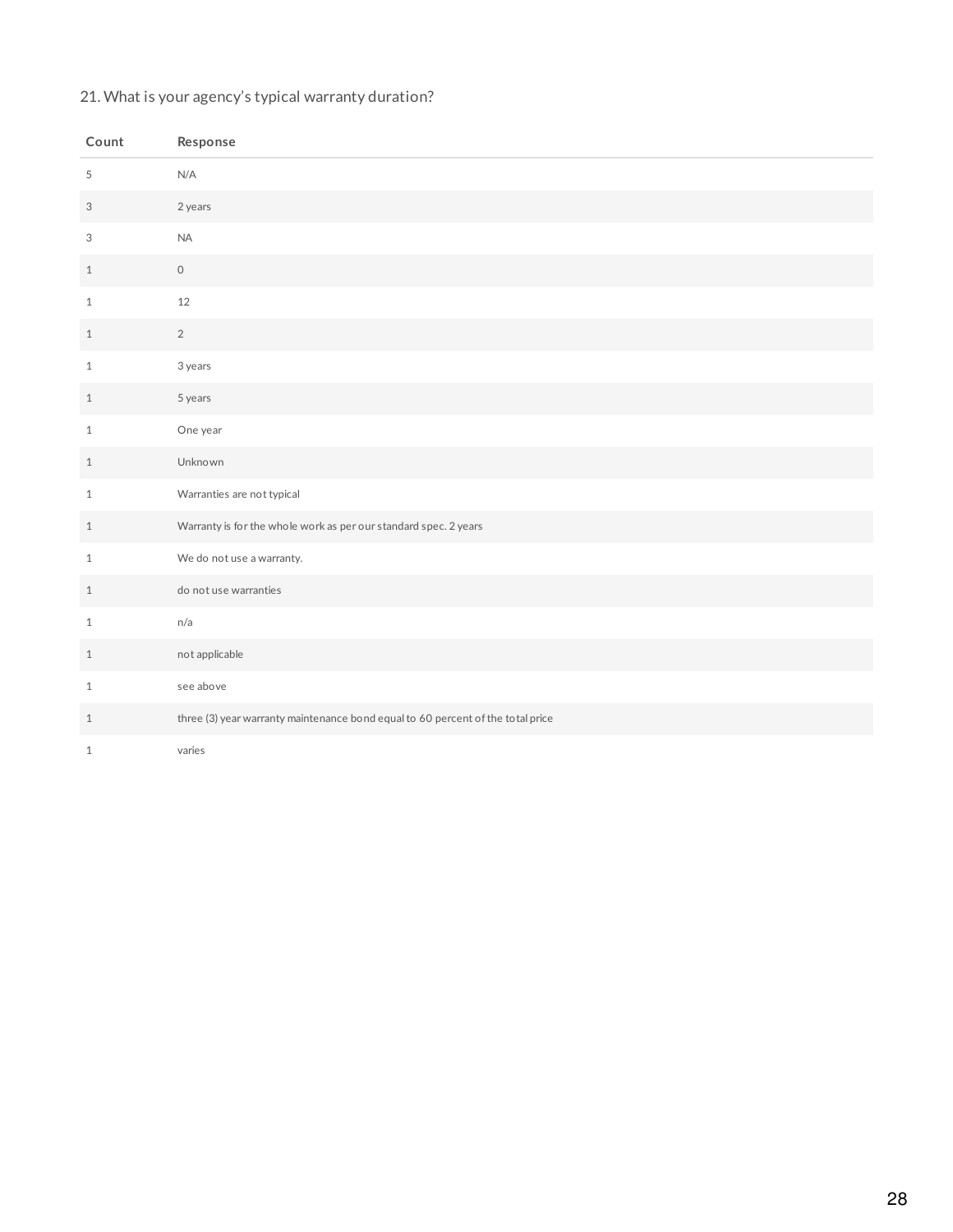22. Do you believe that your agency's warranties effectively extend the life of steel bridge corrosion protection?

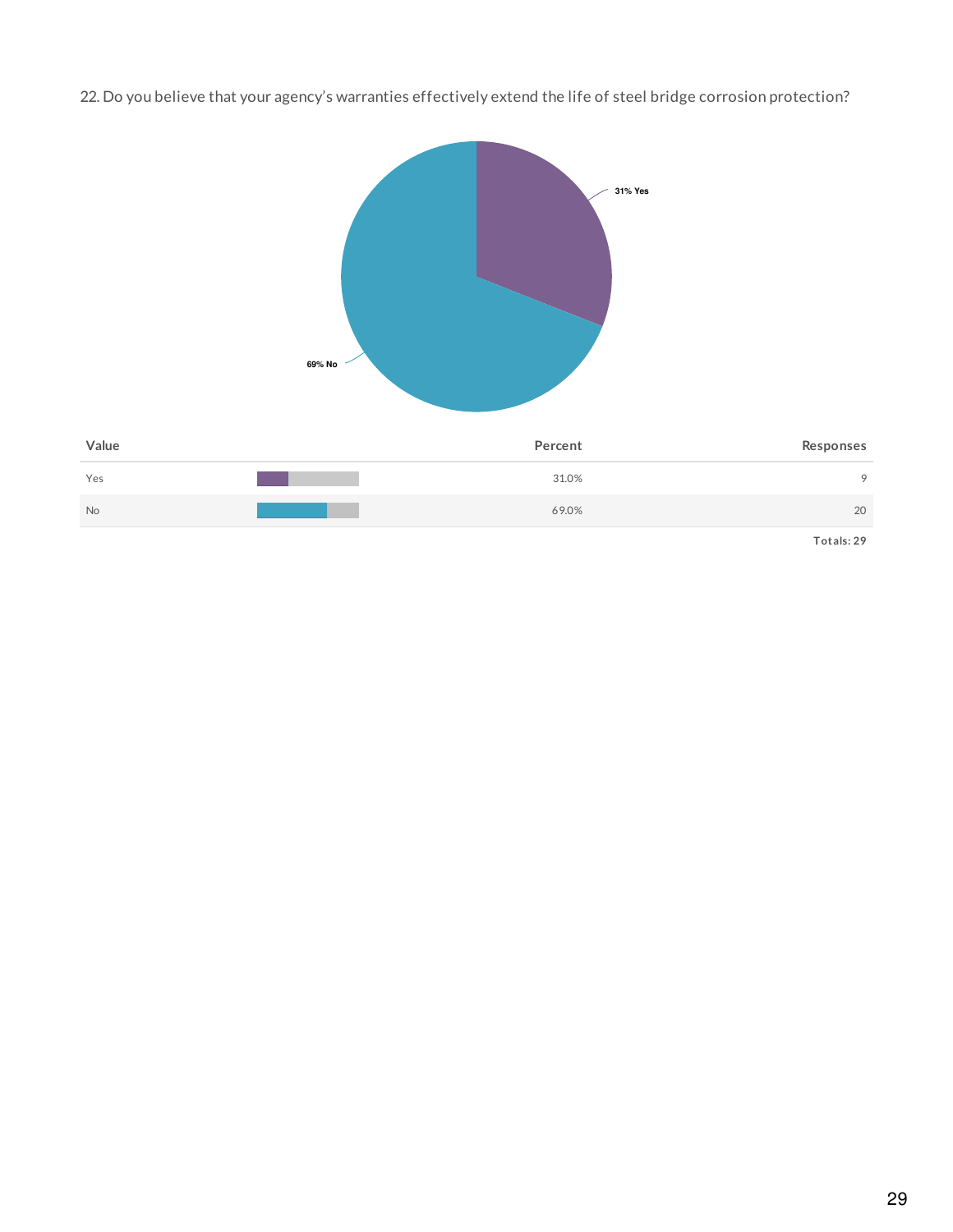# 23. What ideas do you have for steel bridge corrosion research needs?

|              | Count Response                                                                                                                                                                                                                                                                                                |
|--------------|---------------------------------------------------------------------------------------------------------------------------------------------------------------------------------------------------------------------------------------------------------------------------------------------------------------|
| 1            | * Scuppers/deck joints * Non-corrosive De-icers (alternative to salt) * Protective coatings, primers in particular.                                                                                                                                                                                           |
| $\mathbf{1}$ | Better color and gloss technology QPL for maintenance coatings Effective de-icers that do not corrode steel                                                                                                                                                                                                   |
| 1            | Better over coating paint products.                                                                                                                                                                                                                                                                           |
| 1            | Better understanding of the ions that are mechanically created by abrasive blasting, how many are there per square inch and what is the acceptable limit?<br>Could coating life be extended by controlling these ions beyond just blowdown?                                                                   |
| $\mathbf{1}$ | California has probably the lowest VOC requirements in the Nation. It would be beneficial to have high performance coating system options that meet our<br>stringent VOC requirements.                                                                                                                        |
| $\mathbf{1}$ | Coating systems with longer life.                                                                                                                                                                                                                                                                             |
| 1            | Common standard for evaluating performance of coating systems. We use one standard and a coating company may use another standard.                                                                                                                                                                            |
| $\mathbf{1}$ | <b>Duplex Coatings</b>                                                                                                                                                                                                                                                                                        |
| 1            | Durability of uncoated steel in certain environments.                                                                                                                                                                                                                                                         |
| 1            | How best to address pack rust between steel members. We use zinc-rich paint systems for new and repainting. Are there other successful coating<br>systems out there that can be field applied? How successful is metalizing when applied in the field?                                                        |
| $\mathbf{1}$ | Is galvanizing cost effective for all new bridge superstructures?                                                                                                                                                                                                                                             |
| 1            | Is pressure washing of weather steel effective in reactivating the protect patina                                                                                                                                                                                                                             |
| 1            | Is testing for salts on structural steel worth the time and money, (effort)?                                                                                                                                                                                                                                  |
| $\mathbf{1}$ | It will be good to get more information on the performance of exiting bridges painted using one coat system. In addition, when painting the older bridges<br>with rivets, which paint system works better. How expensive is metallizing and what is the life-cycle cost when compared to the one coat system. |
| $\mathbf{1}$ | Life Span on paint of painted steel girders                                                                                                                                                                                                                                                                   |
| 1            | N/A                                                                                                                                                                                                                                                                                                           |
| $\mathbf{1}$ | None                                                                                                                                                                                                                                                                                                          |
| 1            | The Kentucky Transportation Cabinet is with the Kentucky Transportation Center on a research project to develop painting procedures to provide<br>longer lasting bridge coatings.                                                                                                                             |
| 1            | There is definitely a need for better more long lasting coatings.                                                                                                                                                                                                                                             |
| $\mathbf{1}$ | We need simple effective products and techniques to apply to steel bridges for enhanced corrosion resistance. Products must be able to be installed by<br>semi-skilled laborers.                                                                                                                              |
| $\mathbf{1}$ | What is the most effective method to remove chlorides from structural steel?                                                                                                                                                                                                                                  |
| $\mathbf{1}$ | When is the right time to paint?                                                                                                                                                                                                                                                                              |
| $\mathbf 1$  | Would like to see more guidance on metalizing                                                                                                                                                                                                                                                                 |
| $\mathbf{1}$ | two coat systems that are equal or better than 3 coat systems; 90% of problems in coating systems appear to be related to improper preparation of<br>surface and application of paint                                                                                                                         |
|              |                                                                                                                                                                                                                                                                                                               |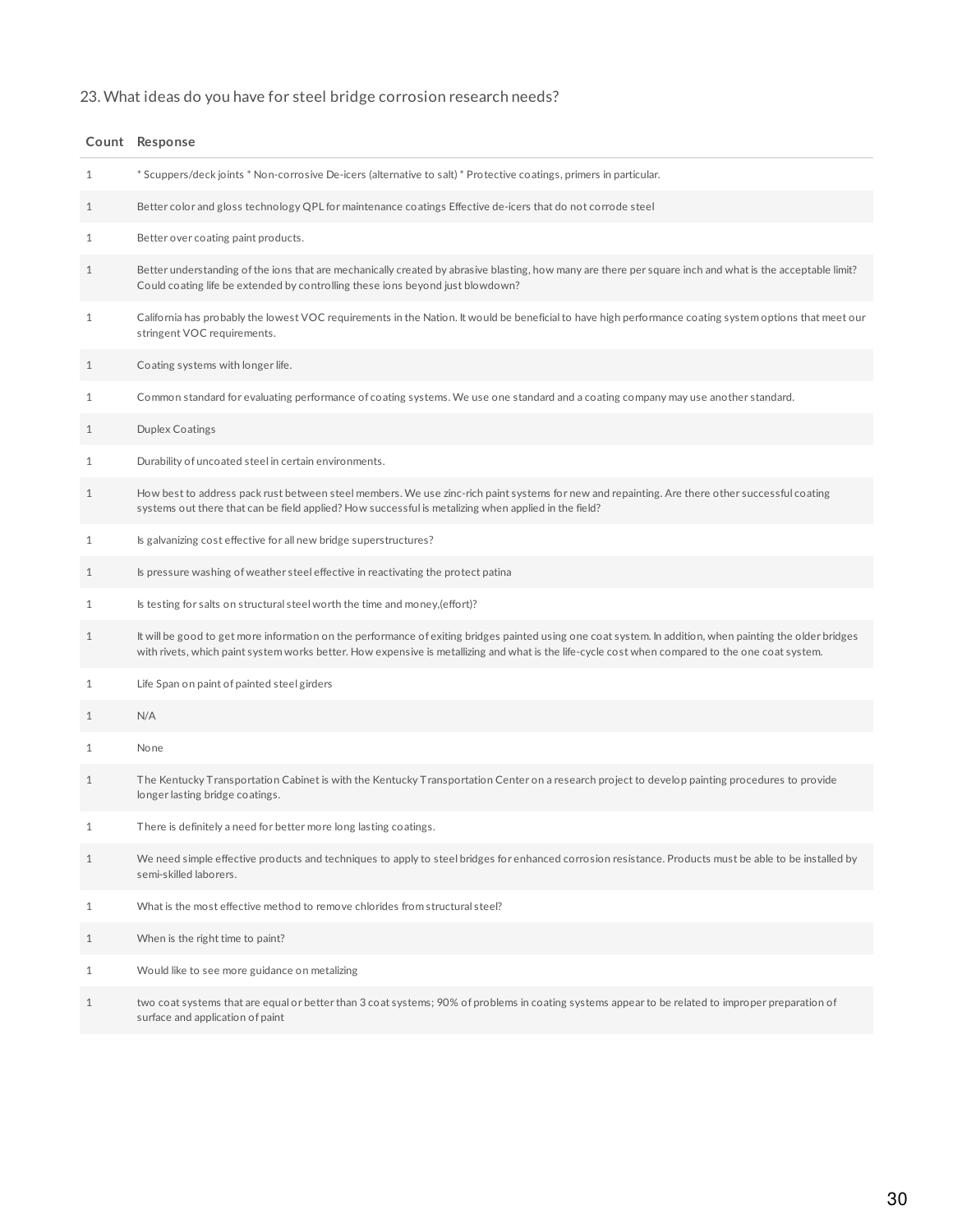24. Please describe any innovative coating practices your agency has employed on steel bridges.

|                | Count Response                                                                                                                                                                                                                                                                                                                                                                                                                                                                                                                                                                    |
|----------------|-----------------------------------------------------------------------------------------------------------------------------------------------------------------------------------------------------------------------------------------------------------------------------------------------------------------------------------------------------------------------------------------------------------------------------------------------------------------------------------------------------------------------------------------------------------------------------------|
| 2              | N/A                                                                                                                                                                                                                                                                                                                                                                                                                                                                                                                                                                               |
| $\overline{2}$ | <b>NA</b>                                                                                                                                                                                                                                                                                                                                                                                                                                                                                                                                                                         |
| $\mathbf{1}$   | Combining other maintenance procedures such as joint elimination to limit under-deck corrosion problems.                                                                                                                                                                                                                                                                                                                                                                                                                                                                          |
| $\mathbf{1}$   | For surface preparation work, some of the paint crews at CADOT are using a vapor blasting system instead of the traditional dry blasting system. The<br>vapor blast system results in significant lower lead exposures for painters compared to dry abrasive blasting. Also, CADOT Chemist are working on<br>developing a high performance waterborne acrylic latex coating using a fluoropolymer resin. This new coating system has a higher abrasion resistance,<br>better gloss retention and a much longer service life than our traditional waterborne acrylic latex system. |
| 1              | Looking into metalizing.                                                                                                                                                                                                                                                                                                                                                                                                                                                                                                                                                          |
| $\mathbf{1}$   | None                                                                                                                                                                                                                                                                                                                                                                                                                                                                                                                                                                              |
| $\mathbf{1}$   | On bridge maintenance work, DDOT used the one coat system.                                                                                                                                                                                                                                                                                                                                                                                                                                                                                                                        |
| $\mathbf{1}$   | Search for advances in protective coating systems. Study/review the new products. Recommended system(s) are applied and inspected for material field<br>performance.                                                                                                                                                                                                                                                                                                                                                                                                              |
| $\mathbf{1}$   | Select coating procedure and system that meets the duration of bridge needs.                                                                                                                                                                                                                                                                                                                                                                                                                                                                                                      |
| $\mathbf{1}$   | TxDOT recently procured third party coating/painting consultant inspection to ensure that field work, particularly surface prep, meets specification<br>requirements.                                                                                                                                                                                                                                                                                                                                                                                                             |
| $\mathbf{1}$   | UHP waterjet pack rust removal - extremely effective but also unpopular with contractors                                                                                                                                                                                                                                                                                                                                                                                                                                                                                          |
| $\mathbf{1}$   | We apply calcium sulfonate based grease on steel bearing devices.                                                                                                                                                                                                                                                                                                                                                                                                                                                                                                                 |
| $\mathbf{1}$   | We are performing research concerning the use of laser technology for removing existing coatings                                                                                                                                                                                                                                                                                                                                                                                                                                                                                  |
| $\mathbf{1}$   | We have begun to test out metalizing for new bridges as well as existing bridges. We don't have a long enough service life experience to know if this is<br>worthwhile.                                                                                                                                                                                                                                                                                                                                                                                                           |
| $\mathbf{1}$   | We have galvanized several bridges in heavily congested areas of the state.                                                                                                                                                                                                                                                                                                                                                                                                                                                                                                       |
| $\mathbf{1}$   | We have used Calcium Sulfanate Paint on a couple of bridges.                                                                                                                                                                                                                                                                                                                                                                                                                                                                                                                      |
| $\mathbf{1}$   | We perform holiday testing on coatings prior to finish coat to reduce the number of pinholes and defects.                                                                                                                                                                                                                                                                                                                                                                                                                                                                         |
| $\mathbf{1}$   | We will be investigating field metalizing.                                                                                                                                                                                                                                                                                                                                                                                                                                                                                                                                        |

none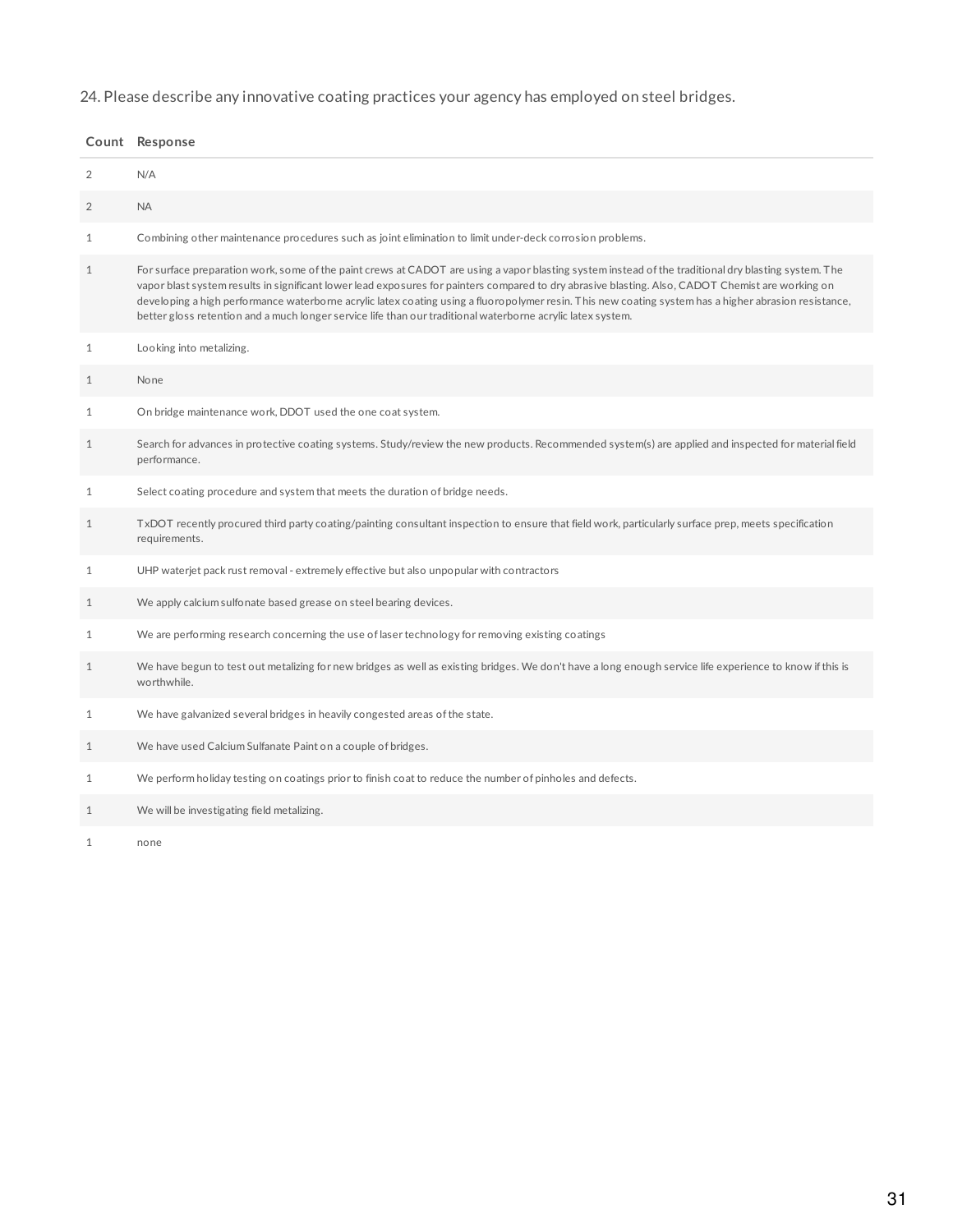25. Please feel free to comment on corrosion control practices for steel bridges with which your agency has had noteworthy positive or negative experiences.

| Count | Response |
|-------|----------|
|-------|----------|

| 3            | N/A                                                                                                                                                                                                                                                                                                                                                                                                                                                                                    |
|--------------|----------------------------------------------------------------------------------------------------------------------------------------------------------------------------------------------------------------------------------------------------------------------------------------------------------------------------------------------------------------------------------------------------------------------------------------------------------------------------------------|
| $\mathbf{1}$ | CADOT has its own Chemistry Testing Branch which develops waterborne acrylic latex formulations. This Chemlab has developed a new paint using an<br>acrylic latex-fluoropolymer resin blend. This new paint has improved gloss and color retention and has the potential to last significantly longer than our<br>previous formulations. It would be great to share this new formulation with other DOTs as well as learn about coating innovations that other DOT's have<br>to share. |
| $\mathbf{1}$ | Our climate is relatively dry so we are fortunate to not have a lot of corrosion issues on our bridges.                                                                                                                                                                                                                                                                                                                                                                                |
| $\mathbf{1}$ | Our initial attempts at metalizing existing steel bridges have been largely unsuccessful due to various issues (surface prep, flash rust, knifed edges/90<br>degree turns).                                                                                                                                                                                                                                                                                                            |
| 1            | Repainting is always an expensive operation. It would be good to have better enforcement to always have good surface preparation.                                                                                                                                                                                                                                                                                                                                                      |
| $\mathbf{1}$ | The best thing that we have done to prevent steel corrosion is to add bridge drain extensions down below the girders. Raise the beam ends above the<br>bearing seat (encased ends above construction joint).                                                                                                                                                                                                                                                                           |
| $\mathbf{1}$ | We are doing more maintenance painting and bridge washing with positive results.                                                                                                                                                                                                                                                                                                                                                                                                       |
| $\mathbf{1}$ | We are finding that the inspection effort required to measure spot work (over and over through prep & coating) is far higher than for full prep & recoat.                                                                                                                                                                                                                                                                                                                              |
| $\mathbf{1}$ | We try to do a lot of zone painting but sometime we have problems with overcoating old paint. The stresses developed when the new paint dries over<br>the old paint will sometimes debond the old paint at the steel interface. Large sheets of primer, old paint and new paint will then peel off of the steel.                                                                                                                                                                       |
| 1            | Weathering steel must be inspected properly and washed regularly according to exposure to chlorides. Areas of weathering steel exposed to high levels<br>of chlorides should be painted.                                                                                                                                                                                                                                                                                               |
| 1            | positive: * Preventive Maintenance, currently for ERBs includes: Scheduled debris removal, washing Br. Members to remove de-icing salt residues,<br>inspection, cleaning & painting of splash zones and critical members and oiling the bridge cables                                                                                                                                                                                                                                  |
| 1            | single or two coat system manufacturers are persistent in attempting to get market share but don't have the corrosion data to back up equivalent<br>performance to our 3 coat systems                                                                                                                                                                                                                                                                                                  |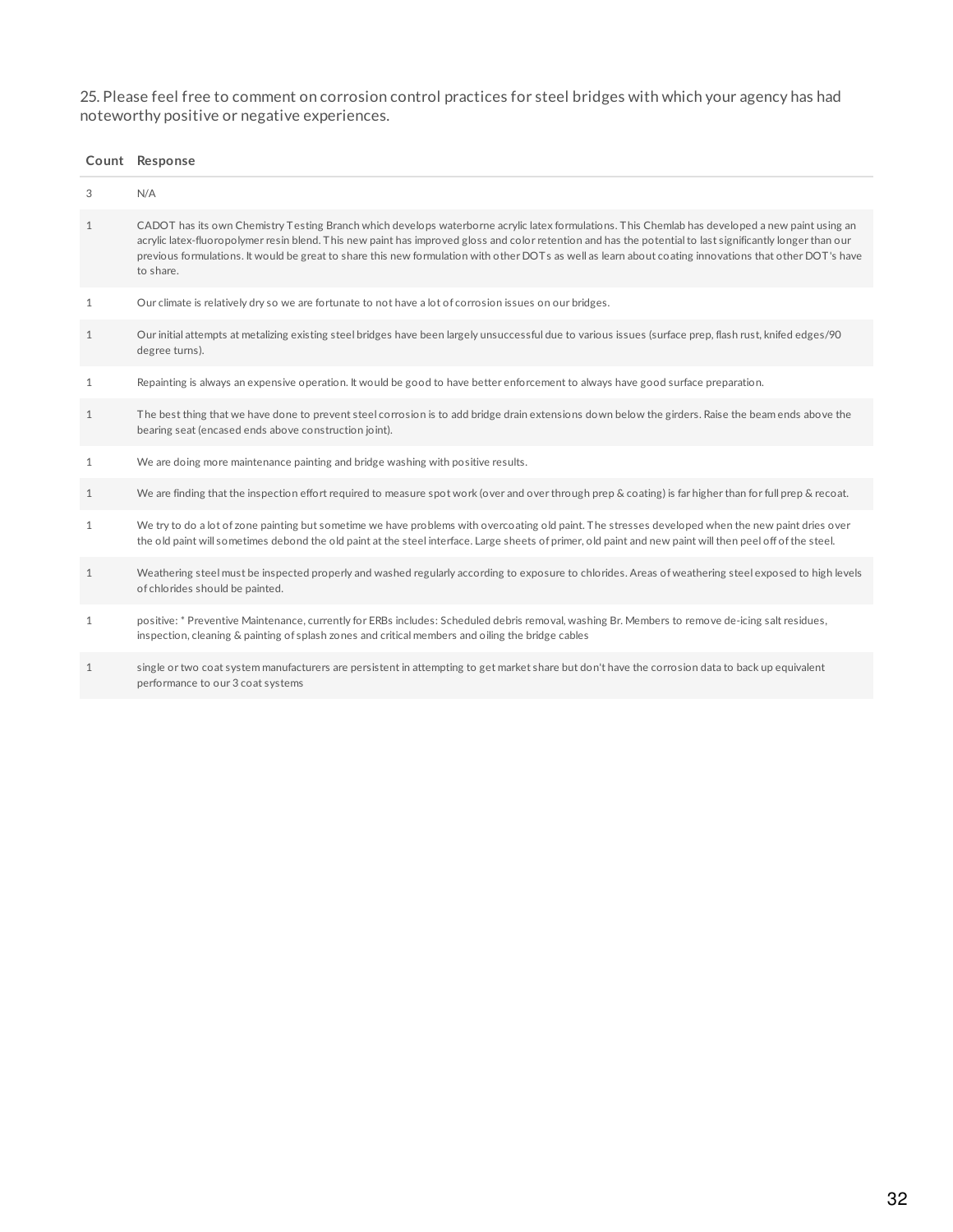Only show: Question "Based on your most recent experience with bridge corrosion issues, do you consider yourselfto be a:" #1 is one ofthe following answers ("Designer")

# DESIGNER Report for NCHRP Synthesis 48-03: Corrosion Protection for Extending Steel Bridge Service Life

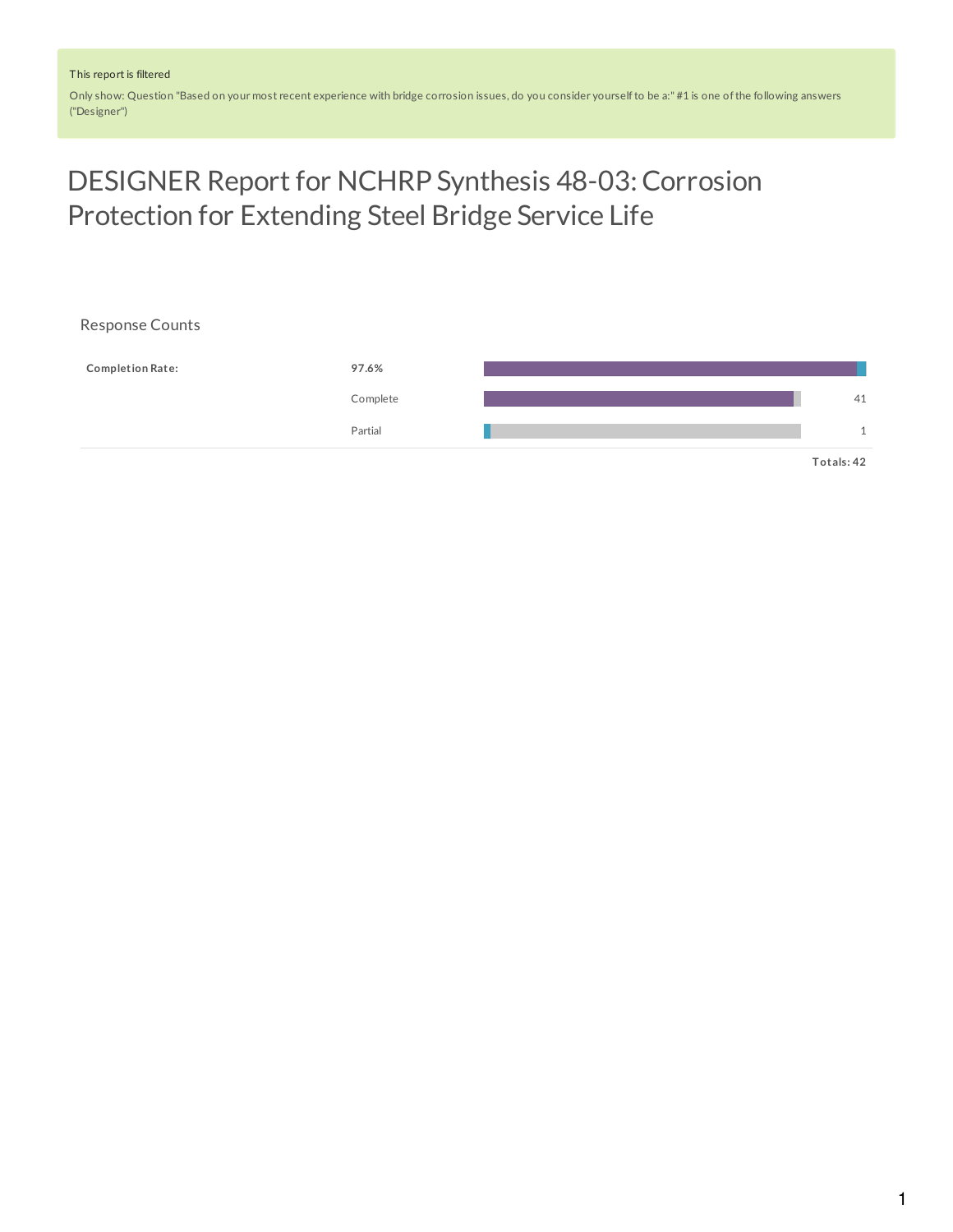1. Based on your most recent experience with bridge corrosion issues, do you consider yourself to be a:



**Totals: 42**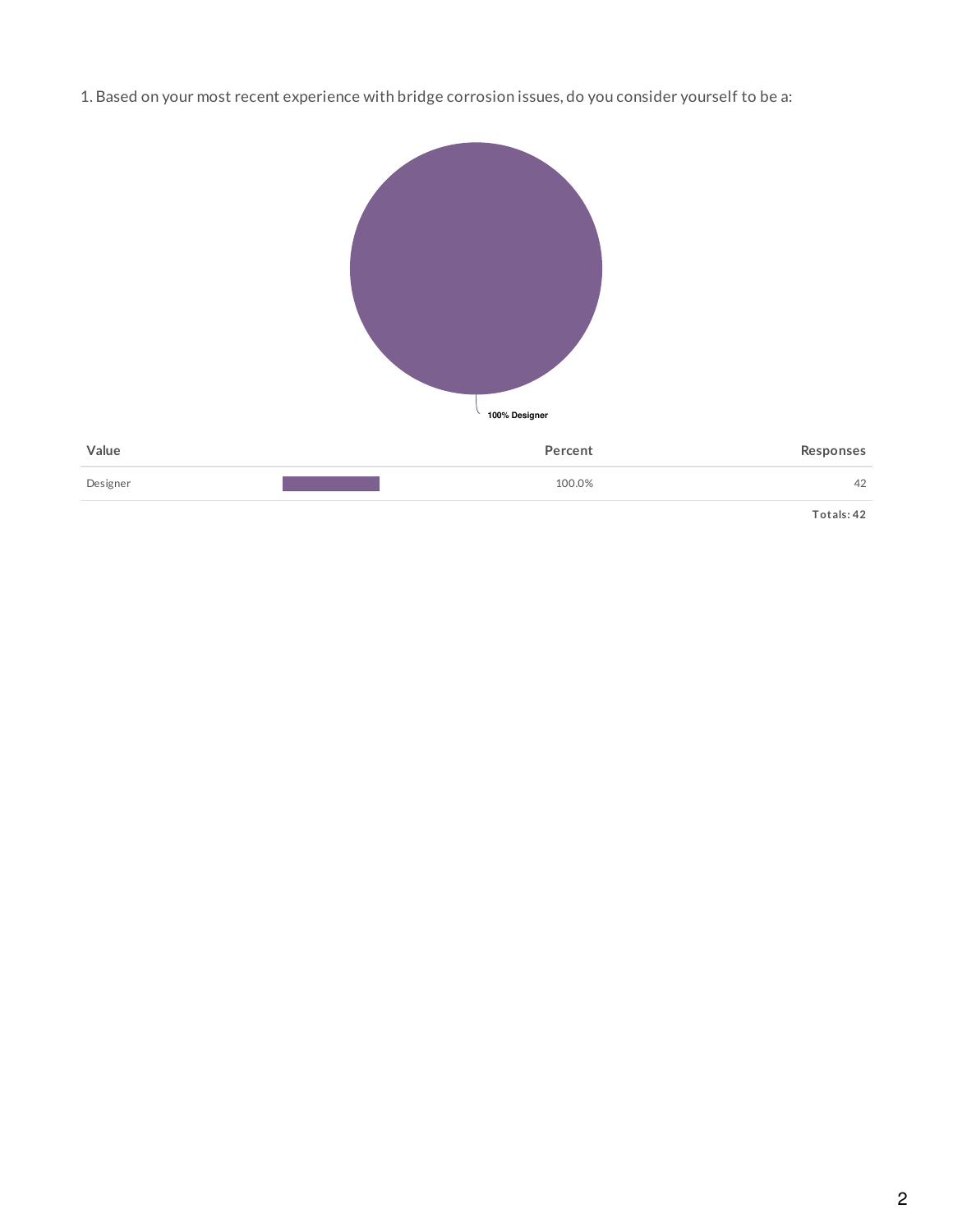2. Does your agency address corrosion of steel bridges differently based on criteria such as severity of environmental exposure or operational conditions?



| Value                                                                           | Percent | Responses  |
|---------------------------------------------------------------------------------|---------|------------|
| Yes, we have written guidance, policies, and/or standards                       | 14.3%   | 6          |
| Yes, on a case-by-case basis                                                    | 33.3%   | 14         |
| No, our agency typically uses the same corrosion practices on all steel bridges | 52.4%   | 22         |
|                                                                                 |         | Totals: 42 |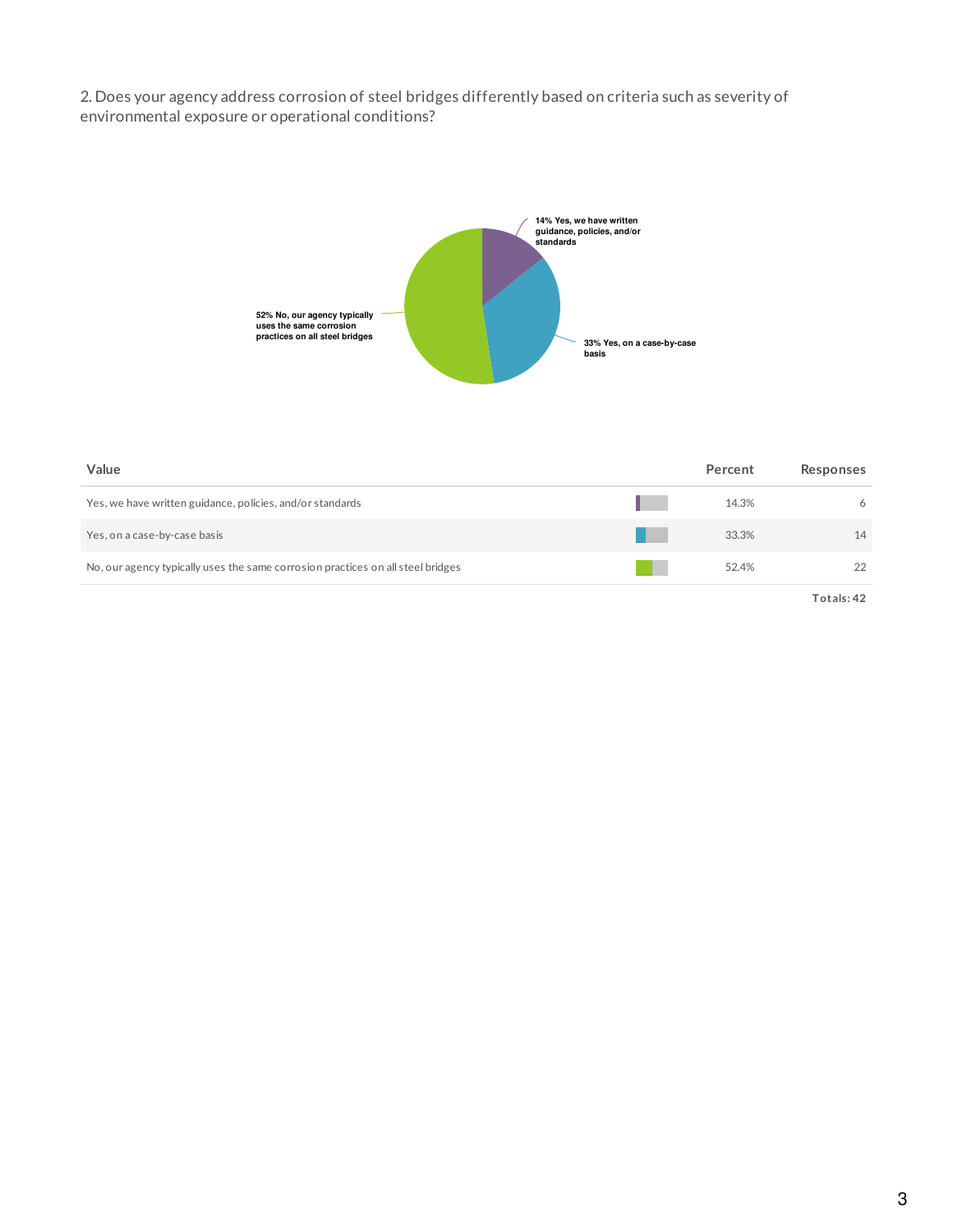### 3. Please briefly describe the criteria used.

|              | Count Response                                                                                                                                                                                                                                                                                                                                                                                                                                                                                                                                                                                                                                                                                                                                                                                                                                                                                                                                                                                                                                       |
|--------------|------------------------------------------------------------------------------------------------------------------------------------------------------------------------------------------------------------------------------------------------------------------------------------------------------------------------------------------------------------------------------------------------------------------------------------------------------------------------------------------------------------------------------------------------------------------------------------------------------------------------------------------------------------------------------------------------------------------------------------------------------------------------------------------------------------------------------------------------------------------------------------------------------------------------------------------------------------------------------------------------------------------------------------------------------|
| $\mathbf{1}$ | Bridges that are over heavy ADT routes or over areas that are difficult to access are sometimes galvanized or metalized.                                                                                                                                                                                                                                                                                                                                                                                                                                                                                                                                                                                                                                                                                                                                                                                                                                                                                                                             |
| $\mathbf{1}$ | Depending on arid vs. humid environment and also based on the use of de-icing salts.                                                                                                                                                                                                                                                                                                                                                                                                                                                                                                                                                                                                                                                                                                                                                                                                                                                                                                                                                                 |
| $\mathbf{1}$ | FDOT Structures Design Guidelines has criteria including proximity to the coast, environmental classification, etc. (FDOT SDG 1.32 and 5.12).                                                                                                                                                                                                                                                                                                                                                                                                                                                                                                                                                                                                                                                                                                                                                                                                                                                                                                        |
| $\mathbf{1}$ | For bridges that are not deemed not to be in severe exposure locations we typically use weathering steel with painted beam ends. For severe exposure<br>locations such as costal locations, overpasses, or bridges close to freshwater we consider using metalized or galvanized steel beams or using concrete.                                                                                                                                                                                                                                                                                                                                                                                                                                                                                                                                                                                                                                                                                                                                      |
| $\mathbf{1}$ | Formal: Don't use uncoated steel in locations not recommended by FHWA weathering steel memo. Paint beam ends under joints and fascia beams Paint<br>straddle bents Informal: When in doubt, consider concrete, if not concrete then galvanize, if not galvanize then metalize or paint.                                                                                                                                                                                                                                                                                                                                                                                                                                                                                                                                                                                                                                                                                                                                                              |
| $\mathbf{1}$ | In Non-Corrosive sites, the use of steel girders is acceptable. AASHTO M270 Grade 50W or 70W weathering steel shall typically be used for steel<br>girders and is preferred over painted steel. However, do not use weathering steel in "low-level" or "tunnel like" bridges. Stream crossings in which the<br>bottom of the girders are less than 10 feet above the normal water surface shall be considered "low-level". Grade separations in which a depressed<br>roadway is bounded by abutments or retaining walls, typically found in urban areas, shall be considered "tunnel like". AASHTO M270 Gr. 50 or 70 fully-<br>painted steel girders shall be used instead of weathering steel girders for "low-level" and "tunnel-like" bridges. In Corrosive and Highly Corrosive sites,<br>do not use steel girders unless otherwise approved. If steel girders are approved for use, application of a thermal sprayed coating and a seal coating to<br>the girders will be required regardless of the location of the girders with respect to th |
| 1            | Metalizing and galvanizing have been considered on a case-by-case basis for large structures or structures of difficult/costly access.                                                                                                                                                                                                                                                                                                                                                                                                                                                                                                                                                                                                                                                                                                                                                                                                                                                                                                               |
| $\mathbf{1}$ | Minimum distance requirement from pacific ocean.                                                                                                                                                                                                                                                                                                                                                                                                                                                                                                                                                                                                                                                                                                                                                                                                                                                                                                                                                                                                     |
| 1            | NYSDOT Bridge Manual and NYSDOT Standard Specifications address when certain corrosion protections are appropriate, such as weathering steel,<br>paint, metalizing, etc.                                                                                                                                                                                                                                                                                                                                                                                                                                                                                                                                                                                                                                                                                                                                                                                                                                                                             |
| $\mathbf{1}$ | Primarily we use weathering steel with the exception of harsh environments or low clearance to waterways.                                                                                                                                                                                                                                                                                                                                                                                                                                                                                                                                                                                                                                                                                                                                                                                                                                                                                                                                            |
| $\mathbf{1}$ | Type of Water: Salt or Fresh Height above water. Priority Road, evacuation route etc Average daily traffic                                                                                                                                                                                                                                                                                                                                                                                                                                                                                                                                                                                                                                                                                                                                                                                                                                                                                                                                           |
|              |                                                                                                                                                                                                                                                                                                                                                                                                                                                                                                                                                                                                                                                                                                                                                                                                                                                                                                                                                                                                                                                      |

- 1 We use higher levels of care in our design of State owned bridges as opposed to city and county bridges.
- 1 Weathering steel is used in accordance with FHWA Guidelines
- 1 Zone 1 Rural or industrial, mild exposure. Where severe corrosion is not a problem. Zone 2 Industrial, severe exposure. Area where corrosion is a serious problem. Progressively aggressive industrial locations. Zone 3A - Marine, mild exposure. Structural steel more than 15 feet above mean high water. Structure located in less severe coastal salt intrusion zone. Zone 3B - Marine, severe exposure. Structural steel less than 15 feet above mean high water. Structure located in severe coastal salt intrusion zone.
- 1 based on location ofthe bridge in the state
- 1 coastal and tunnel affect for the interstate
- 1 http://epg.modot.org/index.php?title=Image:751.1.2.7\_weathering\_steel\_Nov\_2010.jpg
- 1 joints, splash zone, proximity of water body and over railroads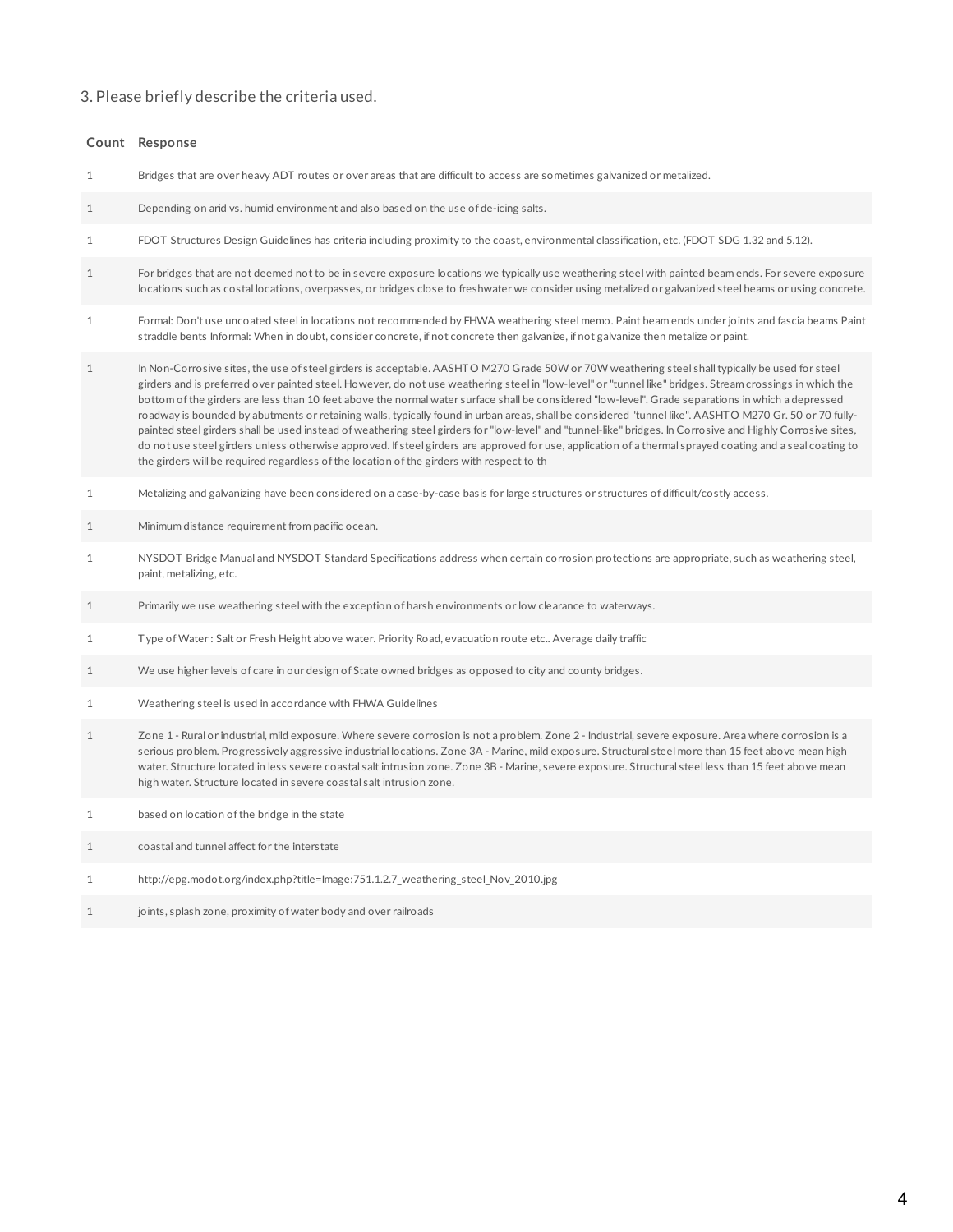## 4. How frequently is corrosion the limiting factor for design service life of steel bridges?



| Value                                         | Percent | Responses      |
|-----------------------------------------------|---------|----------------|
| In nearly all instances (85-100% of the time) | 22.0%   | 9              |
| In many instances (50-85% of the time)        | 9.8%    | $\overline{4}$ |
| In some instances (15-50% of the time)        | 34.1%   | 14             |
| Rarely (0-15% of the time)                    | 34.1%   | 14             |

**Totals: 41**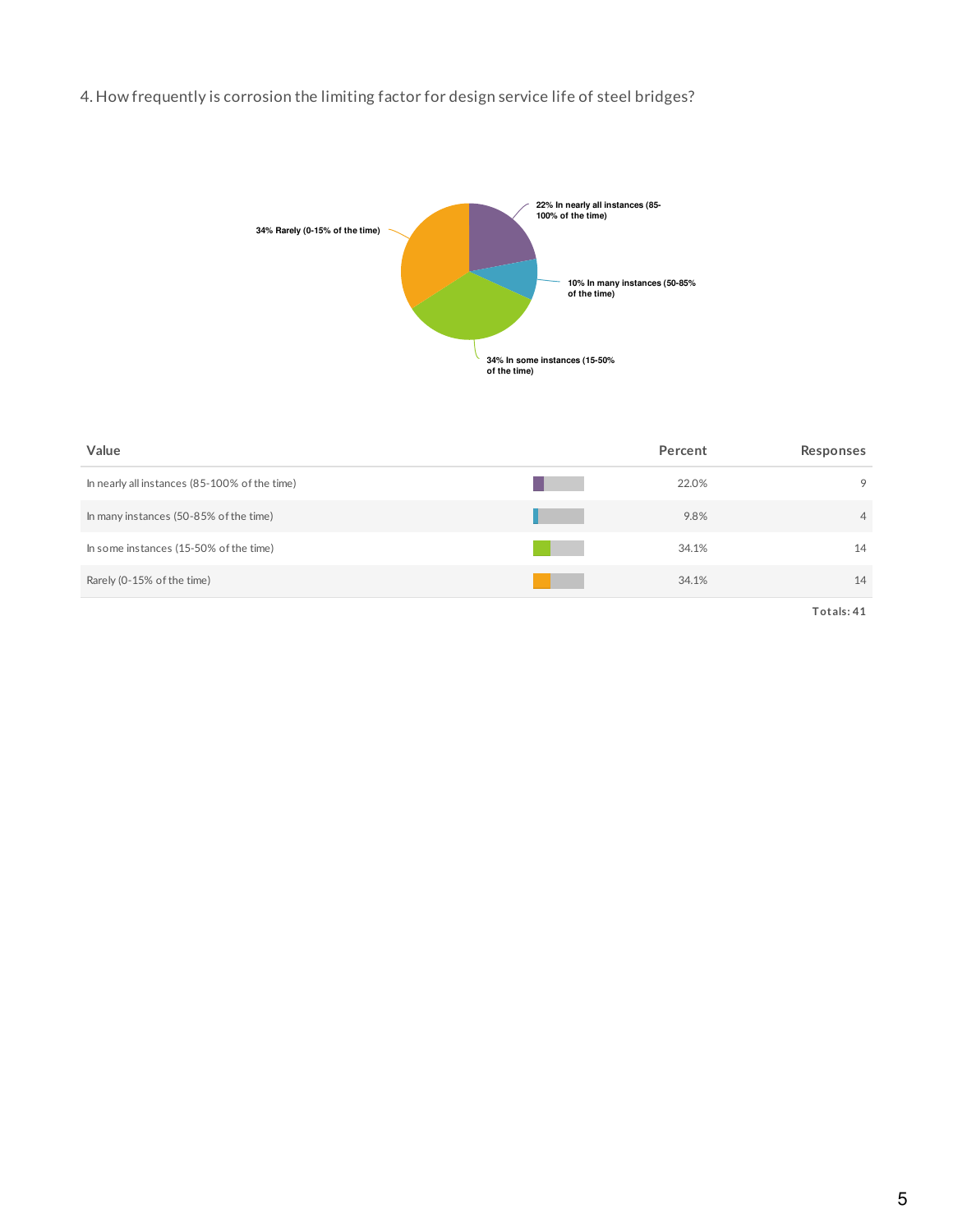5. For current steel bridge designs, which of the following corrosion protection technologies does your Agency use?:



| Value                                               | Percent | Responses      |
|-----------------------------------------------------|---------|----------------|
| Structural Steel with a Zinc Based Paint System     | 85.7%   | 36             |
| Structural Steel with a non-Zinc Based Paint System | 9.5%    | $\overline{4}$ |
| Metallized Structural Steel                         | 31.0%   | 13             |
| Galvanized Structural Steel                         | 31.0%   | 13             |
| <b>Weathering Steel</b>                             | 90.5%   | 38             |
| Stainless Steel                                     | 2.4%    | $\mathbf{1}$   |
| Other - Write In (Required)                         | 2.4%    | $\mathbf{1}$   |

### **Other - Write In (Required) Count**

A1010 and Hot Dipped Galvanized A709 Gr50W have also been used. VDOT painting systems are listed in Section 411.04 in the State Road and Bridge 1 Specifications.

Totals 1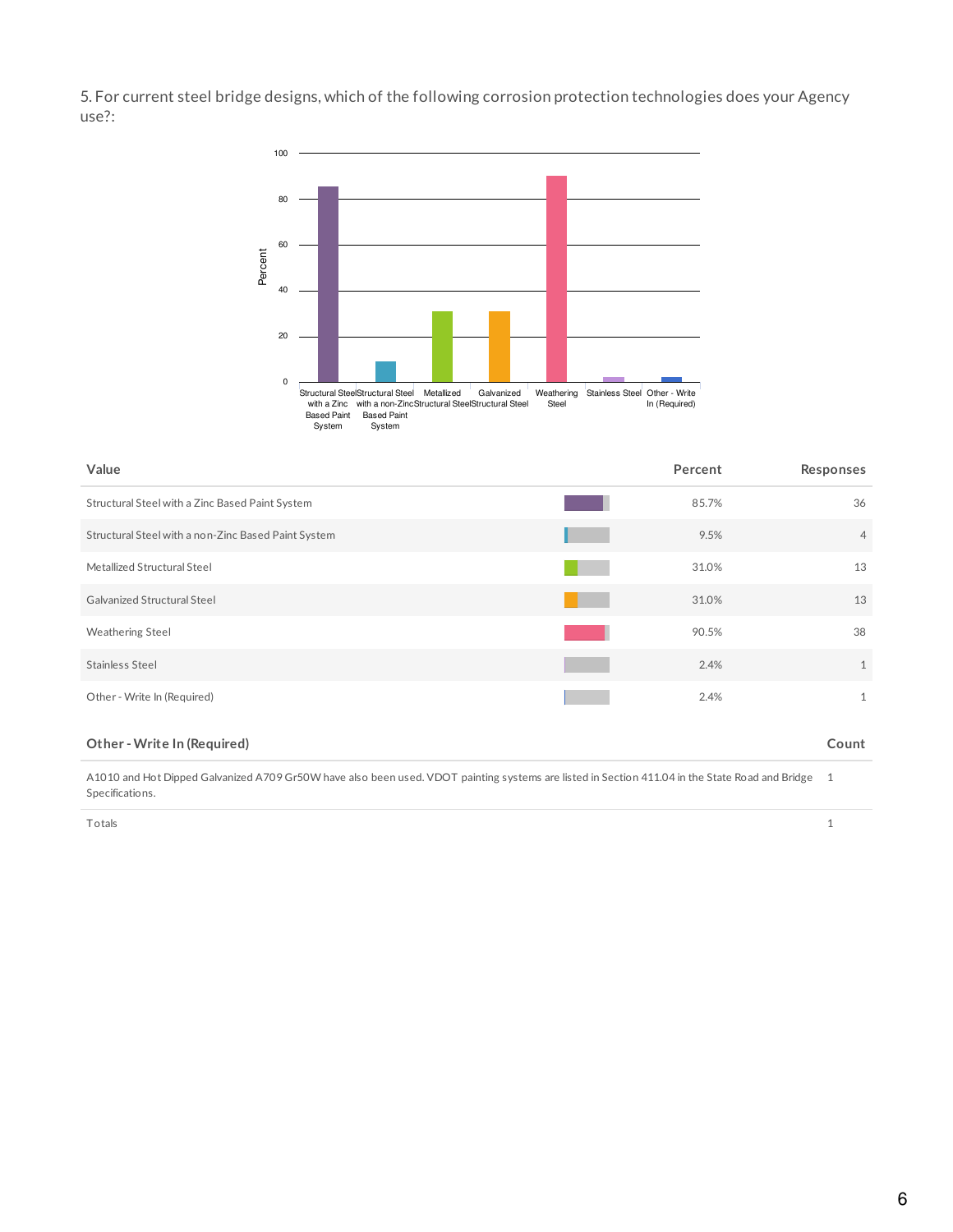6. How frequently are each of the following corrosion protection technologies currently used in new steel bridge design?: Selected from: For current steel bridge designs, which of the following corrosion protection technologies does your Agency use?:

|                                                                                                                                                                                            | In nearly all<br>instances (85-<br>100% of the<br>time) | In many<br>instances (50-<br>85% of the<br>time) | In some<br>instances (15-<br>50% of the<br>time) | Rarely (0-<br>15% of<br>the time) |
|--------------------------------------------------------------------------------------------------------------------------------------------------------------------------------------------|---------------------------------------------------------|--------------------------------------------------|--------------------------------------------------|-----------------------------------|
| Structural Steel with a Zinc Based Paint System: How frequently are each of<br>the following corrosion protection technologies currently used in new<br>steel bridge design?:<br>Count     | 12                                                      | 11                                               | $\overline{7}$                                   | 5                                 |
| Structural Steel with a non-Zinc Based Paint System: How frequently are<br>each of the following corrosion protection technologies currently used in<br>new steel bridge design?:<br>Count | $\mathbf 0$                                             | $\mathbf{1}$                                     | $\overline{2}$                                   | $\mathbf{1}$                      |
| Metallized Structural Steel: How frequently are each of the following<br>corrosion protection technologies currently used in new steel bridge<br>design?:<br>Count                         | $\mathbf 0$                                             | $\overline{2}$                                   | 2                                                | 9                                 |
| Galvanized Structural Steel: How frequently are each of the following<br>corrosion protection technologies currently used in new steel bridge<br>design?:<br>Count                         | $\mathbf 0$                                             | $\mathbf{1}$                                     | $\overline{4}$                                   | $\overline{7}$                    |
| Weathering Steel: How frequently are each of the following corrosion<br>protection technologies currently used in new steel bridge design?:<br>Count                                       | 12                                                      | 9                                                | 11                                               | 6                                 |
| Stainless Steel: How frequently are each of the following corrosion<br>protection technologies currently used in new steel bridge design?:<br>Count                                        | $\mathbf{1}$                                            | 0                                                | $\Omega$                                         | $\mathbf 0$                       |
| Other - Write In (Required): How frequently are each of the following<br>corrosion protection technologies currently used in new steel bridge<br>design?:<br>Count                         | $\mathbf 0$                                             | 0                                                | $\circ$                                          | $\mathbf{1}$                      |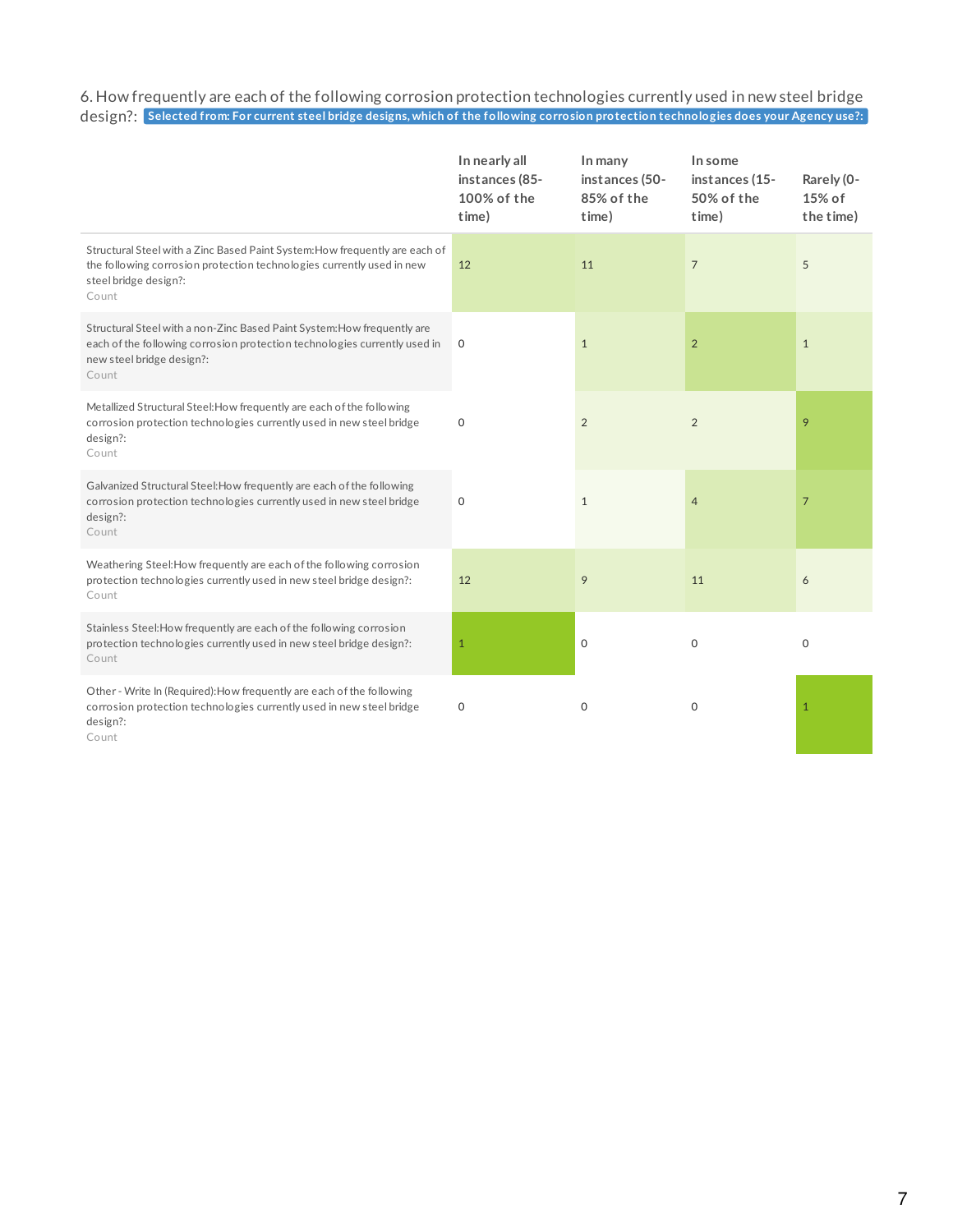7. What specifications does your agency use for each of the following corrosion protection technologies (check more than one if

| appropriate)?: Selected from: For current steel bridge designs, which of the following corrosion protection technologies does your Agency use?: |
|-------------------------------------------------------------------------------------------------------------------------------------------------|
|                                                                                                                                                 |

|                                                                                                                                                                                                                     | <b>AASHTO</b><br>standard | Our agencies<br>standard<br>specifications specifications | Special<br>specifications/designs | Product<br>Lists | Qualified Performance-<br>based<br>requirements |
|---------------------------------------------------------------------------------------------------------------------------------------------------------------------------------------------------------------------|---------------------------|-----------------------------------------------------------|-----------------------------------|------------------|-------------------------------------------------|
| Structural Steel with a Zinc Based Paint System: What<br>specifications does your agency use for each of the<br>following corrosion protection technologies (check<br>more than one if appropriate)?:<br>Checks     | 18                        | 44                                                        | 16                                | 19               | 5                                               |
| Structural Steel with a non-Zinc Based Paint<br>System: What specifications does your agency use for<br>each of the following corrosion protection<br>technologies (check more than one if appropriate)?:<br>Checks | $\mathbf 0$               | $\mathbf{1}$                                              | $\mathbf 0$                       | 4                | $\mathbf 0$                                     |
| Metallized Structural Steel: What specifications does<br>your agency use for each of the following corrosion<br>protection technologies (check more than one if<br>appropriate)?:<br>Checks                         | $\mathbf{1}$              | $\overline{4}$                                            | 11                                | $\mathbf{1}$     | $\mathbf{1}$                                    |
| Galvanized Structural Steel: What specifications does<br>your agency use for each of the following corrosion<br>protection technologies (check more than one if<br>appropriate)?:<br>Checks                         | $\overline{4}$            | 8                                                         | 5                                 | 3                | $\mathbf 0$                                     |
| Weathering Steel: What specifications does your<br>agency use for each of the following corrosion<br>protection technologies (check more than one if<br>appropriate)?:<br>Checks                                    | 25                        | 21                                                        | 3                                 | $\mathbf{1}$     | 3                                               |
| Stainless Steel: What specifications does your agency<br>use for each of the following corrosion protection<br>technologies (check more than one if appropriate)?:<br>Checks                                        | $\mathbf{1}$              | $\mathbf 0$                                               | $\mathbf 0$                       | $\Omega$         | $\mathbf 0$                                     |
| Other - Write In (Required): What specifications does<br>your agency use for each of the following corrosion<br>protection technologies (check more than one if<br>appropriate)?:<br>Checks                         | $\mathsf{O}\xspace$       | $\mathbf 0$                                               | $\mathbf{1}$                      | $\mathbf 0$      | $\mathbf 0$                                     |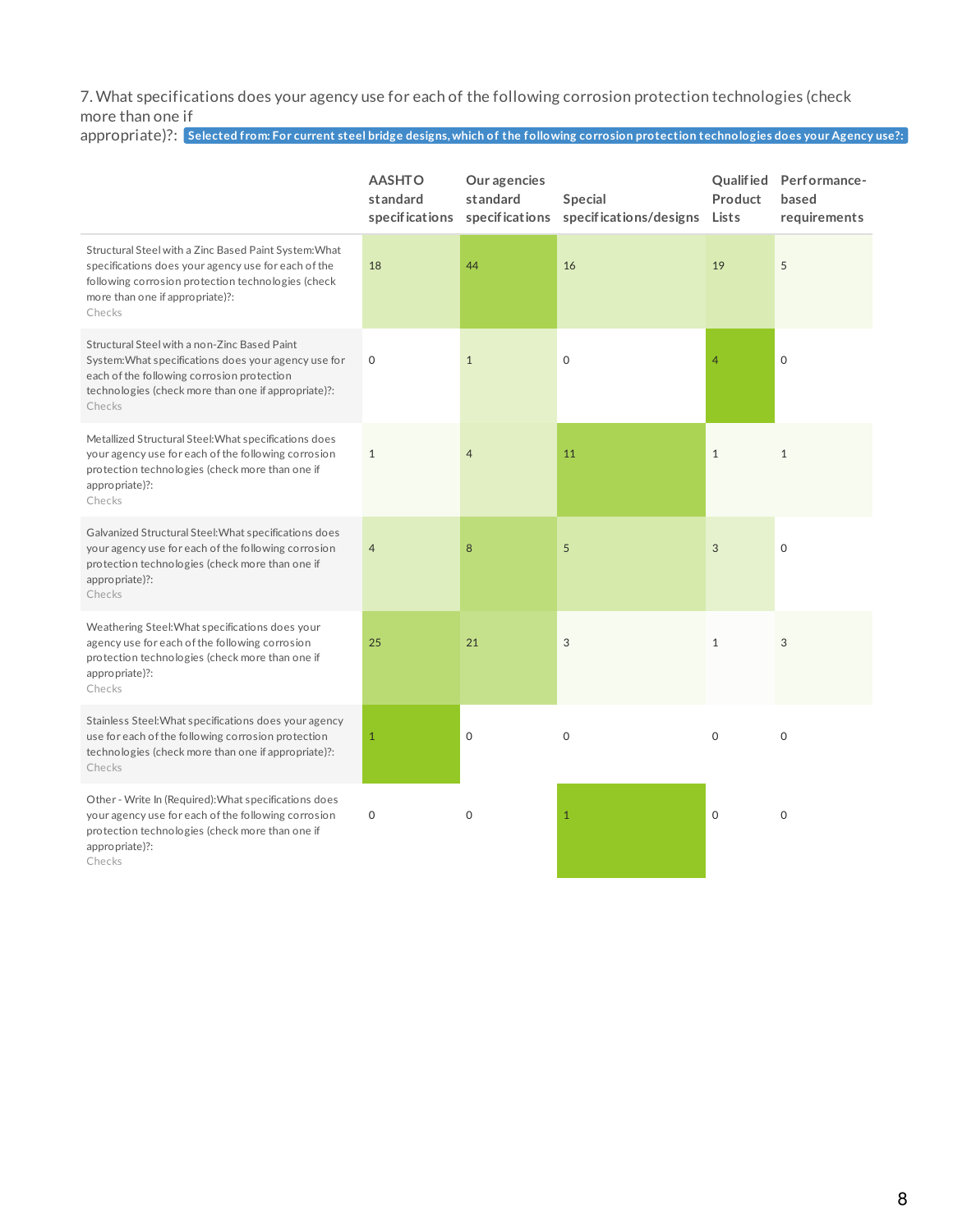8. In new structure design, are life cycle maintenance costs formally considered when selecting a corrosion protection scheme?



| Value                                                                          | Percent | Responses  |
|--------------------------------------------------------------------------------|---------|------------|
| They are quantitatively considered and incorporated into a total cost analysis | 11.9%   | 5          |
| They are qualitatively considered in the evaluation of design alternatives     | 21.4%   | 9          |
| They may be presented but are only anecdotally considered                      | 31.0%   | 13         |
| Life cycle maintenance costs are not included in the design phase              | 35.7%   | 15         |
|                                                                                |         | Totals: 42 |

9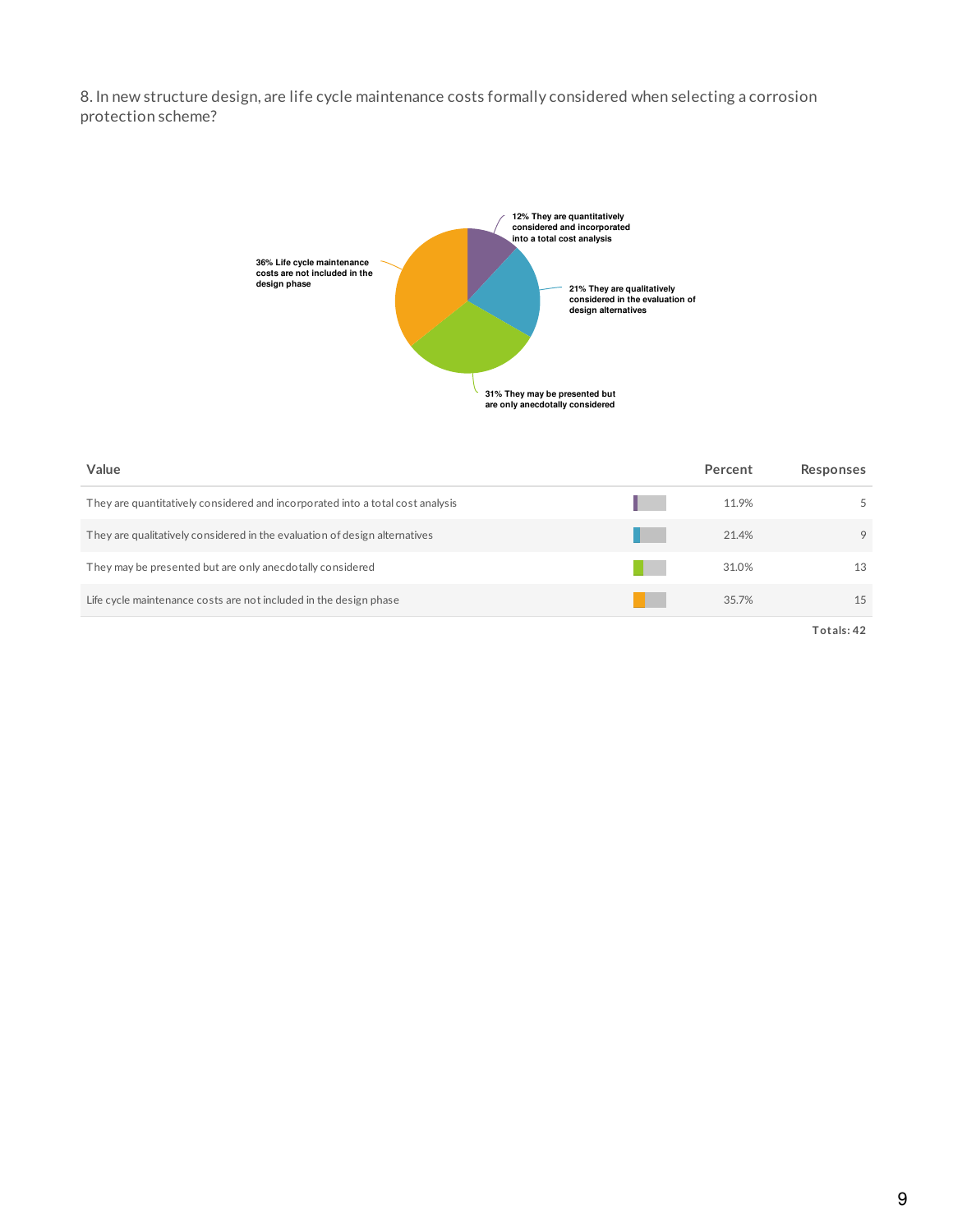# 9. Are specific corrosion allowances used in new steel bridge design calculations?



| Value                                        | Percent | Responses |
|----------------------------------------------|---------|-----------|
| Yes, for both coated and uncoated structures | 2.4%    |           |
| Yes, for uncoated steel structures only      | 7.1%    | 3         |
| <b>No</b>                                    | 90.5%   | 38        |
|                                              |         |           |

**Totals: 42**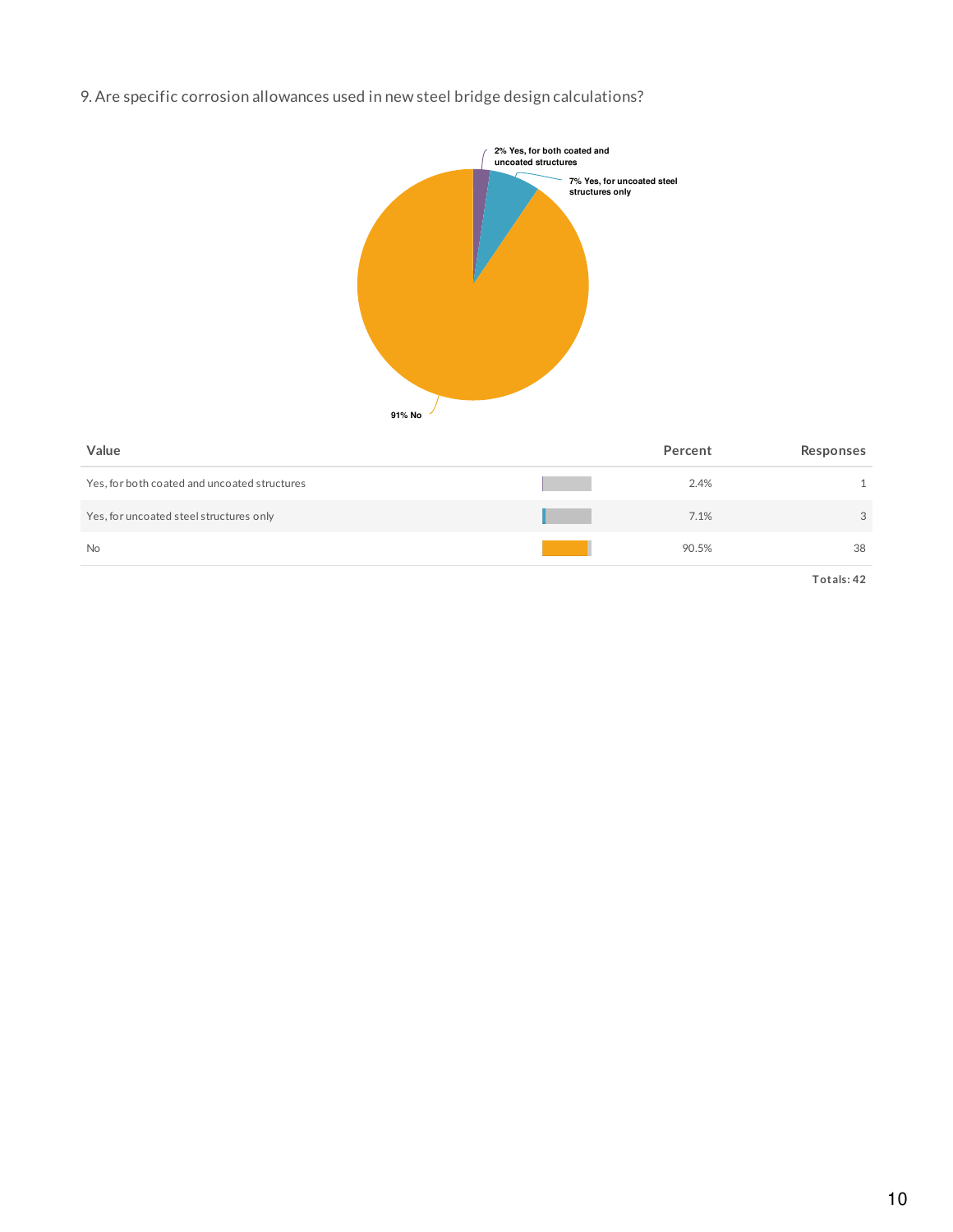# 10. What are the corrosion allowances used in new steel bridge design calculations ?

| Count | Response                                                                          |
|-------|-----------------------------------------------------------------------------------|
|       | Add 1/16" to webs on exterior girders when drainage is allowed over the edge.     |
|       | For weather steel structures we include an additional 1/8" sacrificial thickness. |
|       | Increasing flange thickness                                                       |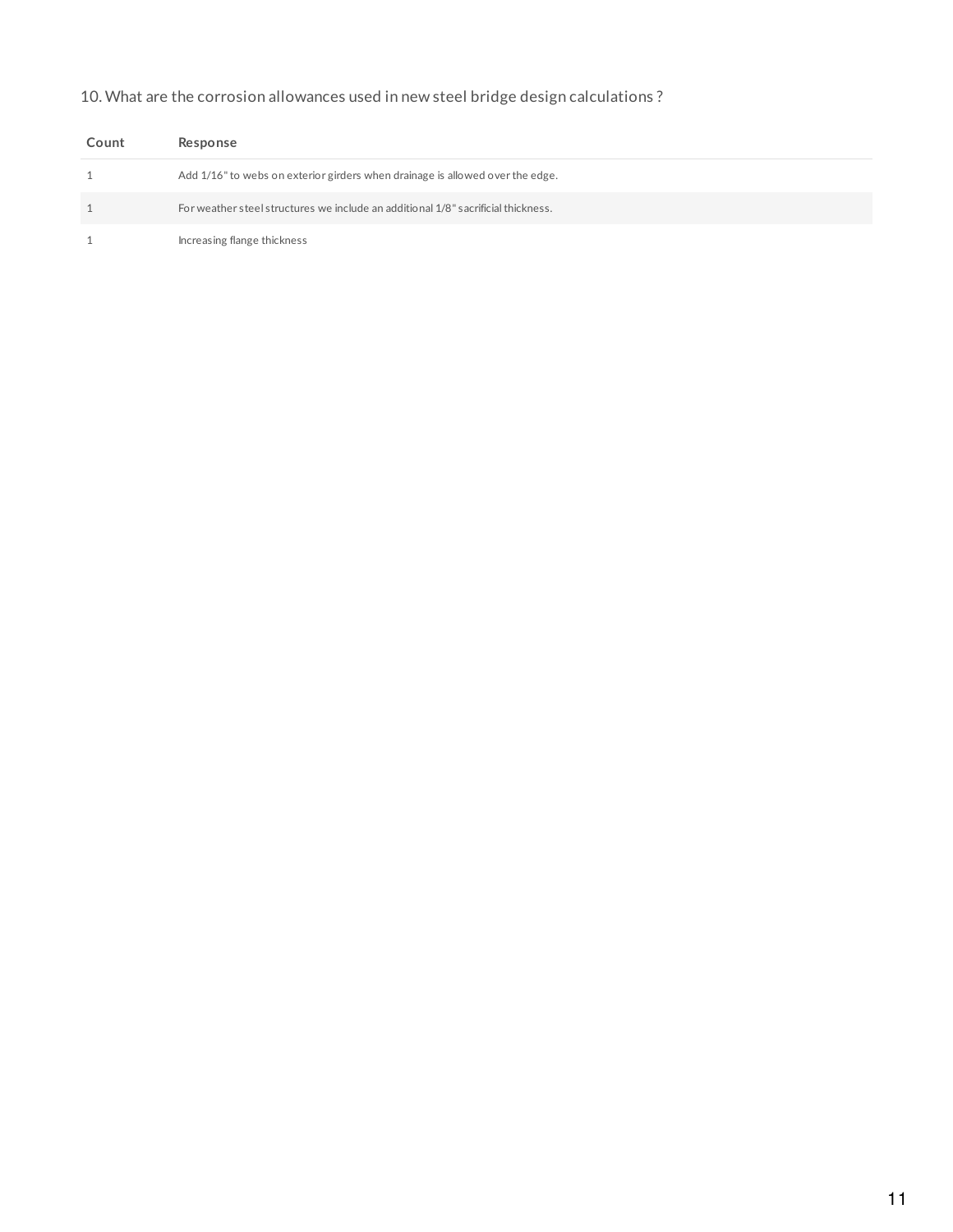11. Are the corrosion allowances used to determine the design service life of the steel bridge?

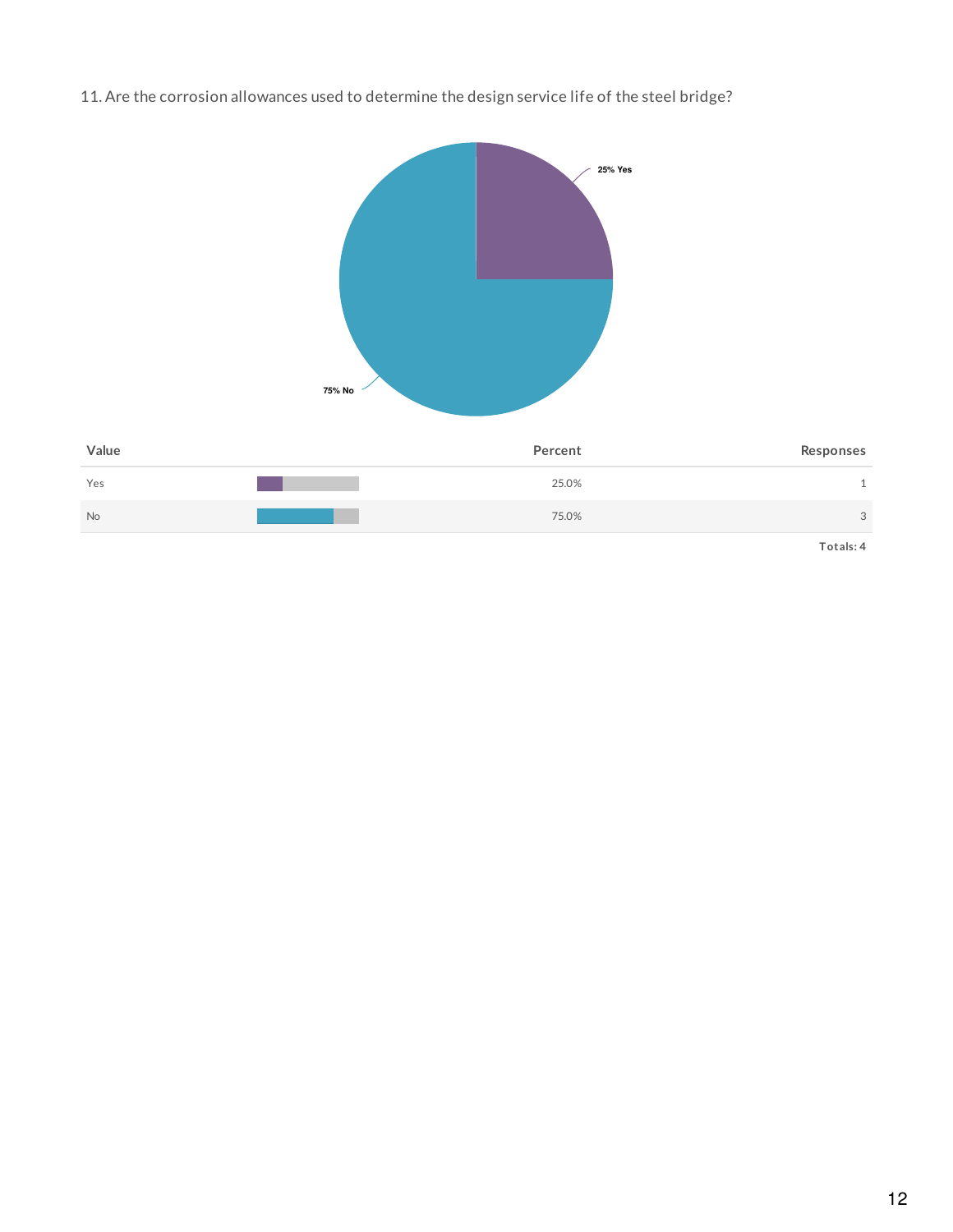12. Feel free to elaborate on the use of corrosion allowances in this area (e.g., special circumstances, design life criteria, etc).

**No data:** No responses found for this question.

**Count Response**

 $1$  n/a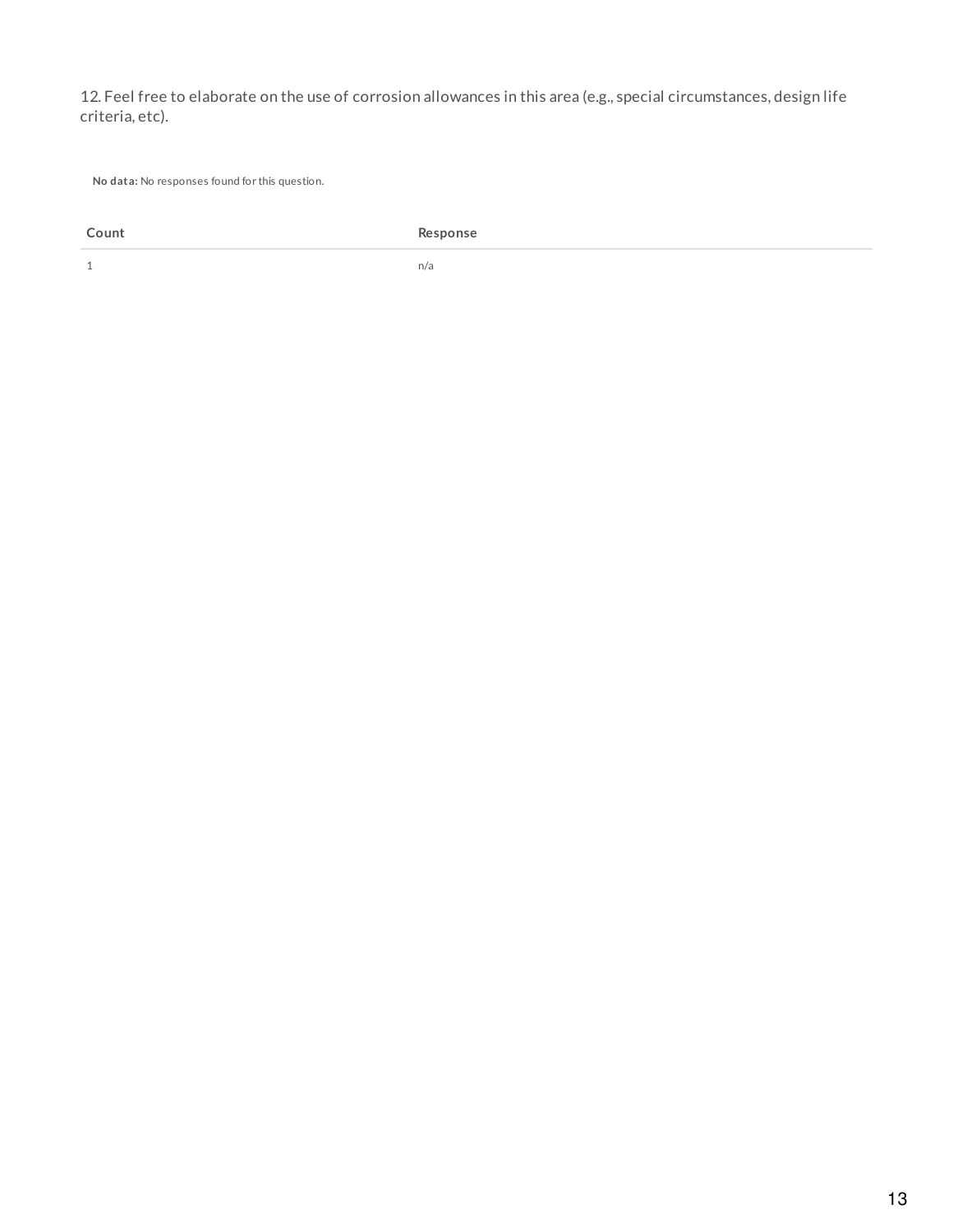# 13. Does your agency employ the following design strategies to mitigate steel bridge corrosion?

|                                                                        | Generally<br>Required | Preferred or<br>Encouraged | <b>Not</b><br>Considered | Don't Know/Not<br>Applicable |
|------------------------------------------------------------------------|-----------------------|----------------------------|--------------------------|------------------------------|
| Minimize bridge joints<br>Count                                        | 24                    | 13                         | $\mathbf{1}$             | $\mathbf 0$                  |
| Direct drainage away from the structure (e.g.,<br>downspouts)<br>Count | 21                    | 15                         | 2                        | $\mathbf 0$                  |
| Coat weathering steel beam ends<br>Count                               | 24                    | 8                          | 5                        | $\mathbf{1}$                 |
| Specify galvanized fasteners for painted steel<br>structures<br>Count  | 23                    | $\overline{2}$             | 11                       | $\overline{2}$               |
| Detailing to eliminate water/debris collection points<br>Count         | 22                    | 12                         | 3                        | $\mathbf{1}$                 |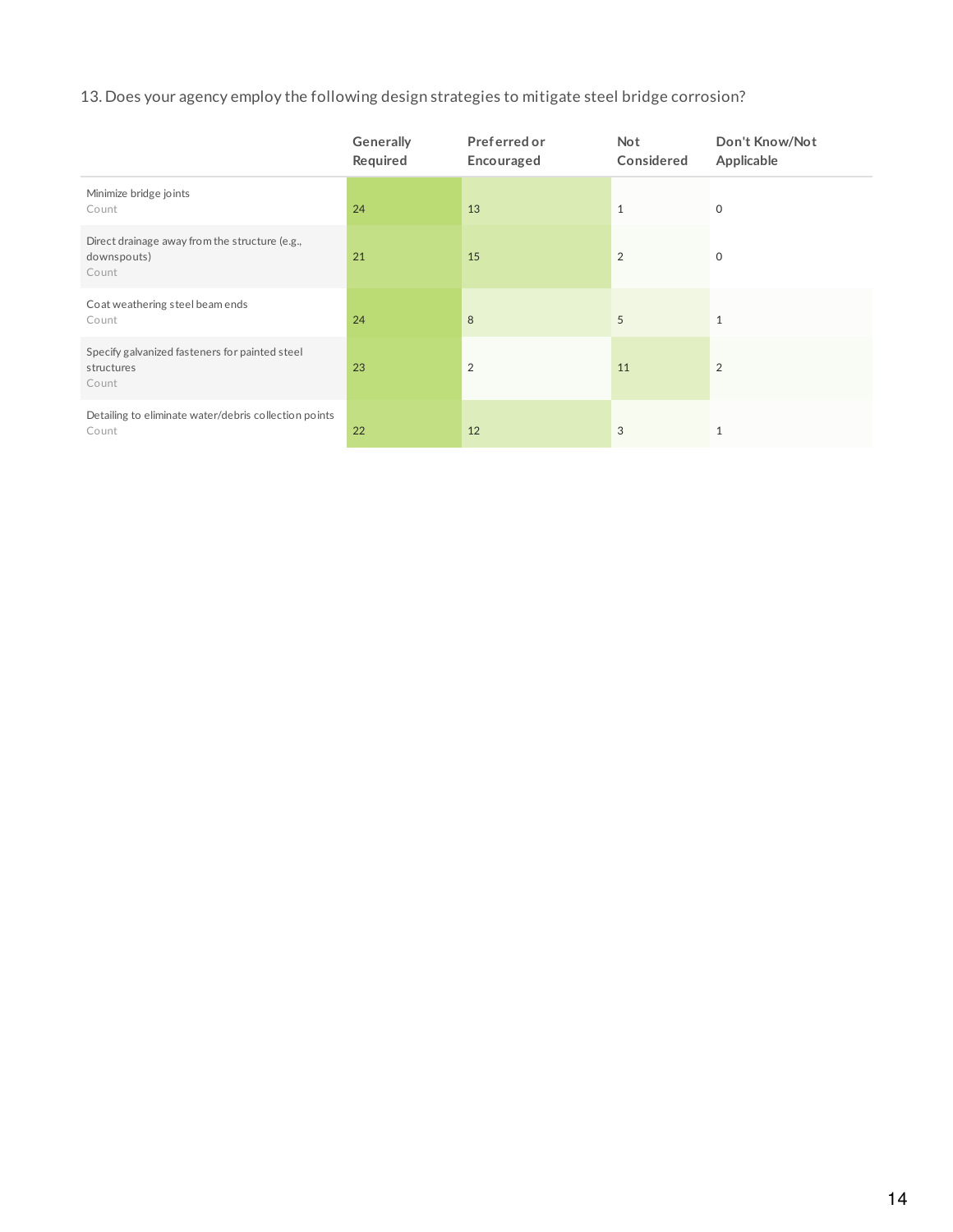# 14. Feel free to comment on these or other design strategies to mitigate steel bridge corrosion.

| Count Response                                                                                                                                                                                                                                                                                                                                                                                                                         |
|----------------------------------------------------------------------------------------------------------------------------------------------------------------------------------------------------------------------------------------------------------------------------------------------------------------------------------------------------------------------------------------------------------------------------------------|
| If deck drains are employed, they are extended one foot below the bottom of the steel girder. Also, expansion joints are extended one foot beyond<br>edge of deck.                                                                                                                                                                                                                                                                     |
| MDOT no longer uses uncoated weathering steel and typically coats any in services bridges with weathering steel when maintenance is required.                                                                                                                                                                                                                                                                                          |
| N/A                                                                                                                                                                                                                                                                                                                                                                                                                                    |
| VDOT requires a waiver for new structures which do not meet our Jointless philosophy. This philosophy has led us to develop structural elements<br>which we refer to as the Virginia Abutment and Virginia pier which include concrete drainage trough and semi-integral beam ends on either side of the<br>joints separating superstructure units. Use of this approach has reduced the number of structures being partially painted. |
| We use common practice.                                                                                                                                                                                                                                                                                                                                                                                                                |
| n/a                                                                                                                                                                                                                                                                                                                                                                                                                                    |
|                                                                                                                                                                                                                                                                                                                                                                                                                                        |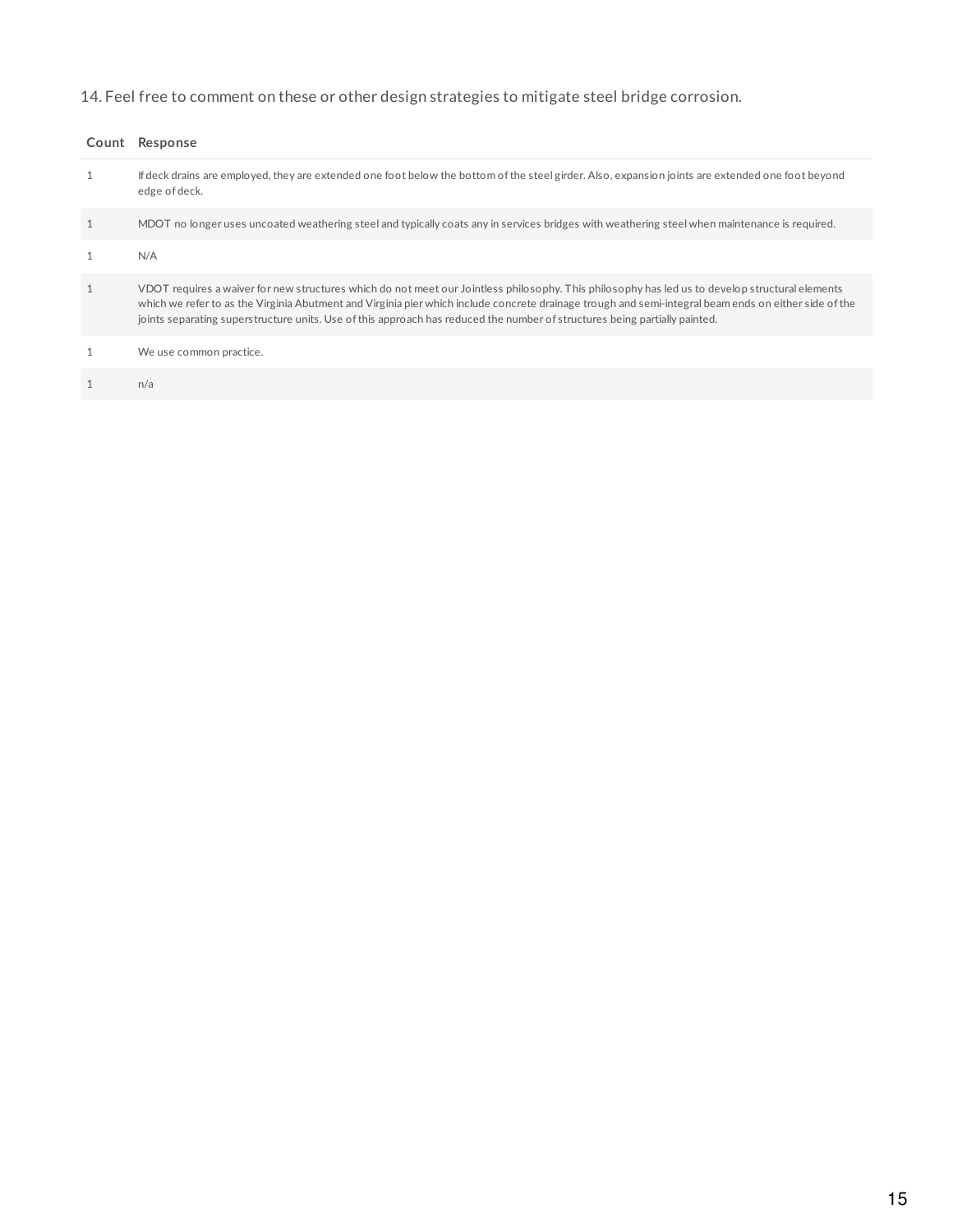## 15. Are required corrosion maintenance procedures developed as part of the design process?



| Value                                        | Percent | Responses |
|----------------------------------------------|---------|-----------|
| Yes, for both coated and uncoated structures | 2.4%    | 1.        |
| Yes, for coated steel structures only        | 2.4%    | 1.        |
| <b>No</b>                                    | 95.2%   | 40        |
|                                              |         |           |

**Totals: 42**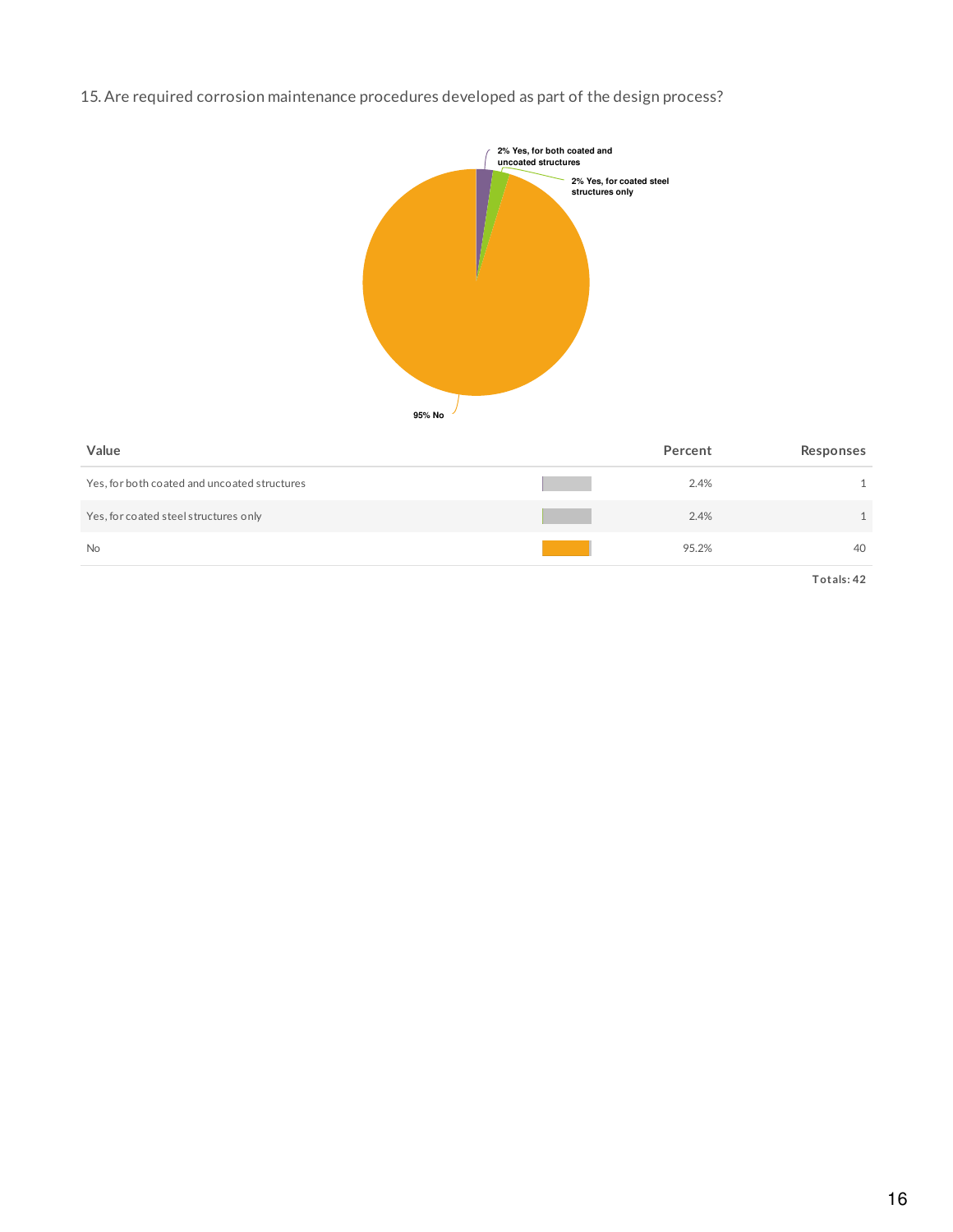### 16. Does your agency include corrosion warranties in new construction contracts?



| Yes, we have corrosion criteria in warranty clauses of our bridge construction contracts     | 2.4%  | 1. |
|----------------------------------------------------------------------------------------------|-------|----|
| Major issues would be covered by a performance bond, but corrosion is not explicitly defined | 16.7% |    |
| Corrosion protection has not been a warranty concern during new construction                 | 66.7% | 28 |
| Other - Write In (Required)                                                                  | 14.3% |    |
|                                                                                              |       |    |

**Totals: 42**

| Other - Write In (Required)                                                                | Count |
|--------------------------------------------------------------------------------------------|-------|
| I YEAR GENERAL WARRANTY ON ALL CONSTRUCTION                                                |       |
| <b>NO</b>                                                                                  |       |
| NYS does not allow warranties for construction projects.                                   |       |
| No.                                                                                        |       |
| Warranties were included on some bridge coating projects. Few were successful but not all. |       |
| no                                                                                         |       |
| Totals                                                                                     | 6     |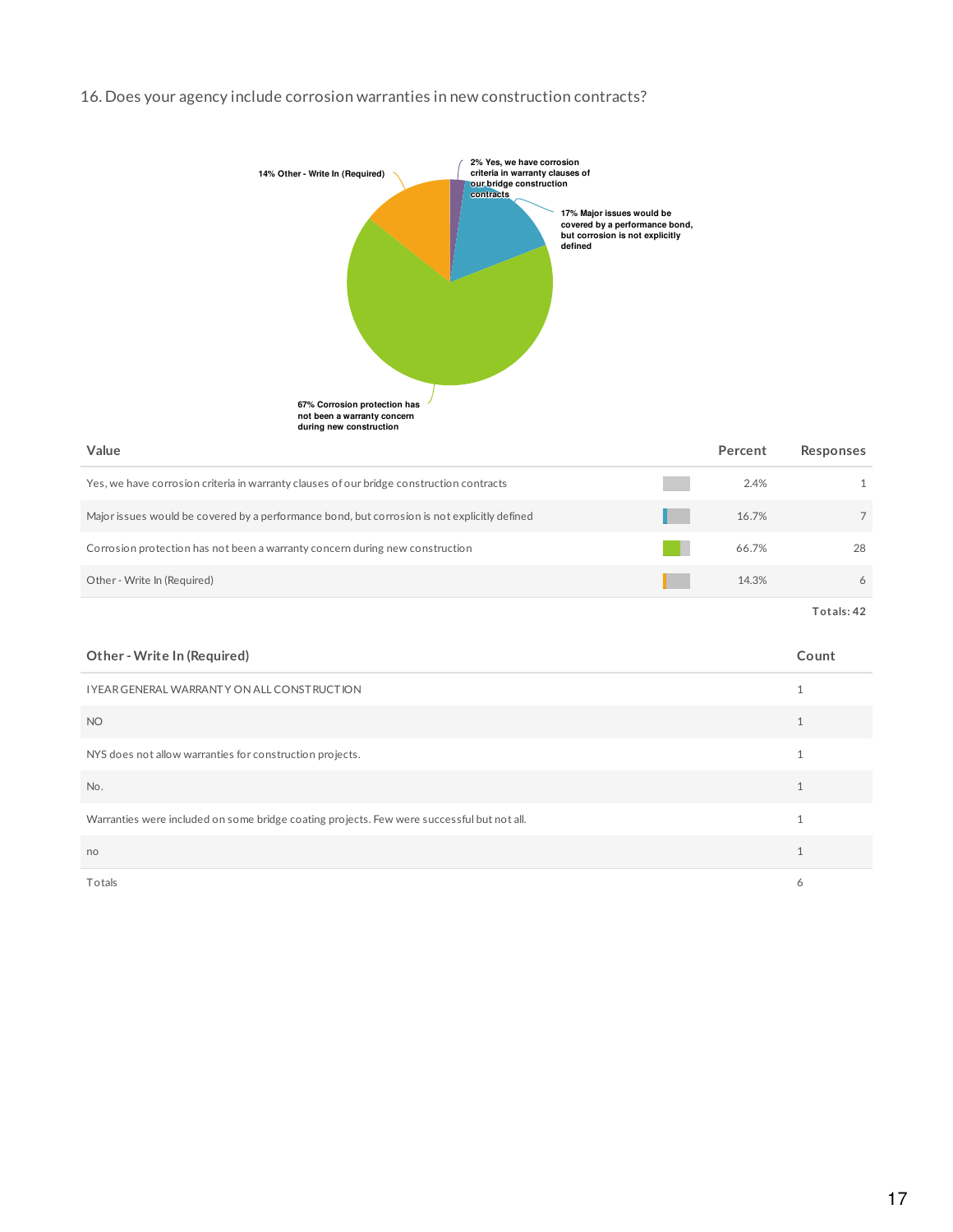## 17. What corrosion performance measures are included in warranties?

| Count Response                                                                                                                                                                                                                                             |
|------------------------------------------------------------------------------------------------------------------------------------------------------------------------------------------------------------------------------------------------------------|
| N/A                                                                                                                                                                                                                                                        |
| Percent rust along with color and gloss retention.                                                                                                                                                                                                         |
| The work shall be considered defective if visible rust or rust breakthrough, paint blistering, peeling, cracking, chalking, shadow-through, scaling or<br>scaling conditions as noted in the Performance Criteria Table occurs during the warranty period. |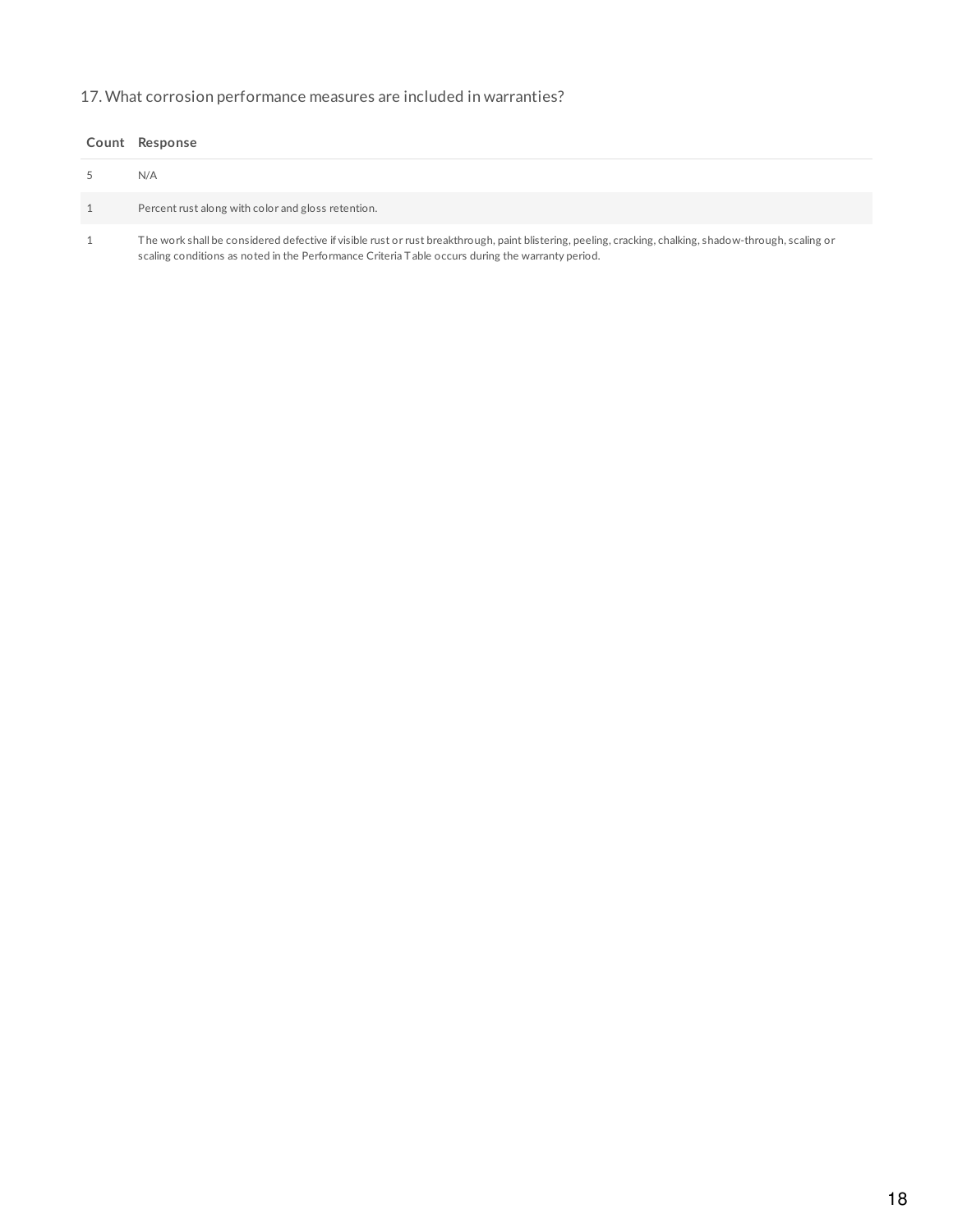## 18. What is the typical warranty duration?

| Count                   | Response                                                      |
|-------------------------|---------------------------------------------------------------|
| $\overline{4}$          | N/A                                                           |
| $\mathbf{\overline{1}}$ | 1 YEAR GENERAL WARRANT Y FOR AFT ER CONST RUCTION ACCEPT ANCE |
|                         | 2 years                                                       |
| $\overline{ }$          | FDOT used 10 years, but 3-5 years is more common.             |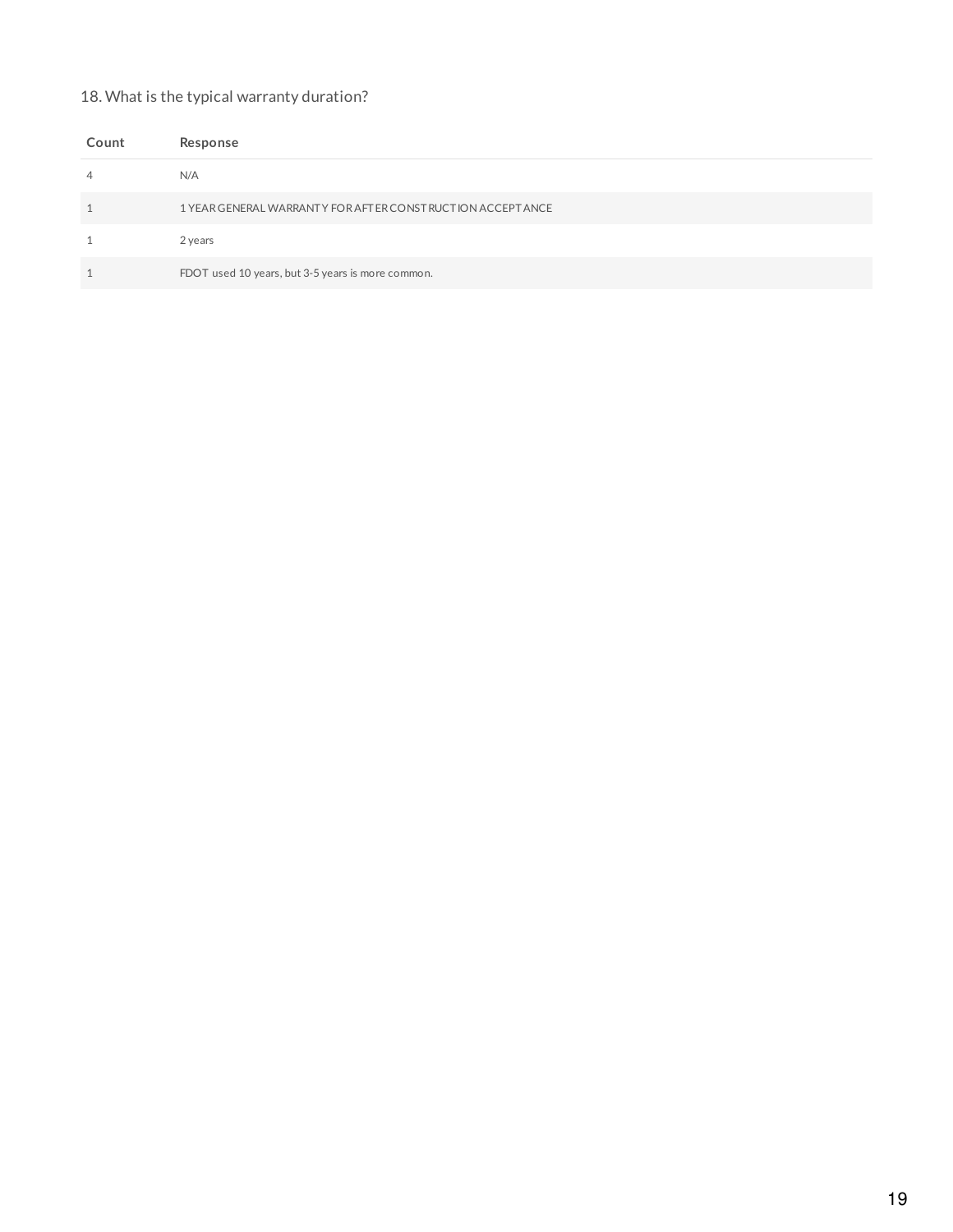# 19. Feel Free to provide any thoughts you have regarding corrosion warranties in the following space.

### **Count Response**

| 4            | N/A                                                                                                                                                                                                                                                                                                                                                                                                   |
|--------------|-------------------------------------------------------------------------------------------------------------------------------------------------------------------------------------------------------------------------------------------------------------------------------------------------------------------------------------------------------------------------------------------------------|
| $\mathbf{1}$ | Corrosion warranty need to be increased and should be supported with bond.                                                                                                                                                                                                                                                                                                                            |
| $\mathbf{1}$ | MS constructs only a small amount of steel bridges and weathering steel works well. We only paint in urban areas for looks.                                                                                                                                                                                                                                                                           |
| $\mathbf{1}$ | PERFORMANCE CRITERIA TABLE THRESHOLD LEVEL REMEDIAL ACTION Less Than 1 Square Foot Failure of a Bridge Element No action required 1<br>Square Foot to Less Than 20 Square Feet Failure of a Bridge Element Remove defective paint, rust, etc., and repaint defective area of Bridge Element. 20<br>Square Feet or More Failure of a Bridge Element Totally reclean and repaint entire Bridge Element. |
| $\mathbf{1}$ | The main concern expressed by our general contracting industry is the warranty coverage affects their bonding capacity and thus are not in favor of<br>warranties.                                                                                                                                                                                                                                    |
| $\mathbf{1}$ | Warranties must include labor, be backed by a bond, and the agency must have the manpower to keep up with the warranties for this type of program to<br>be successful.                                                                                                                                                                                                                                |
|              | timelines are to long for an appropriate warranty                                                                                                                                                                                                                                                                                                                                                     |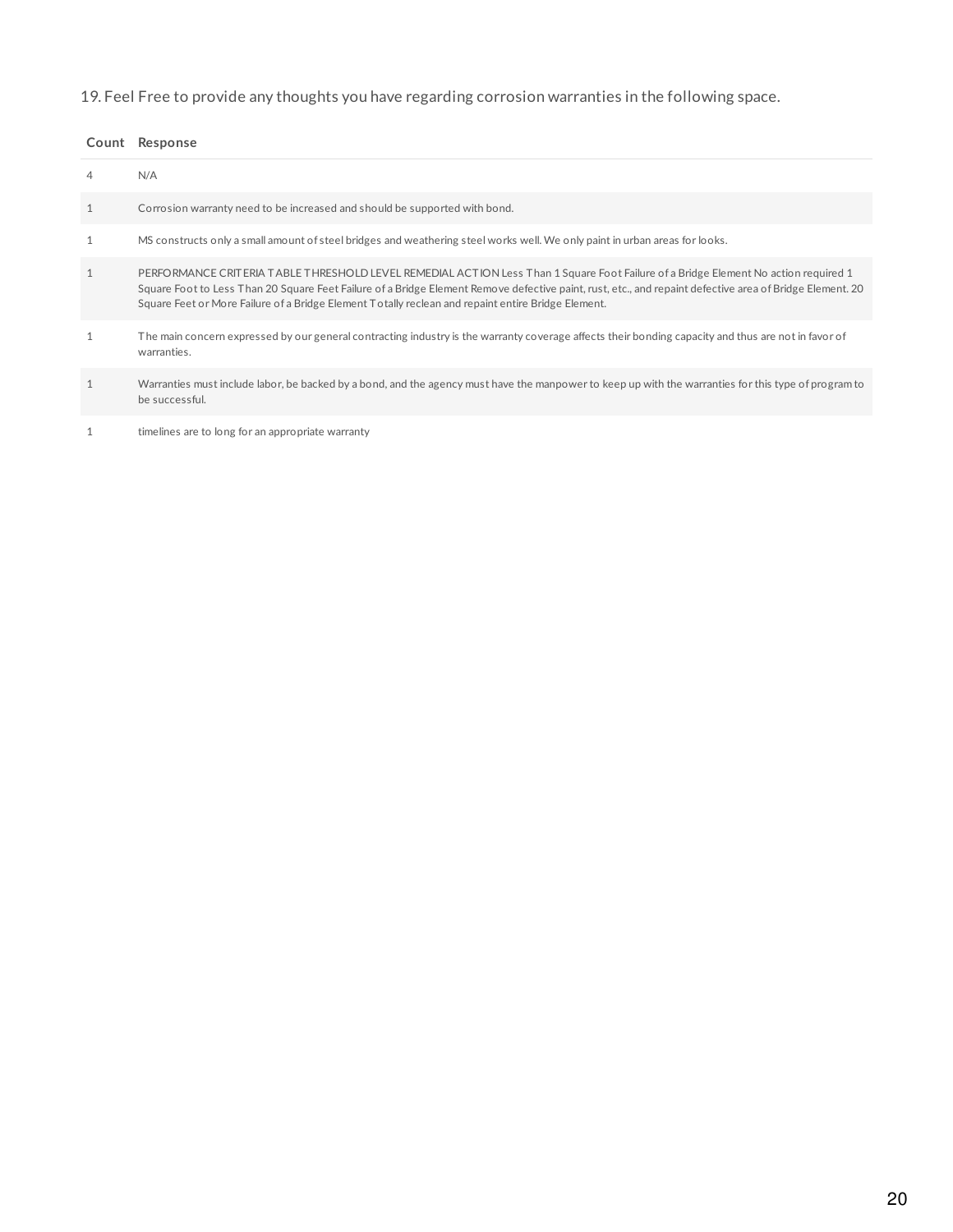20. Do you believe that warranties effectively extend the life of steel bridge corrosion protection?

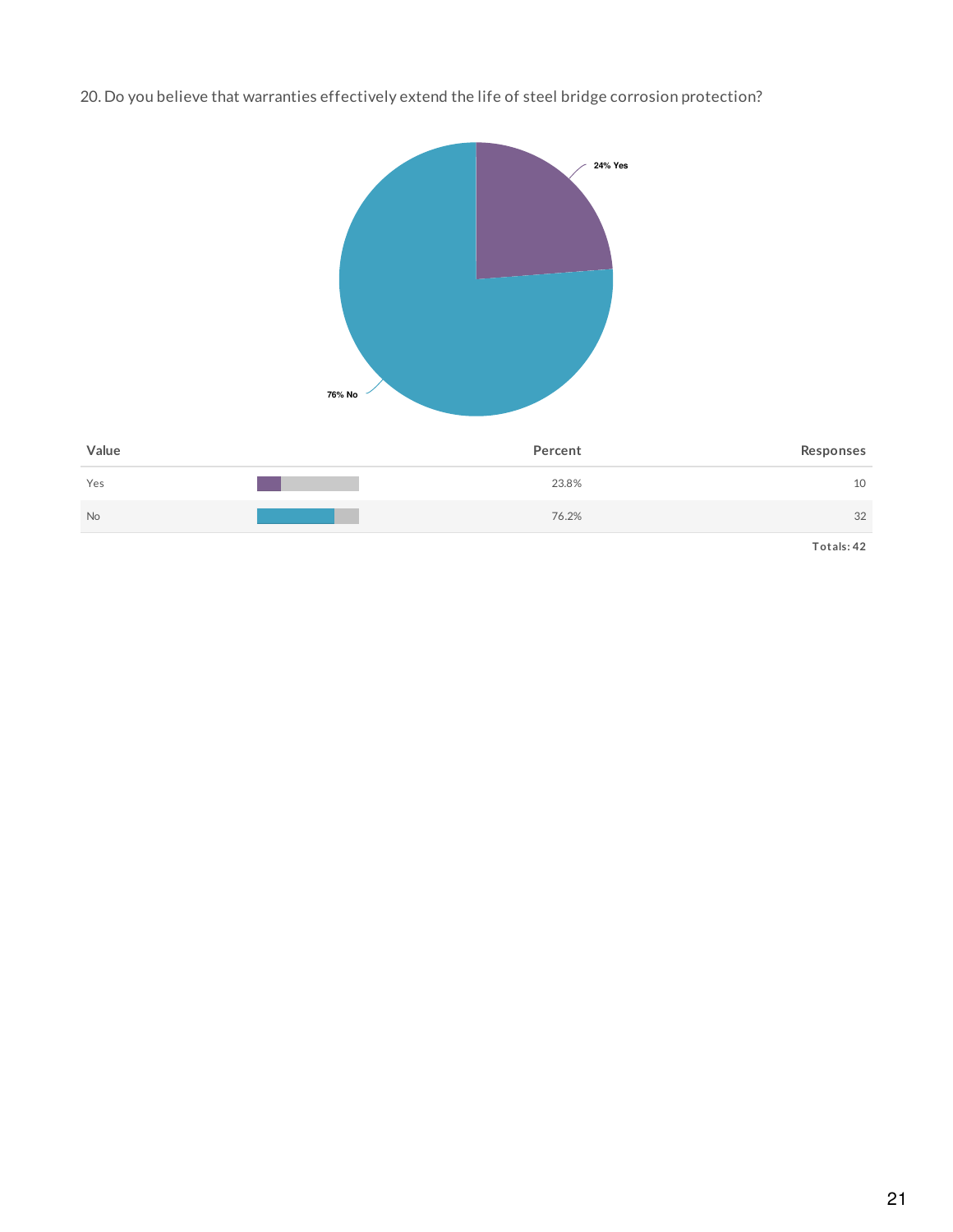# 21. What ideas do you have for steel bridge corrosion research needs?

|              | Count Response                                                                                                                                                                                                                                                                                                                                                                                                                                                                                                           |
|--------------|--------------------------------------------------------------------------------------------------------------------------------------------------------------------------------------------------------------------------------------------------------------------------------------------------------------------------------------------------------------------------------------------------------------------------------------------------------------------------------------------------------------------------|
| 1            | A1010 has been a successful although expensive solution for a steel bridge. it is highly corrosion resistant, tough and, unfortunately expensive.<br>targeting use of A1010 to critical locations makes sense. we used A304 bolts, using a cheaper option for bolts would help. welding A1010 to A709<br>weathering grades to eliminate painting needs under joints. evaluate corrosion of A325 Grade 3 bolts with A1010 evaluate galvanized A325 with<br>A1010 Evaluate bolts made from MMFX (ASTM 1035 steel material) |
| $\mathbf{1}$ | Are there coatings that can be applied over corrosion to arrest the corrosion process? Cost effective methods for existing lead-based paint removal.                                                                                                                                                                                                                                                                                                                                                                     |
| $\mathbf{1}$ | At what point is best to replace paint system before corrosion takes hold.                                                                                                                                                                                                                                                                                                                                                                                                                                               |
| $\mathbf{1}$ | Design procedure for life expectancy of uncoated steel in different environment. Also, for coated steel bridges.                                                                                                                                                                                                                                                                                                                                                                                                         |
| $\mathbf{1}$ | Duplex Coating - Painting Applied over Galvanized Coating                                                                                                                                                                                                                                                                                                                                                                                                                                                                |
| $\mathbf{1}$ | Guidelines for evaluating existing coatings to determine best maintenance solution.                                                                                                                                                                                                                                                                                                                                                                                                                                      |
| $\mathbf{1}$ | How to cost effectively rehabilitate the coating of existing steel bridges                                                                                                                                                                                                                                                                                                                                                                                                                                               |
| $\mathbf{1}$ | Is it beneficial to seal metalizing?                                                                                                                                                                                                                                                                                                                                                                                                                                                                                     |
| $\mathbf{1}$ | Look for resin-based, UV ray protection products such as Blue-Seal rather than paint and metalizing.                                                                                                                                                                                                                                                                                                                                                                                                                     |
| $\mathbf{1}$ | N/A                                                                                                                                                                                                                                                                                                                                                                                                                                                                                                                      |
| $\mathbf 1$  | Service life is more dependent on surface preparation (sp) than the coating chemistry. Research should be conducted utilizing new sp technologies like<br>lasers.                                                                                                                                                                                                                                                                                                                                                        |
| $\mathbf{1}$ | Steel bridge corrosion repairs and strength estimation of corroded sections.                                                                                                                                                                                                                                                                                                                                                                                                                                             |
| $\mathbf{1}$ | The effects of new modern de-icing chemicals on steel beam bridges, since there is anecdotal evidence that where these are used, accelerated<br>corrosion is encountered. Likewise, research into new types of roadway de-icing strategies, including new families of chemicals, that are not so<br>corrosive to steel beams.                                                                                                                                                                                            |
| $1\,$        | Weathering steel was first used in Arkansas in the early 1970's. Weathering steel has been used extensively since the mid 1980's. Updated research on<br>its use and how it is doing would be beneficial. Also, I see some fabricators selling overhead trusses using weathering steel to LPA's. Should this<br>practice be discouraged?                                                                                                                                                                                 |
| $\mathbf{1}$ | What are the effects of different deicing methods on the corrosion yet of steel bridges (coated and uncoated)                                                                                                                                                                                                                                                                                                                                                                                                            |
| $1\,$        | When is repainting needed? TxDOT has thousands of steel bridges and many the coating has failed or nearly failed, it would be useful to know if we are<br>unconcern about the looks, can we leave the steel as is with little risk? Also, some of the steel bridges spans get protected by widenings on each side,<br>thus reducing exposure conditions, should this effect our decision process? Investigate what metalizing is best after moving a previously applied liquid<br>coating.                               |
| $\mathbf{1}$ | n/a                                                                                                                                                                                                                                                                                                                                                                                                                                                                                                                      |
| $\mathbf{1}$ | rust inhibitors/preventors that can be applied to problem areas such as gusset plates, field splices, etc.                                                                                                                                                                                                                                                                                                                                                                                                               |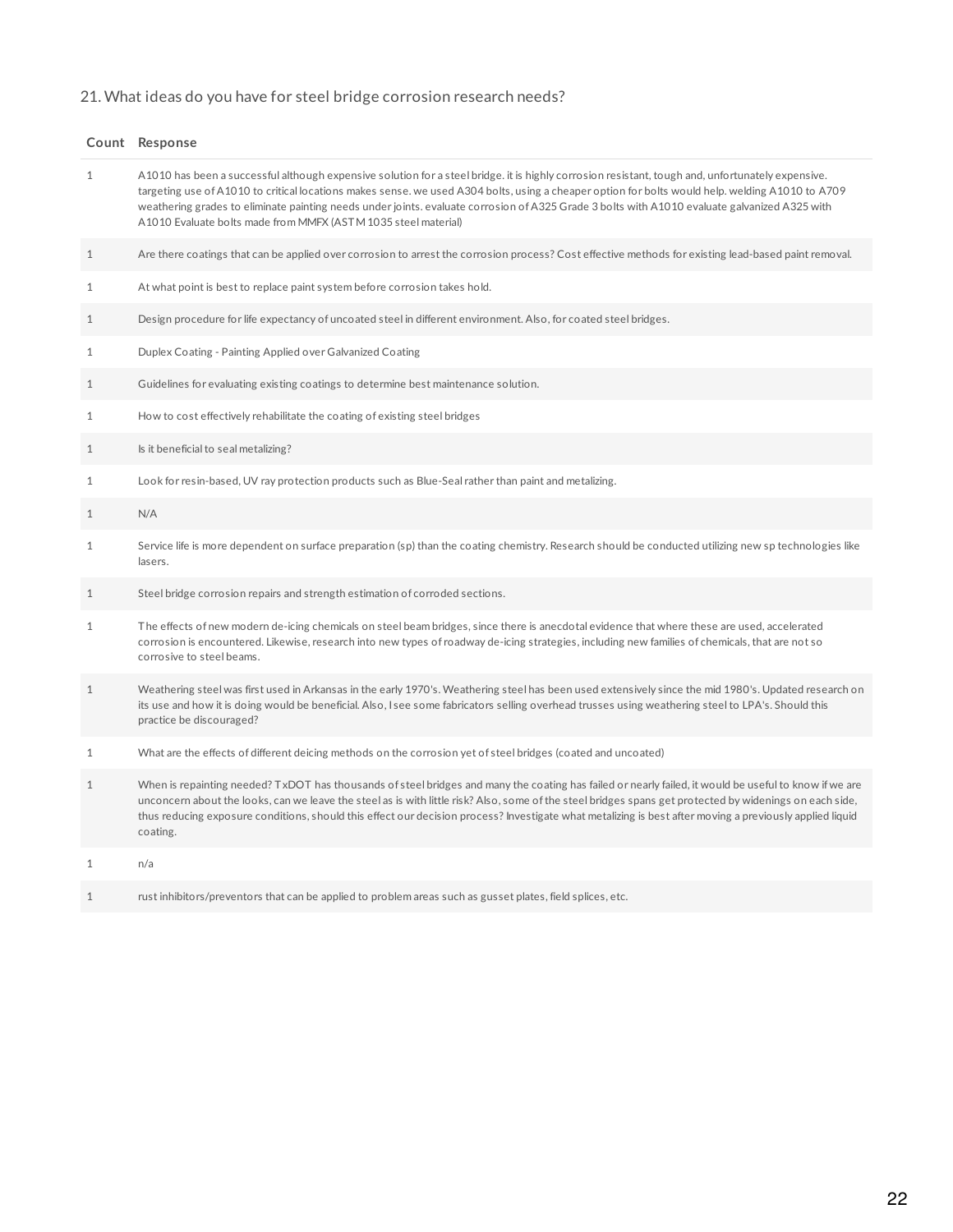22. Please describe any innovative coating practices your agency has employed on steel bridges.

|              | Count Response                                                                                                                                    |
|--------------|---------------------------------------------------------------------------------------------------------------------------------------------------|
| $\mathbf{1}$ | 3 coat inorganic zinc primer and paint system.                                                                                                    |
| $\mathbf{1}$ | FDOT utilized top shelf coatings such as fluorourethanes and clear coatings to extend color, gloss retention and service life.                    |
| 1            | Metalizing has been used on a limited basis for pot bearings.                                                                                     |
| $\mathbf{1}$ | N/A                                                                                                                                               |
| 1            | NYSDOT has recently increased of metalizing of steel bridges.                                                                                     |
| 1            | None                                                                                                                                              |
| 1            | Used Metalized steel coating on integral post tensioned pier cap. In areas where steel is encased in concrete.                                    |
| $\mathbf{1}$ | We have galvanized structural steel girders on a couple of projects to try it out.                                                                |
| 1            | Zinc primer.                                                                                                                                      |
| $\mathbf{1}$ | hot dip galvanized weathering steel girders. at this location, the FHWA memo did not recommend an uncoated structure, so we tried an HDG coating. |
| 1            | n/a                                                                                                                                               |
| 1            | piloting use of metalizing. Using 2 coat polyaspartic paint system to reduce time in the field.                                                   |